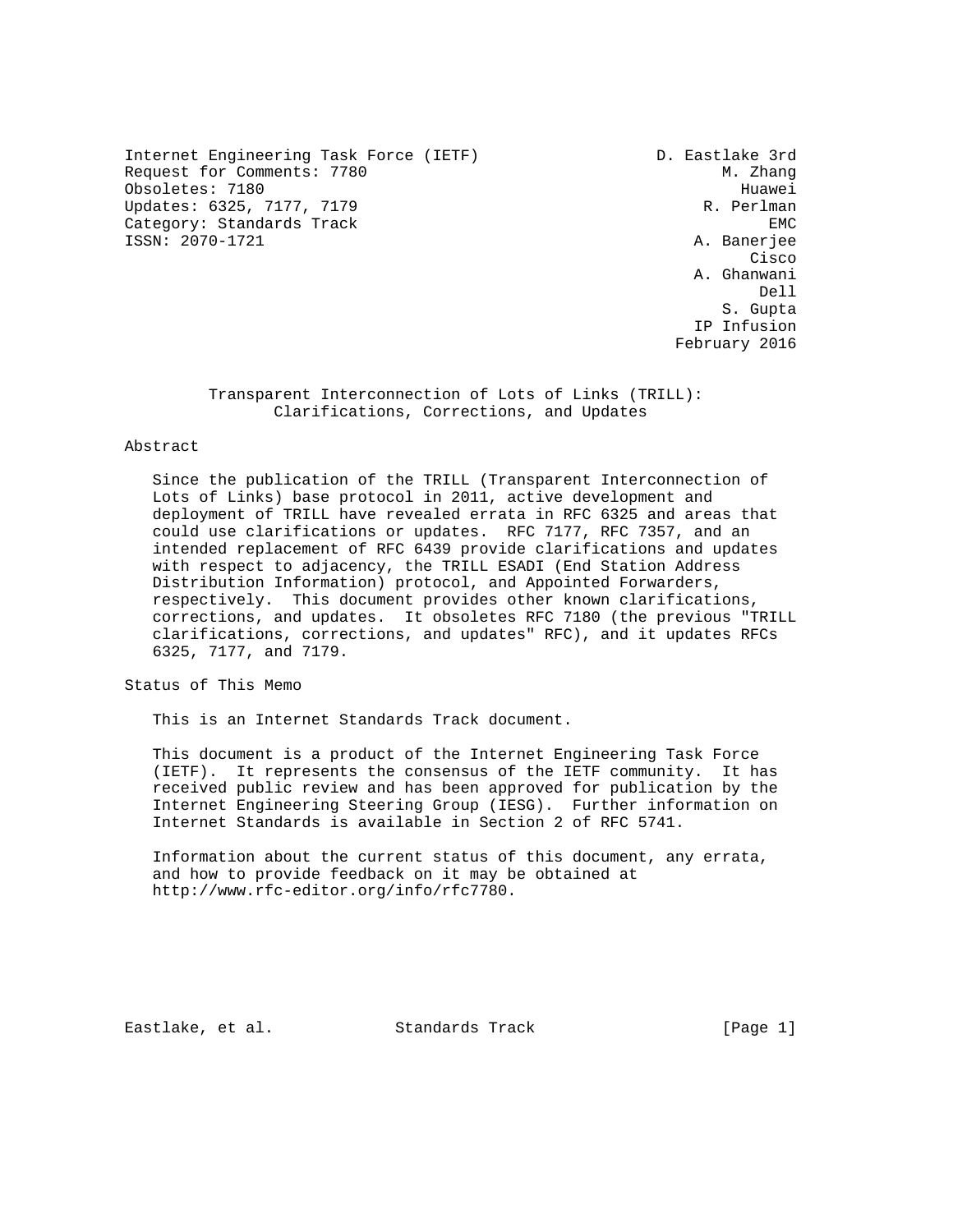## Copyright Notice

 Copyright (c) 2016 IETF Trust and the persons identified as the document authors. All rights reserved.

 This document is subject to BCP 78 and the IETF Trust's Legal Provisions Relating to IETF Documents

 (http://trustee.ietf.org/license-info) in effect on the date of publication of this document. Please review these documents carefully, as they describe your rights and restrictions with respect to this document. Code Components extracted from this document must include Simplified BSD License text as described in Section 4.e of the Trust Legal Provisions and are provided without warranty as described in the Simplified BSD License.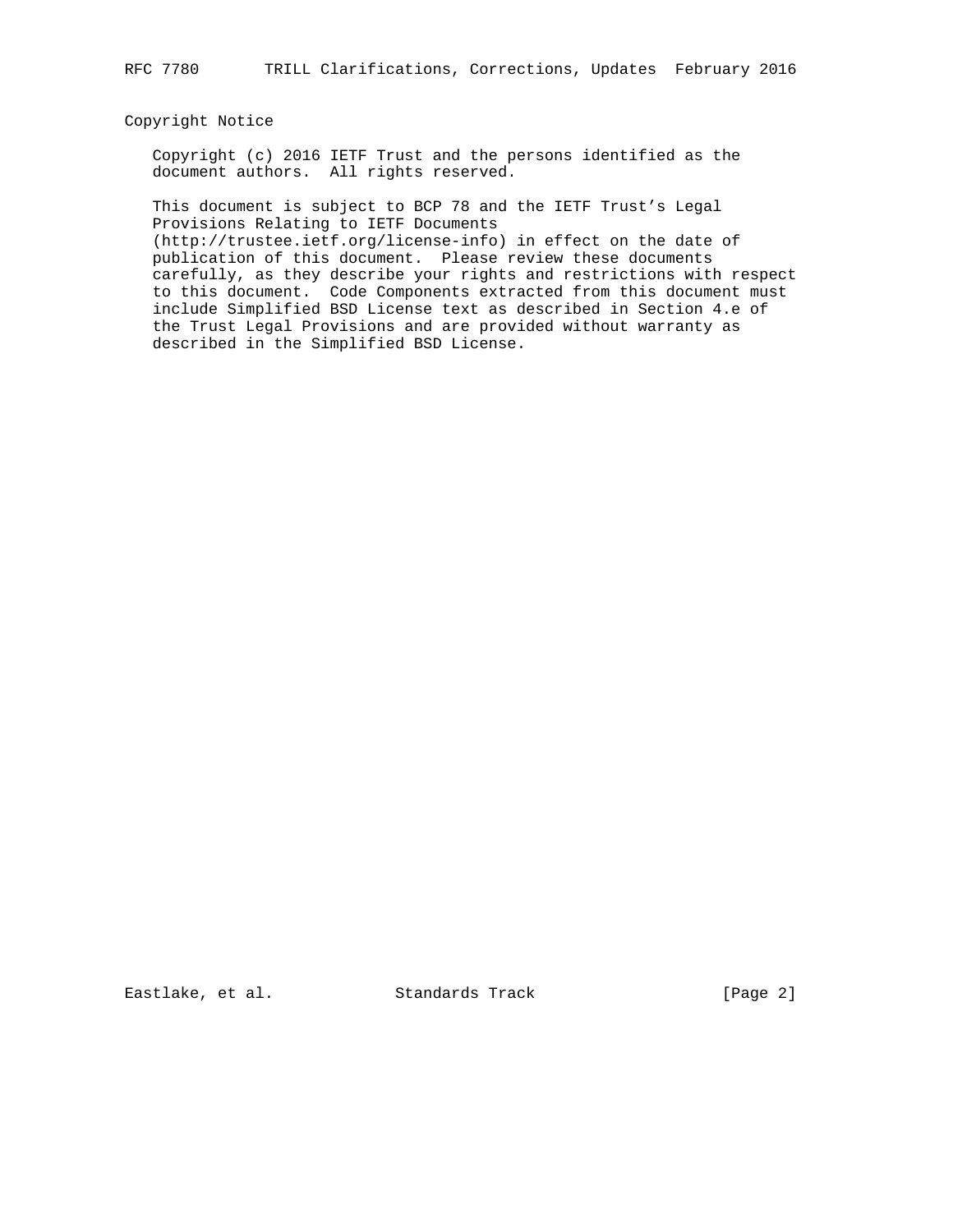Table of Contents

|  | 1.2. Changes That Are Not Backward Compatible (Unchanged) 6 |  |
|--|-------------------------------------------------------------|--|
|  |                                                             |  |
|  | 2. Overloaded and/or Unreachable RBridges (Unchanged) 7     |  |
|  |                                                             |  |
|  |                                                             |  |
|  | 2.3. Overloaded Receipt of TRILL Data Packets  9            |  |
|  |                                                             |  |
|  |                                                             |  |
|  | 2.4. Overloaded Origination of TRILL Data Packets  9        |  |
|  | 2.4.1. Known Unicast Origination 10                         |  |
|  | 2.4.2. Multi-Destination Origination 10                     |  |
|  | 2.4.2.1. An Example Network 10                              |  |
|  | 2.4.2.2. Indicating OOMF Support 11                         |  |
|  | 2.4.2.3. Using OOMF Service 11                              |  |
|  | 3. Distribution Trees and RPF Check (Changed) 12            |  |
|  | 3.1. Number of Distribution Trees (Unchanged) 12            |  |
|  | 3.2. Distribution Tree Update Clarification (Unchanged) 12  |  |
|  | 3.3. Multicast Pruning Based on IP Address (Unchanged) 13   |  |
|  | 3.4. Numbering of Distribution Trees (Unchanged) 13         |  |
|  | 3.5. Link Cost Directionality (Unchanged) 13                |  |
|  |                                                             |  |
|  | 3.6. Alternative RPF Check (New) 14                         |  |
|  | 3.6.1. Example of the Potential Problem 14                  |  |
|  | 3.6.2. Solution and Discussion 15                           |  |
|  | 4. Nickname Selection (Unchanged) 17                        |  |
|  | 5. MTU (Maximum Transmission Unit) (Unchanged) 18           |  |
|  | 5.1. MTU-Related Errata in RFC 6325 19                      |  |
|  |                                                             |  |
|  |                                                             |  |
|  |                                                             |  |
|  |                                                             |  |
|  |                                                             |  |
|  |                                                             |  |
|  | 8. Other IS-IS Considerations (Changed) 23                  |  |
|  |                                                             |  |
|  | 8.1.1. Backward Compatibility 24                            |  |
|  | 8.1.2. E-L1FS Use for Existing (Sub-)TLVs 25                |  |
|  | 8.2. Control Packet Priorities (New) 26                     |  |
|  |                                                             |  |
|  | 8.4. Nickname Flags APPsub-TLV (New) 27                     |  |
|  | 8.5. Graceful Restart (Unchanged) 29                        |  |
|  | 8.6. Purge Originator Identification (New) 29               |  |
|  | 9. Updates to RFC 7177 (Adjacency) (Changed) 30             |  |
|  |                                                             |  |

Eastlake, et al. Standards Track [Page 3]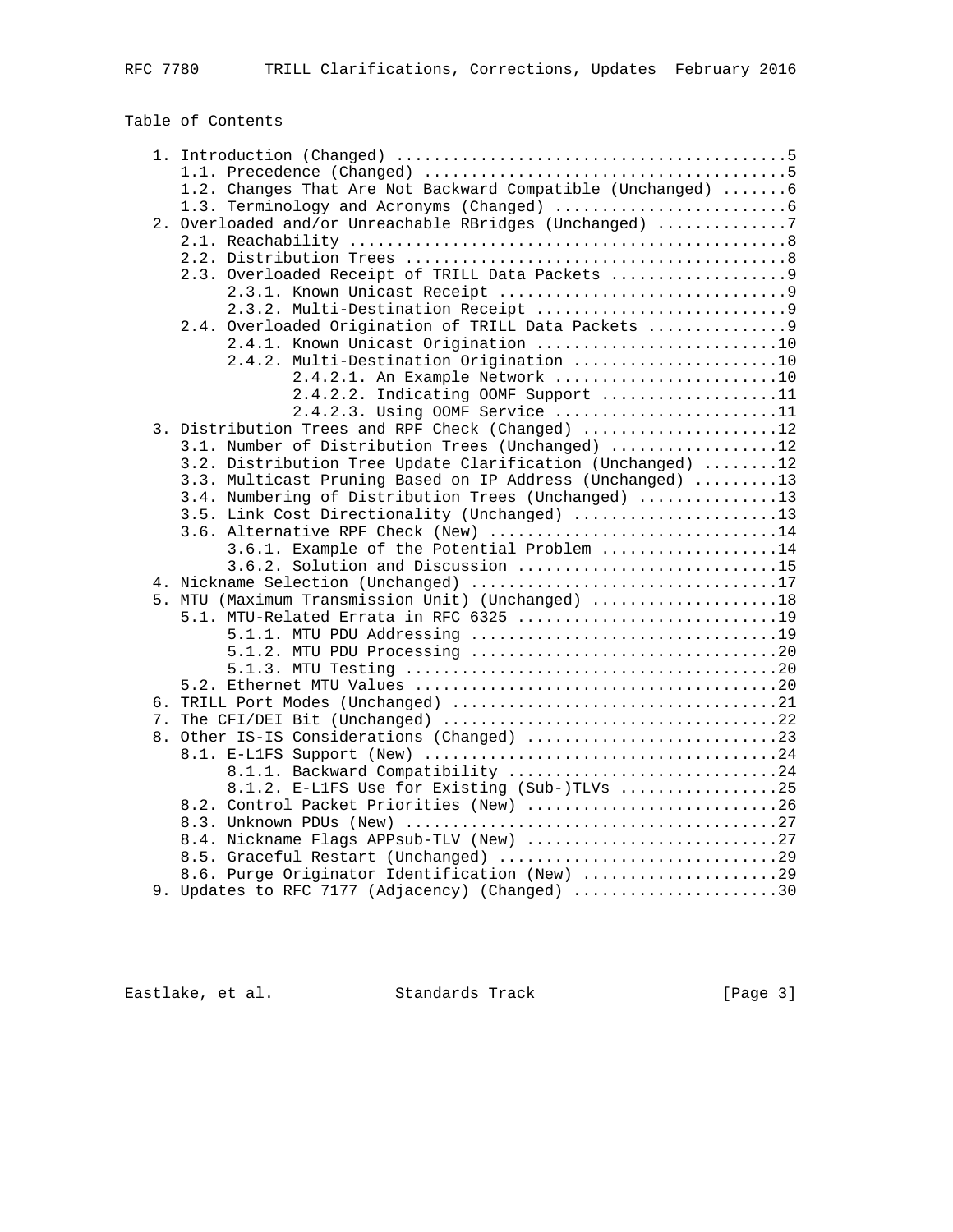| 10.2. Flags Word Changes (Update to RFC 7179) 32       |  |
|--------------------------------------------------------|--|
| 10.2.1. Extended Hop Count 32                          |  |
| 10.2.1.1. Advertising Support 33                       |  |
| 10.2.1.2. Ingress Behavior 33                          |  |
| 10.2.1.3. Transit Behavior 33                          |  |
| 10.2.1.4. Egress Behavior 34                           |  |
| 10.2.2. Extended Color Field 34                        |  |
| 10.3. Updated Flags Word Summary 35                    |  |
| 11. Appointed Forwarder Status Lost Counter (New) 35   |  |
| 12. IANA Considerations (Changed) 37                   |  |
| 12.1. Previously Completed IANA Actions (Unchanged) 37 |  |
|                                                        |  |
|                                                        |  |
| 12.2.2. The "E" Capability Bit 37                      |  |
| 12.2.3. NickFlags APPsub-TLV Number and Registry 38    |  |
| 12.2.4. Updated TRILL Extended Header Flags 38         |  |
| 12.2.5. TRILL-VER Sub-TLV Capability Flags 39          |  |
| 12.2.6. Example Nicknames 39                           |  |
| 13. Security Considerations (Changed) 39               |  |
|                                                        |  |
|                                                        |  |
|                                                        |  |
| Appendix A. Life Cycle of a TRILL Switch Port (New) 45 |  |
| Appendix B. Example TRILL PDUs (New) 48                |  |
|                                                        |  |
|                                                        |  |
|                                                        |  |
|                                                        |  |
| Appendix C. Changes to Previous RFCs (New) 53          |  |
| C.1. Changes to Obsoleted RFC 7180 53                  |  |
|                                                        |  |
|                                                        |  |
|                                                        |  |
|                                                        |  |
|                                                        |  |
|                                                        |  |
|                                                        |  |
|                                                        |  |

Eastlake, et al. Standards Track [Page 4]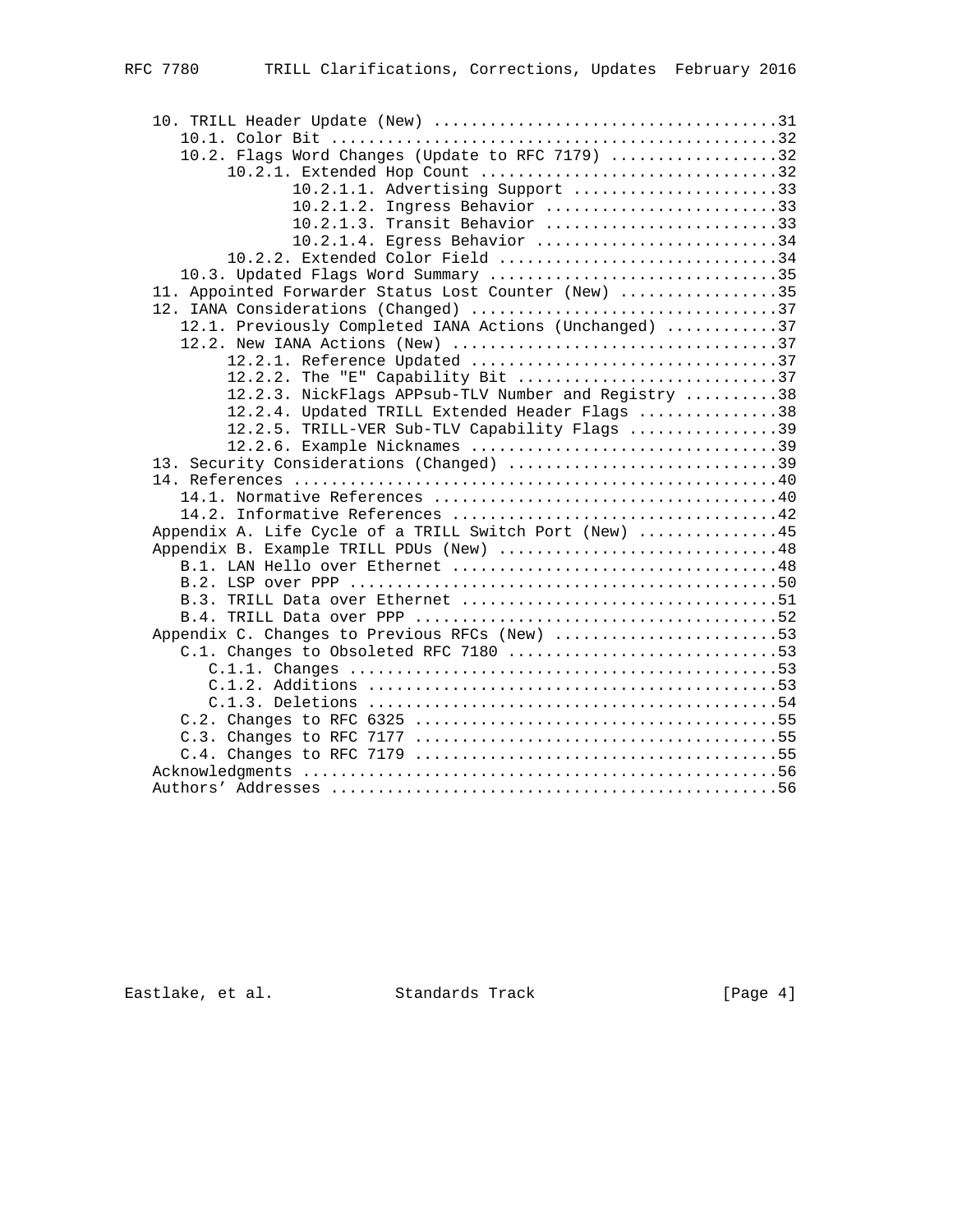### 1. Introduction (Changed)

 Since the TRILL base protocol [RFC6325] was published in 2011, active development and deployment of TRILL have revealed errors in the specification [RFC6325] and several areas that could use clarifications or updates.

 [RFC7177], [RFC7357], and [RFC6439bis] provide clarifications and updates with respect to adjacency, the TRILL ESADI (End Station Address Distribution Information) protocol, and Appointed Forwarders, respectively. This document provides other known clarifications, corrections, and updates to [RFC6325], [RFC7177], and [RFC7179]. This document obsoletes [RFC7180] (the previous TRILL "clarifications, corrections, and updates" document), updates [RFC6325], updates [RFC7177] as described in Section 9, and updates [RFC7179] as described in Sections 10.2 and 10.3. The changes to these RFCs are summarized in Appendix C.

 Sections of this document are annotated as to whether they are "New" technical material, material that has been technically "Changed", or material that is technically "Unchanged", by the appearance of one of these three words in parentheses at the end of the section header. A section with only editorial changes is annotated as "(Unchanged)". If no such notation appears, then the first notation encountered on going to successively higher-level section headers (those with shorter section numbers) applies. Appendix C describes changes, summarizes material added, and lists material deleted.

1.1. Precedence (Changed)

 In the event of any conflicts between this document and [RFC6325], [RFC7177], or [RFC7179], this document takes precedence.

 In addition, Section 1.2 of [RFC6325] ("Normative Content and Precedence") is updated to provide a more complete precedence ordering of the sections of [RFC6325], as shown below, where sections to the left take precedence over sections to their right. There are no known conflicts between these sections; however, Sections 1 and 2 are less detailed and do not mention every corner case, while subsequent sections of [RFC6325] are more detailed. This precedence is specified as a fallback in case some conflict is found in the future.

 $4 > 3 > 7 > 5 > 2 > 6 > 1$ 

Eastlake, et al. Standards Track [Page 5]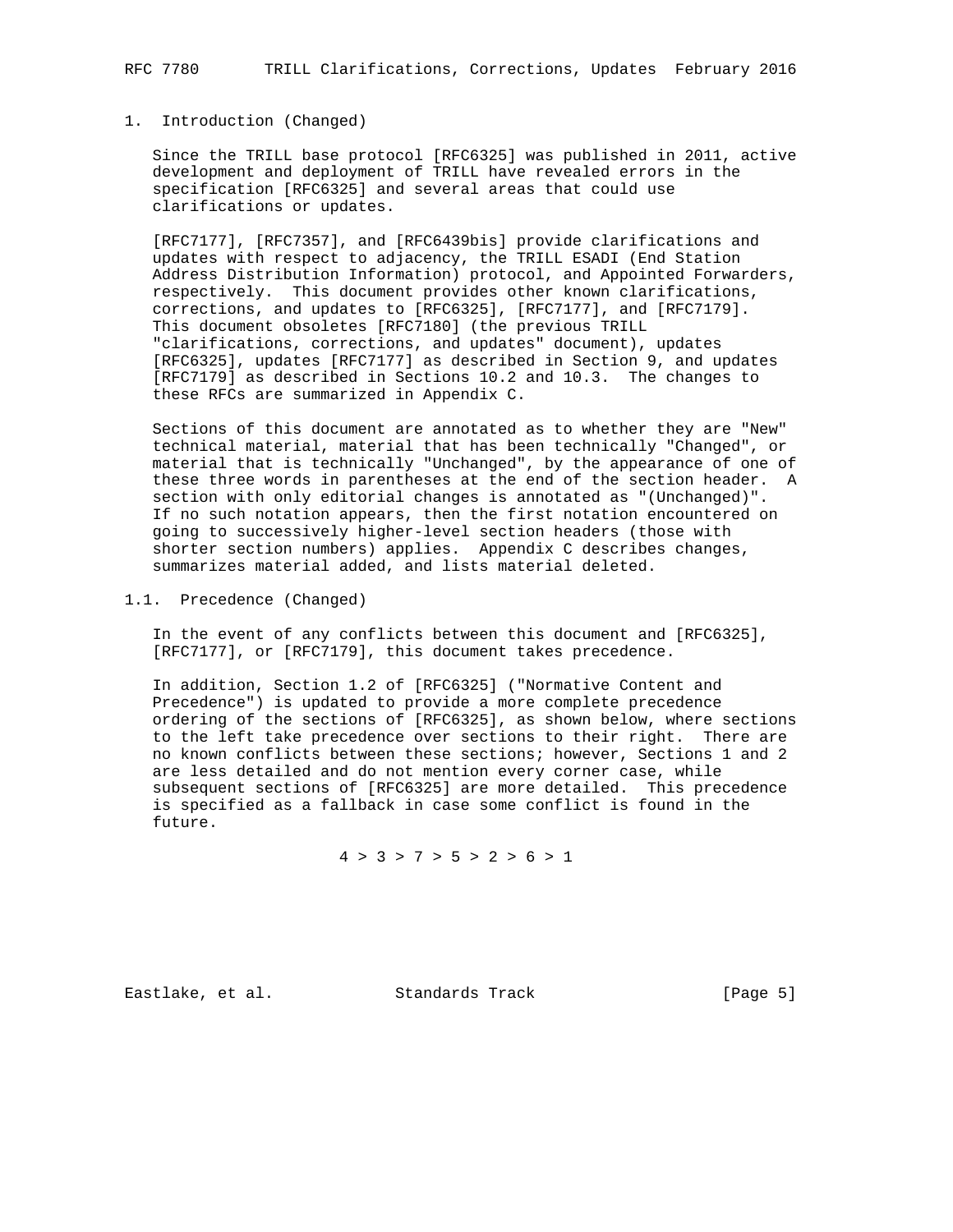1.2. Changes That Are Not Backward Compatible (Unchanged)

 The change made by Section 3.4 below (unchanged from Section 3.4 of [RFC7180]) is not backward compatible with [RFC6325] but has nevertheless been adopted to reduce distribution tree changes resulting from topology changes.

 Several other changes herein that are fixes to errata for [RFC6325] -- [Err3002], [Err3003], [Err3004], [Err3052], [Err3053], and [Err3508] -- may not be backward compatible with previous implementations that conformed to errors in the specification.

1.3. Terminology and Acronyms (Changed)

 This document uses the acronyms defined in [RFC6325], some of which are repeated below for convenience, along with some additional acronyms and terms, as follows:

BFD - Bidirectional Forwarding Detection.

 Campus - A TRILL network consisting of TRILL switches, links, and possibly bridges bounded by end stations and IP routers. For TRILL, there is no "academic" implication in the name "campus".

CFI - Canonical Format Indicator [802].

CSNP - Complete Sequence Number PDU.

DEI - Drop Eligibility Indicator [802.1Q-2014].

FGL - Fine-Grained Labeling [RFC7172].

FS-LSP - Flooding Scope LSP.

OOMF - Overload Originated Multi-destination Frame.

P2P - Point-to-point.

PDU - Protocol Data Unit.

PSNP - Partial Sequence Number PDU.

RBridge - Routing Bridge, an alternative name for a TRILL switch.

RPFC - Reverse Path Forwarding Check.

 SNPA - Subnetwork Point of Attachment (for example, Media Access Control (MAC) address).

Eastlake, et al. Standards Track [Page 6]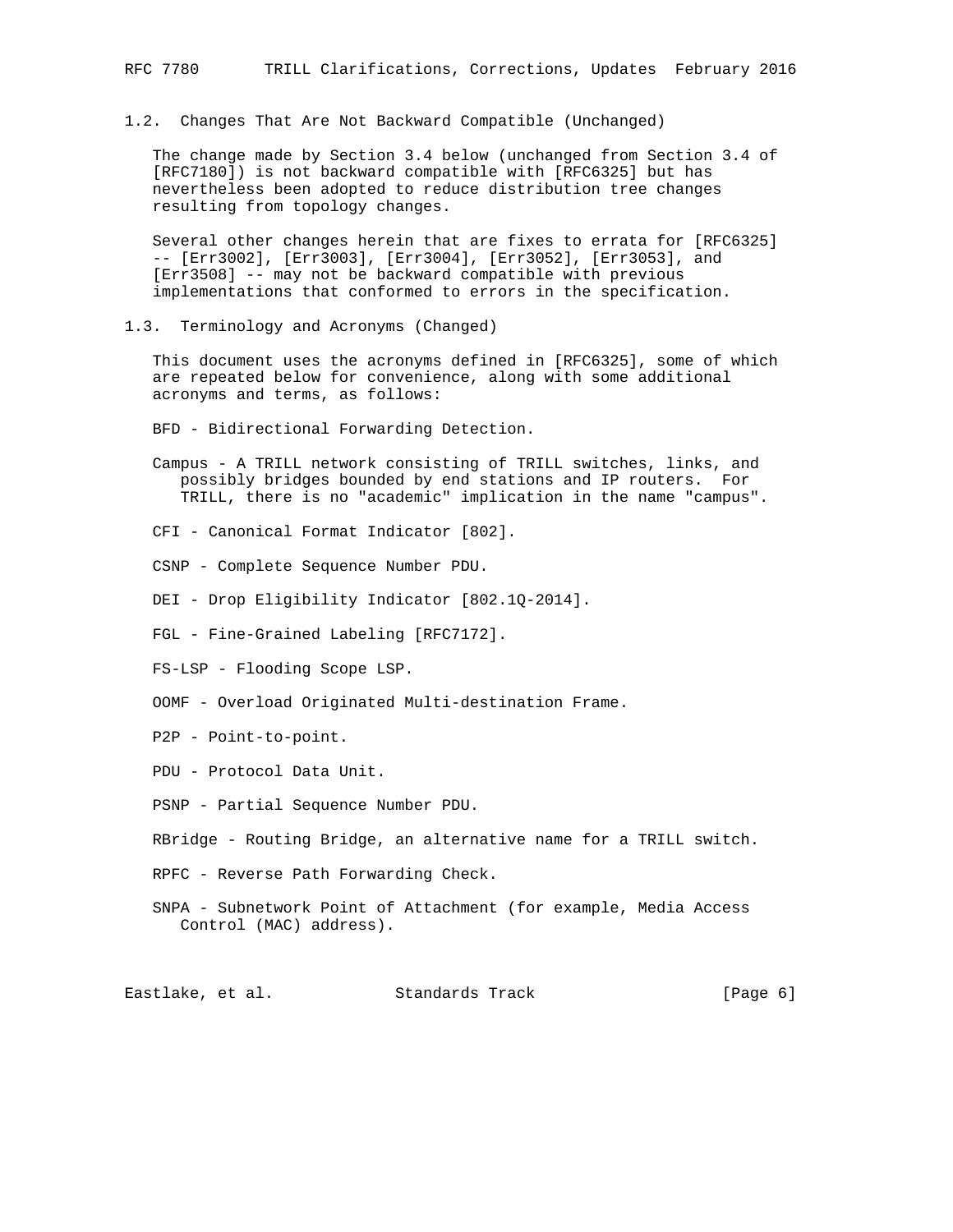ToS - Type of Service.

- TRILL Transparent Interconnection of Lots of Links or Tunneled Routing in the Link Layer.
- TRILL switch A device implementing the TRILL protocol. An alternative name for an RBridge.

 The key words "MUST", "MUST NOT", "REQUIRED", "SHALL", "SHALL NOT", "SHOULD", "SHOULD NOT", "RECOMMENDED", "NOT RECOMMENDED", "MAY", and "OPTIONAL" in this document are to be interpreted as described in [RFC2119].

 In this document, a "packet" usually refers to a TRILL Data packet or TRILL IS-IS packet received from or sent to a TRILL switch, while a "frame" usually refers to a native frame being received from or sent to an end station. (The word "frame" also occurs in other contexts, such as the "Frame Check Sequence" that is at the end of Ethernet transmissions.)

2. Overloaded and/or Unreachable RBridges (Unchanged)

 In this section, the term "neighbor" refers only to actual RBridges and ignores pseudonodes.

 RBridges may be in overload, as indicated by the [IS-IS] overload flag in their LSPs (Link State PDUs). This means that either (1) they are incapable of holding the entire link-state database and thus do not have a view of the entire topology or (2) they have been configured to have the overload bit set. Although networks should be engineered to avoid actual link-state overload, it might occur under various circumstances -- for example, if a very large campus included one or more low-end TRILL switches.

 It is a common operational practice to set the overload bit in an [IS-IS] router (such as a TRILL switch) when performing maintenance on that router that might affect its ability to correctly forward packets; this will usually leave the router reachable for maintenance traffic, but transit traffic will not be routed through it. (Also, in some cases, TRILL provides for setting the overload bit in the pseudonode of a link to stop TRILL Data traffic on an access link (see Section 4.9.1 of [RFC6325]).)

 [IS-IS] and TRILL make a reasonable effort to do what they can, even if some TRILL switches/routers are in overload. They can do reasonably well if a few scattered nodes are in overload. However, actual least-cost paths are no longer assured if any TRILL switches are in overload.

Eastlake, et al. Standards Track [Page 7]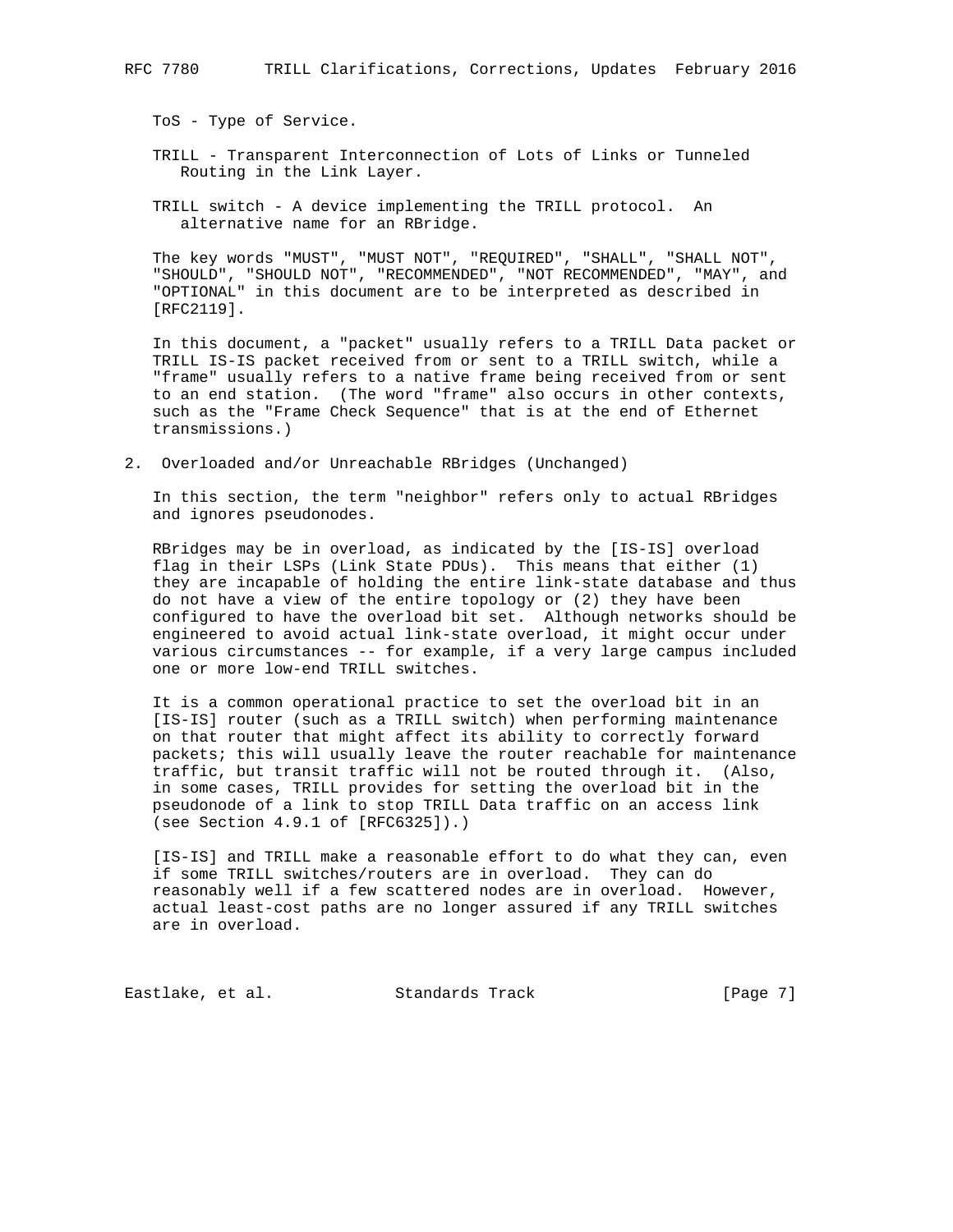For the effect of overload on the appointment of forwarders, see [RFC6439bis].

## 2.1. Reachability

 Packets are not least-cost routed through an overloaded TRILL switch, although they may originate or terminate at an overloaded TRILL switch. In addition, packets will not be least-cost routed over links with cost 2\*\*24 - 1 [RFC5305]; such links are reserved for traffic-engineered packets, the handling of which is beyond the scope of this document.

 As a result, a portion of the campus may be unreachable for least-cost routed TRILL Data because all paths to it would be either through a link with cost 2\*\*24 - 1 or through an overloaded RBridge. For example, an RBridge (TRILL switch) RB1 is not reachable by TRILL Data if all of its neighbors are connected to RB1 by links with cost 2\*\*24 - 1. Such RBridges are called "data unreachable".

 The link-state database at an RBridge -- for example, RB1 -- can also contain information on TRILL switches that are unreachable by IS-IS link-state flooding due to link or RBridge failures. When such failures partition the campus, the TRILL switches adjacent to the failure and on the same side of the failure as RB1 will update their LSPs to show the lack of connectivity, and RB1 will receive those updates. As a result, RB1 will be aware of the partition. Nodes on the far side of the partition are both IS-IS unreachable and data unreachable from RB1. However, LSPs held by RB1 for TRILL switches on the far side of the failure will not be updated and may stay around until they time out, which could be tens of minutes or longer. (The default in [IS-IS] is twenty minutes.)

### 2.2. Distribution Trees

 An RBridge in overload cannot be trusted to correctly calculate distribution trees or correctly perform the RPFC (Reverse Path Forwarding Check). Therefore, it cannot be trusted to forward multi-destination TRILL Data packets. It can only appear as a leaf node in a TRILL multi-destination distribution tree. Furthermore, if all the immediate neighbors of an RBridge are overloaded, then it is omitted from all trees in the campus and is unreachable by multi-destination packets.

 When an RBridge determines what nicknames to use as the roots of the distribution trees it calculates, it MUST ignore all nicknames held by TRILL switches that are in overload or are data unreachable. When calculating RPFCs for multi-destination packets, an RBridge such as RB1 MAY, to avoid calculating unnecessary RPFC state information,

Eastlake, et al. Standards Track [Page 8]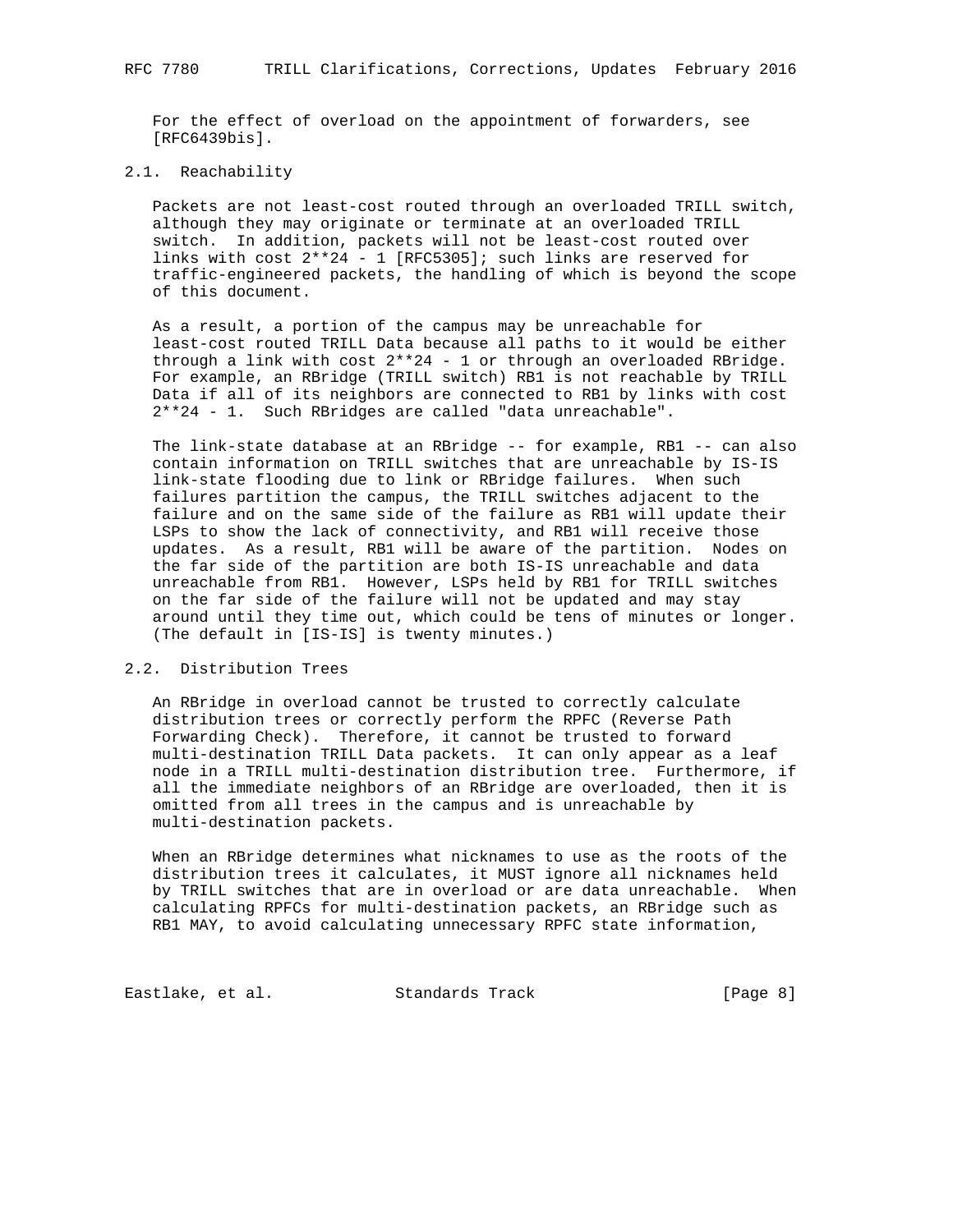ignore any trees that cannot reach RB1, even if other RBridges list those trees as trees that other TRILL switches might use. (However, see Section 3.)

2.3. Overloaded Receipt of TRILL Data Packets

 The receipt of TRILL Data packets by overloaded RBridge RB2 is discussed in the subsections below. In all cases, the normal Hop Count decrement is performed, and the TRILL Data packets are discarded if the result is less than one or if the Egress Nickname is illegal.

2.3.1. Known Unicast Receipt

 RB2 will not usually receive unicast TRILL Data packets unless it is the egress, in which case it egresses and delivers the data normally. If RB2 receives a unicast TRILL Data packet for which it is not the egress, perhaps because a neighbor does not yet know it is in overload, RB2 MUST NOT discard the packet because the egress is an unknown nickname, as it might not know about all nicknames due to its overloaded condition. If any neighbor other than the neighbor from which it received the packet is not overloaded, it MUST attempt to forward the packet to one of those neighbors selected at random [RFC4086]. If there is no such neighbor, the packet is discarded.

2.3.2. Multi-Destination Receipt

 If RB2 in overload receives a multi-destination TRILL Data packet, RB2 MUST NOT apply an RPFC because, due to overload, it might not do so correctly. RB2 egresses and delivers the frame locally where it is Appointed Forwarder for the frame's VLAN (or, if the packet is FGL, for the VLAN that FGL maps to at the port), subject to any multicast pruning. But because, as stated above, RB2 can only be the leaf of a distribution tree, it MUST NOT forward a multi-destination TRILL Data packet (except as an egressed native frame where RB2 is Appointed Forwarder).

2.4. Overloaded Origination of TRILL Data Packets

 Overloaded origination of unicast TRILL Data packets with known egress and of multi-destination packets is discussed in the subsections below.

Eastlake, et al. Standards Track [Page 9]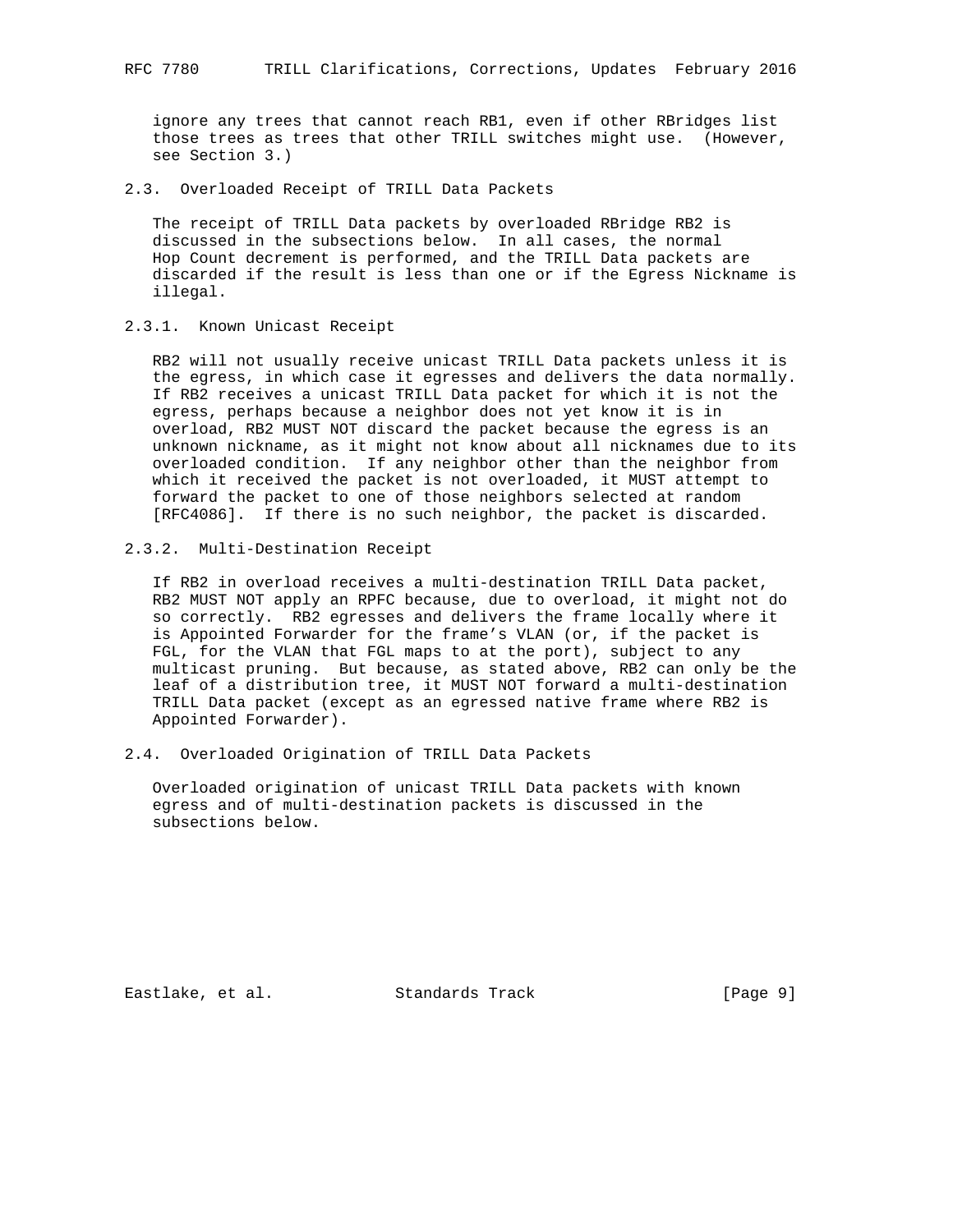## 2.4.1. Known Unicast Origination

 When RB2, an overloaded RBridge, ingresses or creates a known destination unicast data packet, it delivers it locally if the destination is local. Otherwise, RB2 unicasts it to any neighbor TRILL switch that is not overloaded. It MAY use what routing information it has to help select the neighbor.

# 2.4.2. Multi-Destination Origination

 Overloaded RBridge RB2 ingressing or creating a multi-destination data packet presents a more complex scenario than that of the known unicast case, as discussed below.

#### 2.4.2.1. An Example Network

 For example, consider the network diagram below in which, for simplicity, end stations and any bridges are not shown. There is one distribution tree of which RB4 is the root, as represented by double lines. Only RBridge RB2 is overloaded.

|  |                                                                     | +-----+ +-----+ +-----+ +-----+                |         |
|--|---------------------------------------------------------------------|------------------------------------------------|---------|
|  |                                                                     | RB7 +====+ RB5 +=====+ RB3 +=====+ RB1         |         |
|  |                                                                     | +-----+ +--+--+ +-++--+ +--+--+                |         |
|  | $\mathbf{1}$ and $\mathbf{1}$ and $\mathbf{1}$<br>$+ - - + - - - +$ |                                                |         |
|  |                                                                     |                                                |         |
|  | $+---+RB2 (ov)$ =====++                                             |                                                |         |
|  | $+ - - - - - - +$                                                   |                                                |         |
|  | +--+--+ +-----+ ++==++=++                                           |                                                | +--+--+ |
|  |                                                                     | $RB8$ +====+ $RB6$ +===++ $RB4$ ++=====+ $RB9$ |         |
|  | +-----+ +-----+ ++=====++                                           |                                                | +-----+ |

 Since RB2 is overloaded, it does not know what the distribution tree or trees are for the network. Thus, there is no way it can provide normal TRILL Data service for multi-destination native frames. So, RB2 tunnels the frame in a TRILL Data packet to a neighbor that is not overloaded if it has such a neighbor that has signaled that it is willing to offer this service. RBridges indicate this in their Hellos as described below. This service is called the OOMF (Overload Originated Multi-destination Frame) service.

 - The multi-destination frame MUST NOT be locally distributed in native form at RB2, because this would cause the frame to be delivered twice. Instead, it is tunneling to a neighbor as described in this section. For example, if RB2 locally distributed a multicast native frame and then tunneled it to RB5, RB2 would get a copy of the frame when RB3 transmitted it as a TRILL Data packet

Eastlake, et al. Standards Track [Page 10]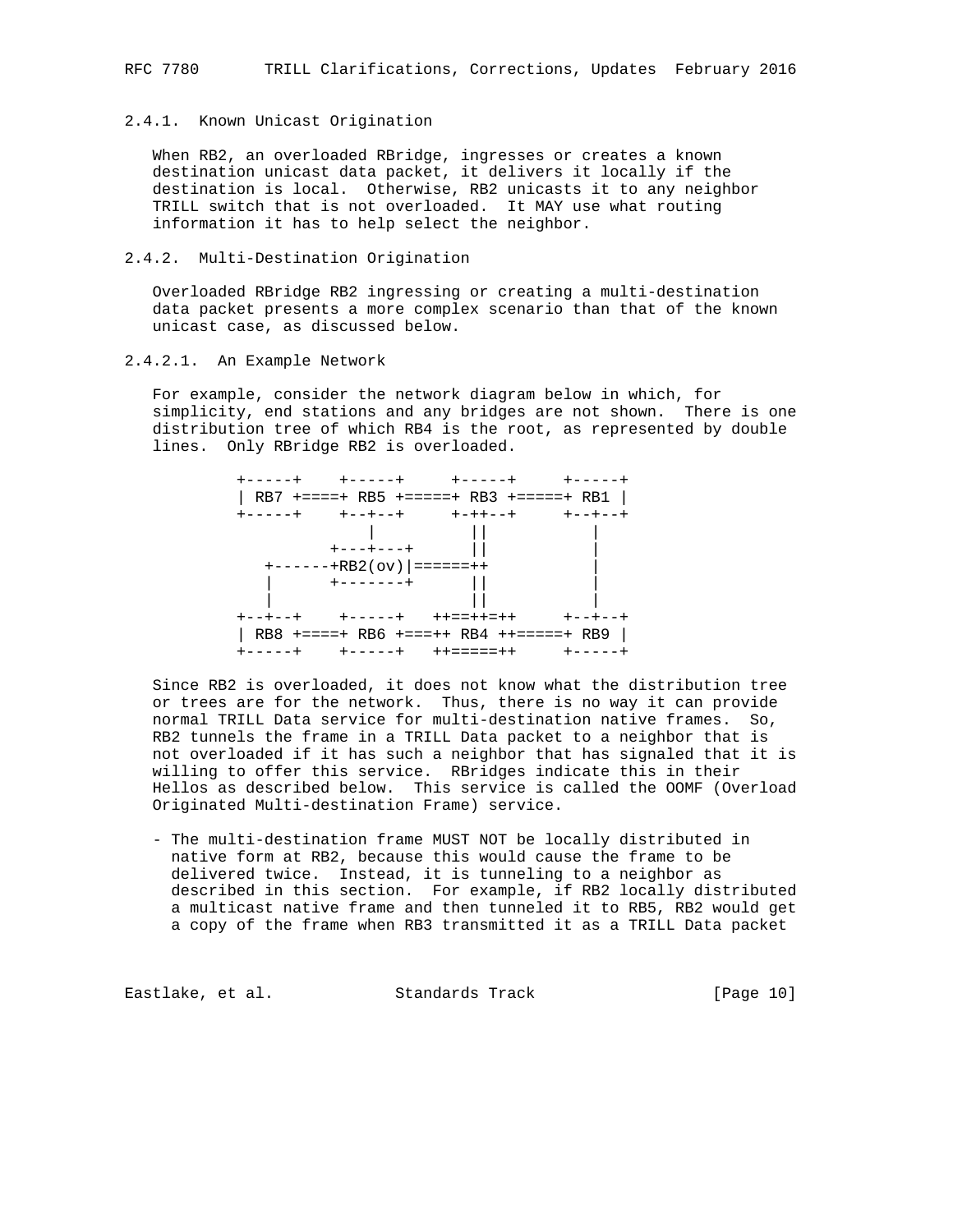on the multi-access RB2-RB3-RB4 link. Since RB2 would, in general, not be able to tell that this was a frame it had tunneled for distribution, RB2 would decapsulate it and locally distribute it a second time.

 - On the other hand, if there is no neighbor of RB2 offering RB2 the OOMF service, RB2 cannot tunnel the frame to a neighbor. In this case, RB2 MUST locally distribute the frame where it is Appointed Forwarder for the frame's VLAN and optionally subject to multicast pruning.

#### 2.4.2.2. Indicating OOMF Support

 An RBridge RB3 indicates its willingness to offer the OOMF service to RB2 in the TRILL Neighbor TLV in RB3's TRILL Hellos by setting a bit associated with the SNPA (Subnetwork Point of Attachment, also known as MAC address) of RB2 on the link (see the IANA Considerations section). Overloaded RBridge RB2 can only distribute multi-destination TRILL Data packets to the campus if a neighbor of RB2 not in overload offers RB2 the OOMF service. If RB2 does not have OOMF service available to it, RB2 can still receive multi-destination packets from non-overloaded neighbors, and if RB2 should originate or ingress such a frame, it distributes it locally in native form.

# 2.4.2.3. Using OOMF Service

 If RB2 sees this OOMF (Overload Originated Multi-destination Frame) service advertised for it by any of its neighbors on any link to which RB2 connects, it selects one such neighbor by a means that is beyond the scope of this document. Assuming that RB2 selects RB3 to handle multi-destination packets it originates, RB2 MUST advertise in its LSP that it might use any of the distribution trees that RB3 advertises so that the RPFC will work in the rest of the campus. Thus, notwithstanding its overloaded state, RB2 MUST retain this information from RB3 LSPs, which it will receive, as it is directly connected to RB3.

 RB2 then encapsulates such frames as TRILL Data packets to RB3 as follows: "M" bit = 0; Hop Count = 2; Ingress Nickname = a nickname held by RB2; and, since RB2 cannot tell what distribution tree RB3 will use, Egress Nickname = a special nickname indicating an OOMF packet (see the IANA Considerations section). RB2 then unicasts this TRILL Data packet to RB3. (Implementation of Item 4 in Section 4 below provides reasonable assurance that, notwithstanding its overloaded state, the ingress nickname used by RB2 will be unique within at least the portion of the campus that is IS-IS reachable from RB2.)

Eastlake, et al. Standards Track [Page 11]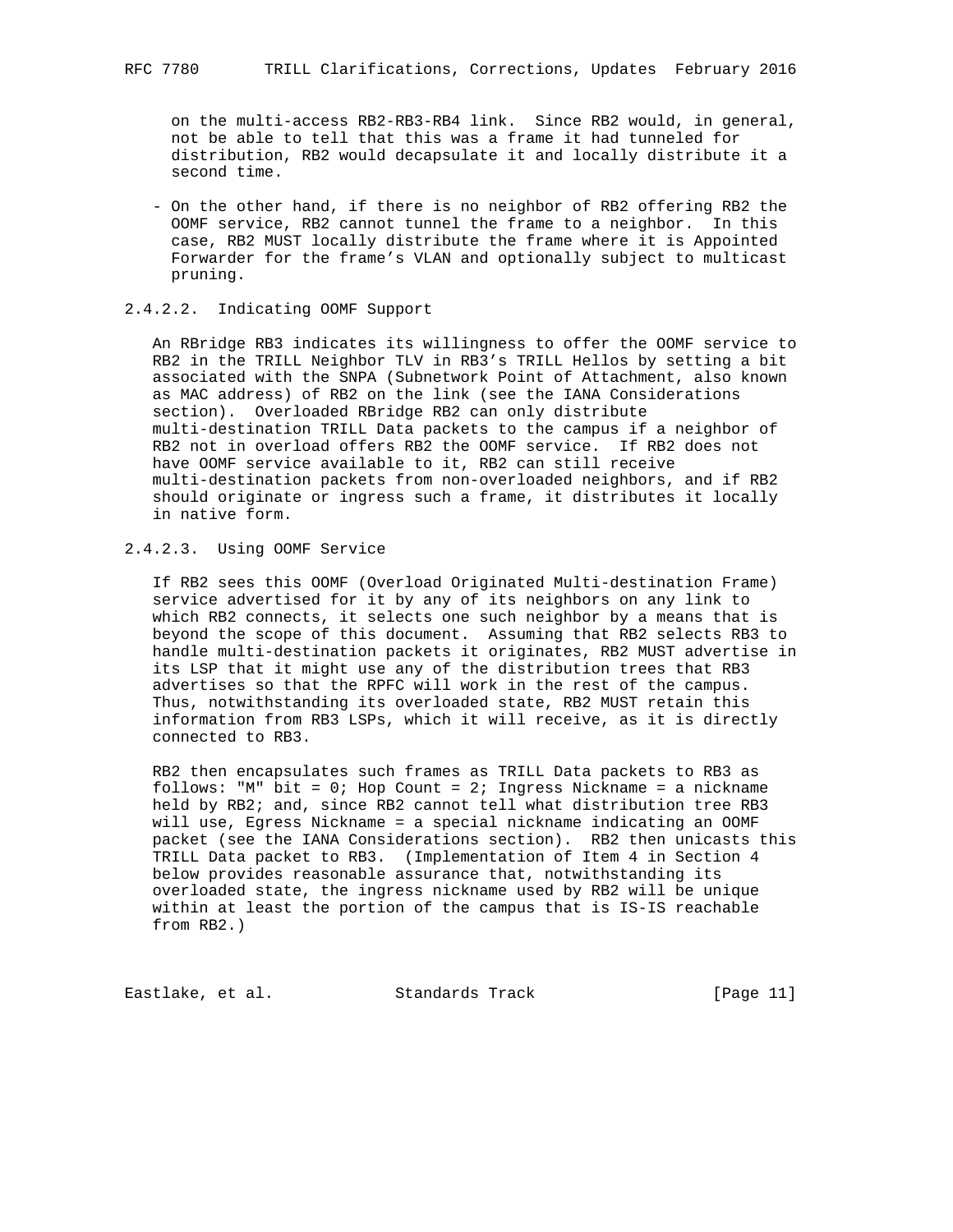On receipt of such a packet, RB3 does the following:

- changes the Egress Nickname field to designate a distribution tree that RB3 normally uses,
- sets the "M" bit to one,
- changes the Hop Count to the value it would normally use if it were the ingress, and
- forwards the TRILL Data packet on that tree.

 RB3 MAY rate-limit the number of packets for which it is providing this service by discarding some such packets from RB2. The provision of even limited bandwidth for OOMFs by RB3, perhaps via the slow path, may be important to the bootstrapping of services at RB2 or at end stations connected to RB2, such as supporting DHCP and ARP/ND (Address Resolution Protocol / Neighbor Discovery). (Everyone sometimes needs a little OOMF (pronounced "oomph") to get off the ground.)

3. Distribution Trees and RPF Check (Changed)

 Two corrections, a clarification, and two updates related to distribution trees appear in the subsections below, along with an alternative, stronger RPF (Reverse Path Forwarding) check. See also Section 2.2.

3.1. Number of Distribution Trees (Unchanged)

 In [RFC6325], Section 4.5.2, page 56, point 2, fourth paragraph, the parenthetical "(up to the maximum of  $\{j,k\}$ )" is incorrect [Err3052]. It should read "(up to k if j is zero or the minimum of  $(j, k)$  if j is non-zero)".

3.2. Distribution Tree Update Clarification (Unchanged)

 When a link-state database change causes a change in the distribution tree(s), several possible types of change can occur. If a tree root remains a tree root but the tree changes, then local forwarding and RPFC entries for that tree should be updated as soon as practical. Similarly, if a new nickname becomes a tree root, forwarding and RPFC entries for the new tree should be installed as soon as practical. However, if a nickname ceases to be a tree root and there is sufficient room in local tables, the forwarding and RPFC entries for the former tree MAY be retained so that any multi-destination TRILL Data packets already in flight on that tree have a higher probability of being delivered.

Eastlake, et al. Standards Track [Page 12]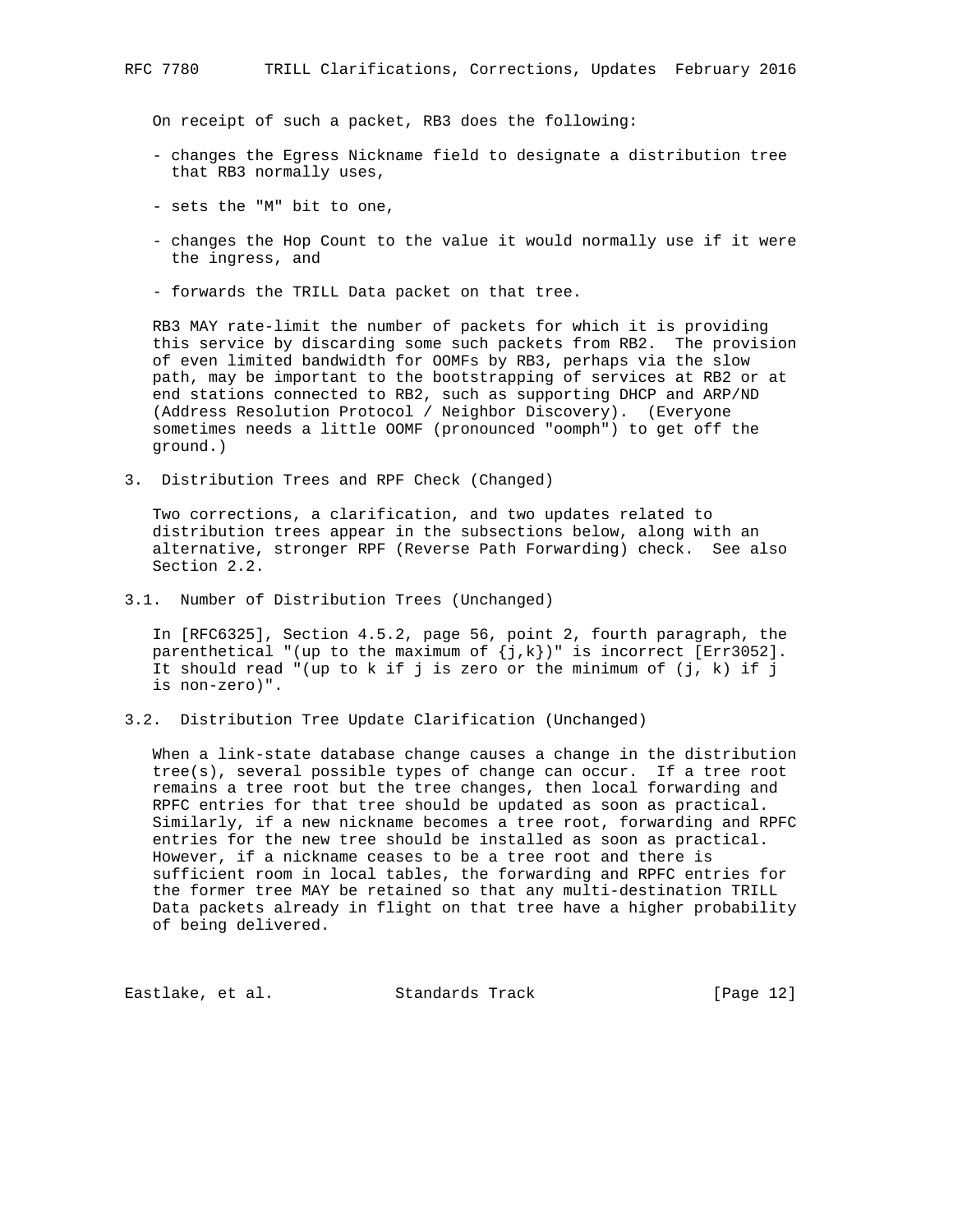#### 3.3. Multicast Pruning Based on IP Address (Unchanged)

 The TRILL base protocol specification [RFC6325] provides for, and recommends the pruning of, multi-destination packet distribution trees based on the location of IP multicast routers and listeners; however, multicast listening is identified by derived MAC addresses as communicated in the Group MAC Address sub-TLV [RFC7176].

 TRILL switches MAY communicate multicast listeners and prune distribution trees based on the actual IPv4 or IPv6 multicast addresses involved. Additional Group Address sub-TLVs are provided in [RFC7176] to carry this information. A TRILL switch that is only capable of pruning based on derived MAC addresses SHOULD calculate and use such derived MAC addresses from the multicast listener IPv4 or IPv6 address information it receives.

3.4. Numbering of Distribution Trees (Unchanged)

 Section 4.5.1 of [RFC6325] specifies that, when building distribution tree number j, node (RBridge) N that has multiple possible parents in the tree is attached to possible parent number j mod p. Trees are numbered starting with 1, but possible parents are numbered starting with 0. As a result, if there are two trees and two possible parents, then in tree 1 parent 1 will be selected, and in tree 2 parent 0 will be selected.

This is changed so that the selected parent MUST be  $(j-1)$  mod p. As a result, in the case above, tree 1 will select parent 0, and tree 2 will select parent 1. This change is not backward compatible with [RFC6325]. If all RBridges in a campus do not determine distribution trees in the same way, then for most topologies, the RPFC will drop many multi-destination packets before they have been properly delivered.

#### 3.5. Link Cost Directionality (Unchanged)

 Distribution tree construction, like other least-cost aspects of TRILL, works even if link costs are asymmetric, so the cost of the hop from RB1 to RB2 is different from the cost of the hop from RB2 to RB1. However, it is essential that all RBridges calculate the same distribution trees, and thus all must use either the cost away from the tree root or the cost towards the tree root. The text in Section 4.5.1 of [RFC6325] is incorrect, as documented in [Err3508]. The text says:

 In other words, the set of potential parents for N, for the tree rooted at R, consists of those that give equally minimal cost paths from N to R and ...

Eastlake, et al. Standards Track [Page 13]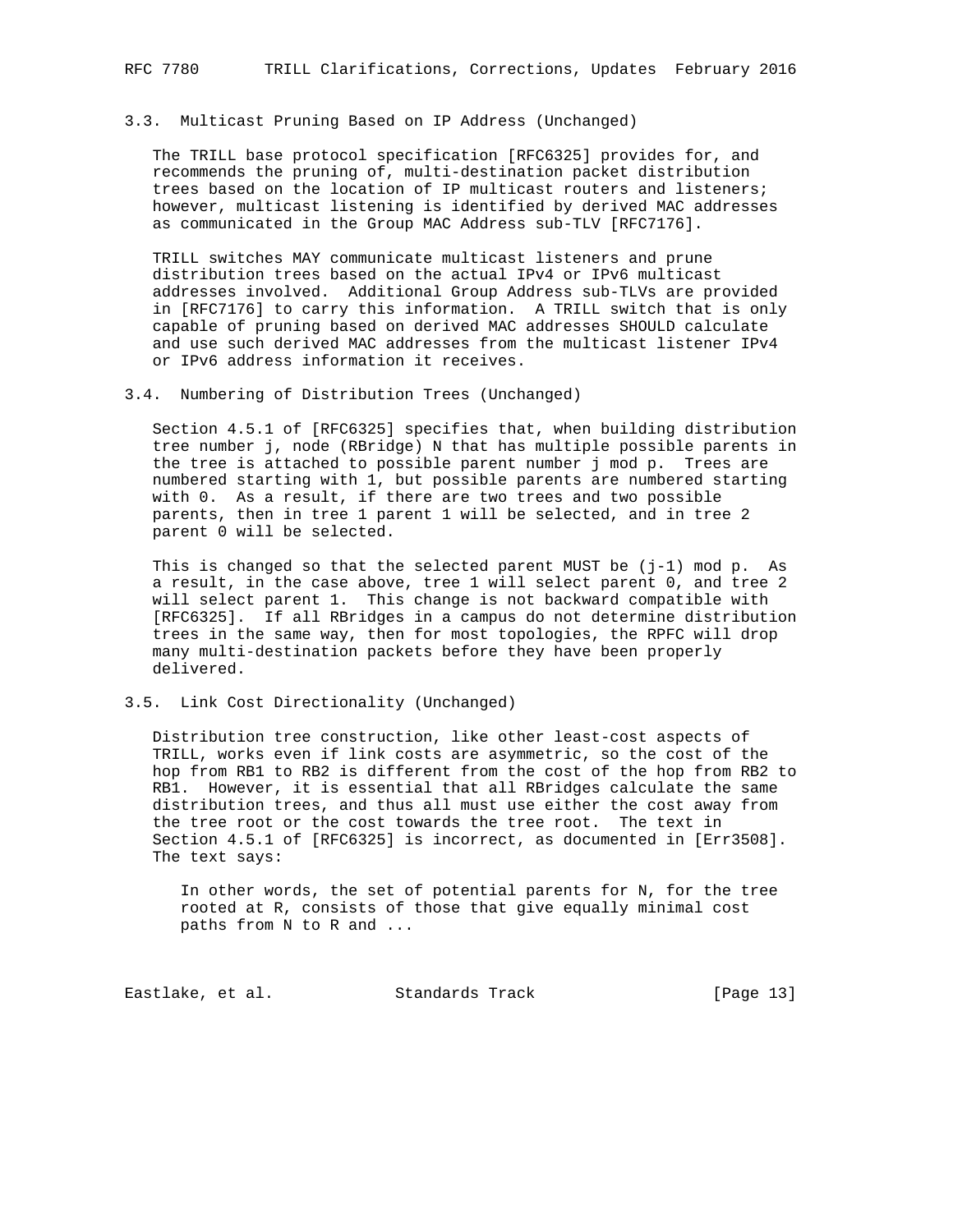but the text should say "from R to N":

 In other words, the set of potential parents for N, for the tree rooted at R, consists of those that give equally minimal cost paths from R to N and ...

#### 3.6. Alternative RPF Check (New)

 [RFC6325] mandates a Reverse Path Forwarding (RPF) check on multi-destination TRILL Data packets to avoid possible multiplication and/or looping of multi-destination traffic during TRILL campus topology transients. This check is logically performed at each TRILL switch input port and determines whether it is arriving on the expected port based on where the packet started (the ingress nickname) and the tree on which it is being distributed. If not, the packet is silently discarded. This check is fine for point-to-point links; however, there are rare circumstances involving multi-access ("broadcast") links where a packet can be duplicated despite this RPF check and other checks performed by TRILL.

 Section 3.6.1 gives an example of the potential problem, and Section 3.6.2 specifies a solution. This solution is an alternative, stronger RPF check that TRILL switches can implement in place of the RPF check discussed in [RFC6325].

3.6.1. Example of the Potential Problem

Consider this network:

 F--A--B--C--o--D | Experimental control of the control of the Experimental Experimental Control of the Experimental Experimental

 All the links except the link between C, D, and E are point-to-point links. C, D, and E are connected over a broadcast link represented by the pseudonode "o". For example, they could be connected by a bridged LAN. (Bridged LANs are transparent to TRILL.)

 Although the choice of root is unimportant here, assume that D or F is chosen as the root of a distribution tree so that it is obvious that the tree looks just like the diagram above.

Eastlake, et al. Standards Track [Page 14]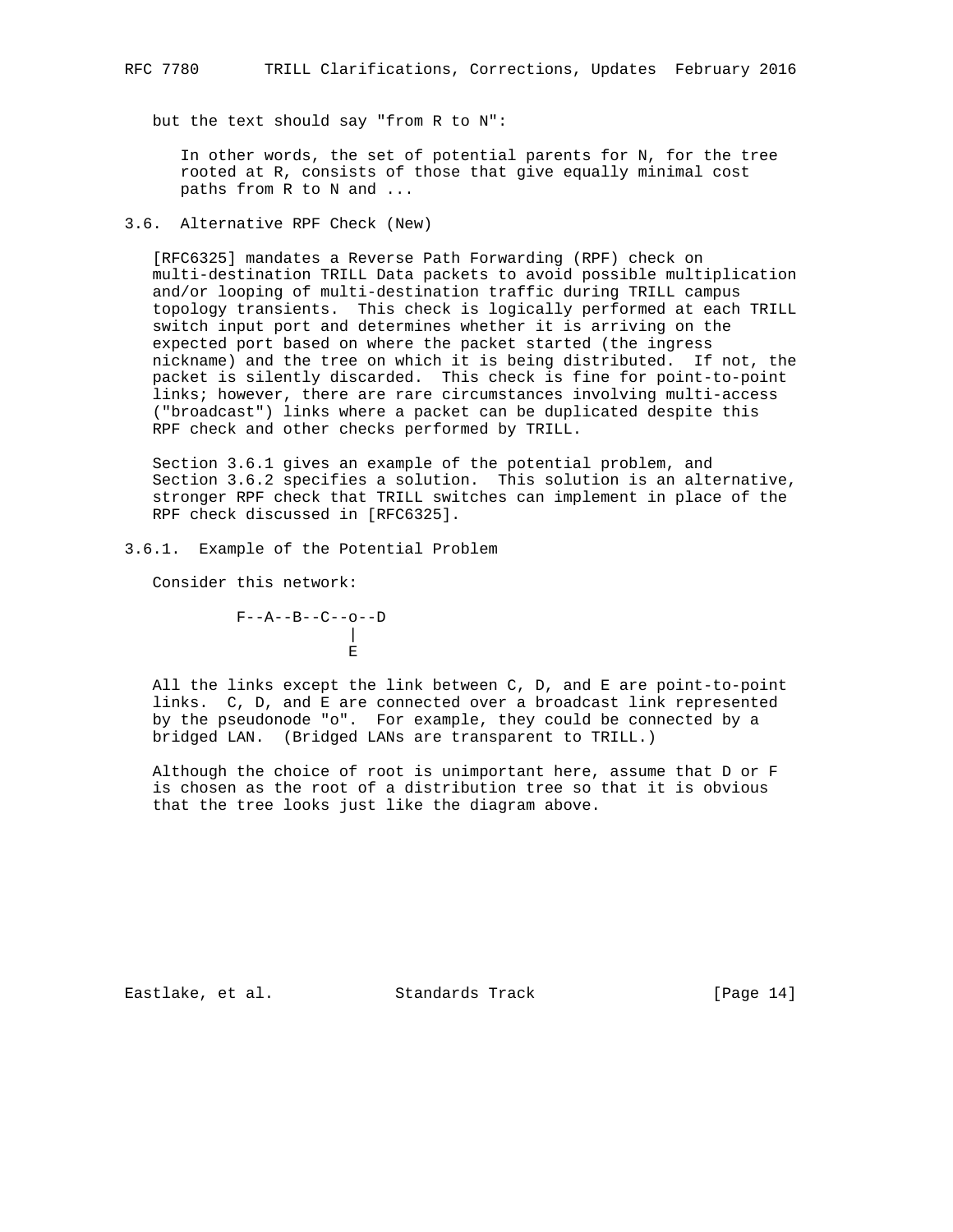Now assume that a link comes up from A to the same bridged LAN. The network then looks like this:



 Let's say the resulting tree in steady state includes all links except the B-C link. After the network has converged, a packet that starts from F will go F->A. Then A will send one copy on the A-B link and another copy into the bridged LAN from which it will be received by C and D.

 Now consider a transition stage where A and D have acted on the new LSPs and programmed their forwarding plane, while B and C have not yet done so. This means that B and C both consider the link between them to still be part of the tree. In this case, a packet that starts out from F and reaches A will be copied by A into the A-B link and to the bridged LAN. D's RPF check says to accept packets on this tree coming from F over its port on the bridged LAN, so it gets accepted. D is also adjacent to A on the tree, so the tree adjacency check, a separate check mandated by [RFC6325], also passes.

 However, the packet that gets to B gets sent out by B to C. C's RPF check still has the old state, and it thinks the packet is OK. C sends the packet along the old tree, which sends the packet into the bridged LAN. D receives one more packet, but the tree adjacency check passes at D because C is adjacent to D in the new tree as well. The RPF check also passes at D because D's port on the bridged LAN is OK for receiving packets from F.

 So, during this transient state, D gets duplicates of every multi-destination packet ingressed at F (unless the packet gets pruned) until B and C act on the new LSPs and program their forwarding tables.

### 3.6.2. Solution and Discussion

 The problem stems from the RPF check described in [RFC6325] depending only on the port at which a TRILL Data packet is received, the ingress nickname, and the tree being used, that is, a check if {ingress nickname, tree, input port} is a valid combination according to the receiving TRILL switch's view of the campus topology. A multi-access link actually has multiple adjacencies overlaid on one physical link, and to avoid the problem shown in Section 3.6.1, a stronger check is needed that includes the Layer 2 source address of

Eastlake, et al. Standards Track [Page 15]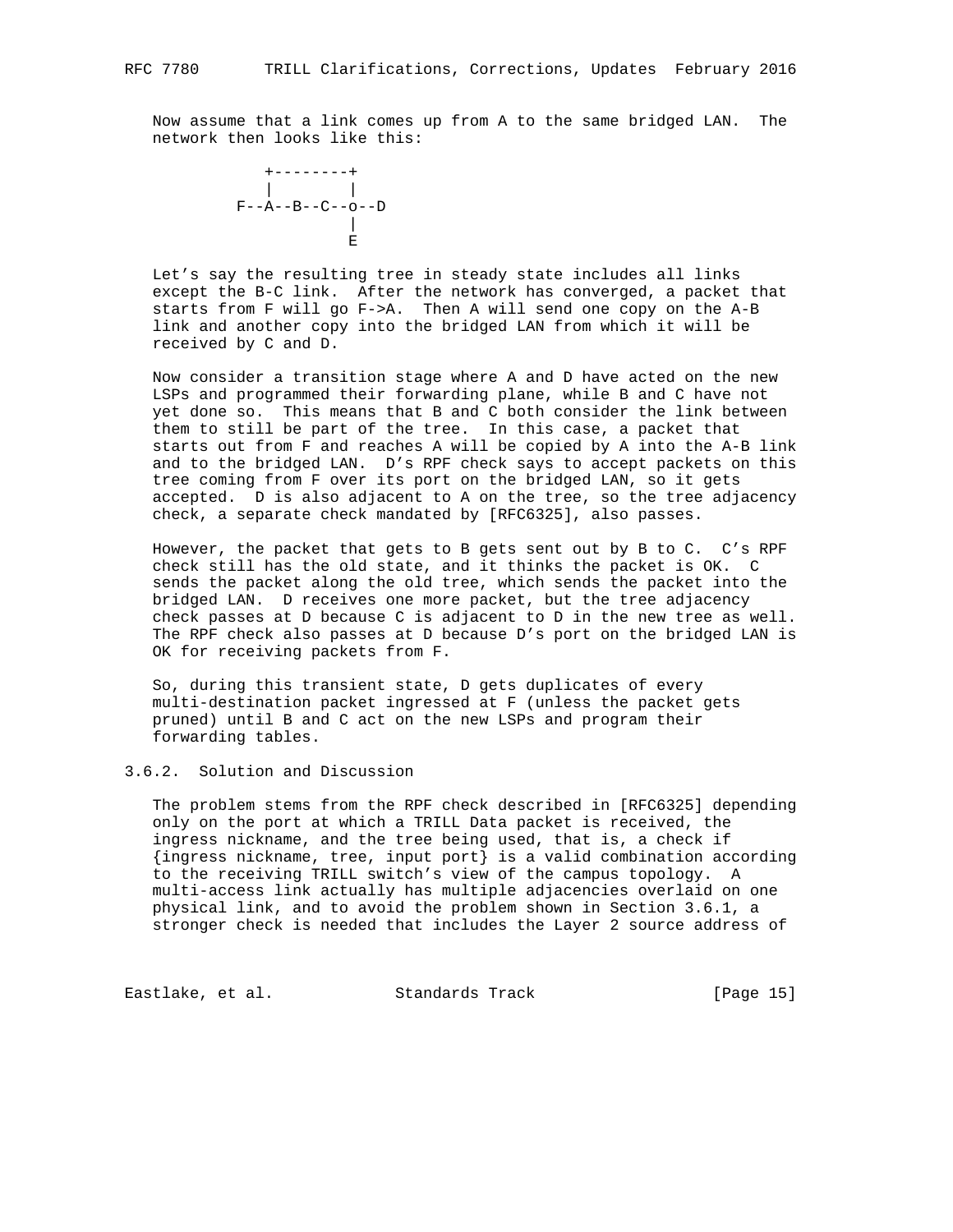the TRILL Data packet being received. (TRILL is a Layer 3 protocol, and TRILL switches are true routers that logically strip the Layer 2 header from any arriving TRILL Data packets and add the appropriate new Layer 2 header to any outgoing TRILL Data packet to get it to the next TRILL switch, so the Layer 2 source address in a TRILL Data packet identifies the immediately previous TRILL switch that forwarded the packet.)

 What is needed, instead of checking the validity of the triplet {ingress nickname, tree, input port}, is to check that the quadruplet {ingress nickname, source SNPA, tree, input port} is valid (where "source SNPA" (Subnetwork Point of Attachment) is the Outer.MacSA for an Ethernet link). Although it is true that [RFC6325] also requires a check to ensure that a multi-destination TRILL Data packet is from a TRILL switch that is adjacent in the distribution tree being used, this check is separate from the RPF check, and these two independent checks are not as powerful as the single unified check for a valid quadruplet.

 \_\_\_\_\_\_\_  $\sqrt{2}$  RB1 ------ o ----- RB2  $\setminus$ 

 However, this stronger RPF check is not without cost. In the simple case of a multi-access link where each TRILL switch has only one port on the link, it merely increases the size of validity entries by adding the source SNPA (Outer.MacSA). However, assume that some TRILL switch RB1 has multiple ports attached to a multi-access link. In the figure above, RB1 is shown with three ports on the multi-access link. RB1 is permitted to load split multi-destination traffic it is sending into the multi-access link across those ports (Section 4.4.4 of [RFC6325]). Assume that RB2 is another TRILL switch on the link and RB2 is adjacent to RB1 in the distribution tree. The number of validity quadruplets at RB2 for ingress nicknames whose multi-destination traffic would arrive through RB1 is multiplied by the number of ports RB1 has on the access link, because RB2 has to accept such traffic from any such ports. Although such instances seem to be very rare in practice, the number of ports an RBridge has on a link could in principle be tens or even a hundred or more ports, vastly increasing the RPF check state at RB2 when this stronger RPF check is used.

 Another potential cost of the stronger RPF check is increased transient loss of multi-destination TRILL Data packets during a topology change. For TRILL switch D, the new stronger RPF check is (tree->A, Outer.MacSA=A, ingress=A, arrival port=if1), while the old one was (tree->A, Outer.MacSA=C, ingress=A, arrival port=if1).

Eastlake, et al. Standards Track [Page 16]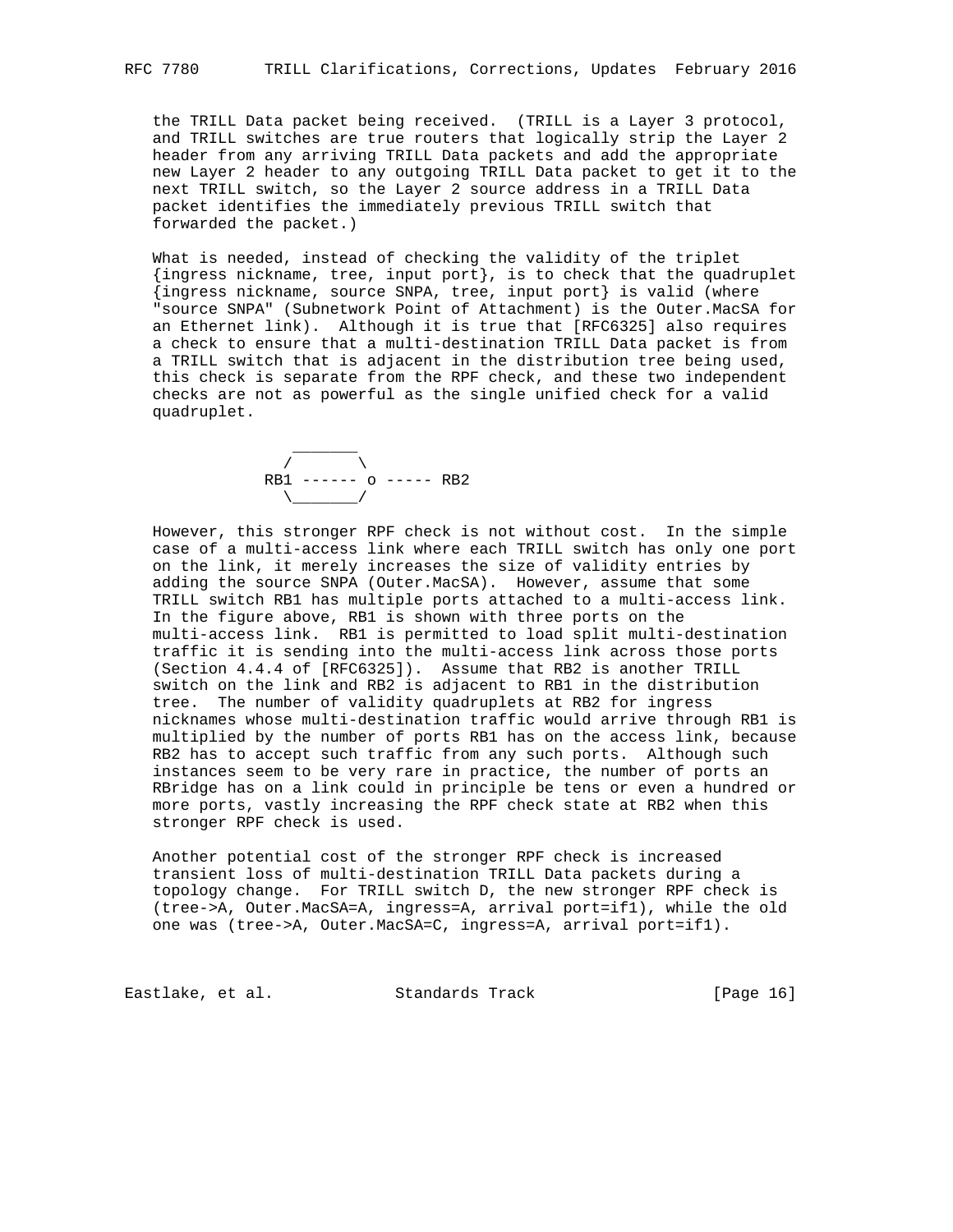Suppose that both A and B have switched to the new tree for multicast forwarding but D has not updated its RPF check yet; the multicast packet will then be dropped at D's input port, because D still expects a packet from "Outer.MacSA=C". But we do not have this packet loss issue if the weaker triplet check (tree->A, ingress=A, arrival port=if1) is used. Thus, the stronger check can increase the RPF check discard of multi-destination packets during topology transients.

 Because of these potential costs, implementation of this stronger RPF check is optional. The TRILL base protocol is updated to provide that TRILL switches MUST, for multi-destination packets, either implement the RPF and other checks as described in [RFC6325] or implement this stronger RPF check as a substitute for the [RFC6325] RPF and tree adjacency checks. There is no problem with a campus having a mixture of TRILL switches, some of which implement one of these RPF checks and some of which implement the other.

4. Nickname Selection (Unchanged)

 Nickname selection is covered by Section 3.7.3 of [RFC6325]. However, the following should be noted:

- 1. The second sentence in the second bullet item in Section 3.7.3 of [RFC6325] on page 25 is erroneous [Err3002] and is corrected as follows:
	- o The occurrence of "IS-IS ID (LAN ID)" is replaced with "priority".
	- o The occurrence of "IS-IS System ID" is replaced with "7-byte IS-IS ID (LAN ID)".

The resulting corrected sentence in [RFC6325] reads as follows:

 If RB1 chooses nickname x, and RB1 discovers, through receipt of an LSP for RB2 at any later time, that RB2 has also chosen x, then the RBridge or pseudonode with the numerically higher priority keeps the nickname, or if there is a tie in priority, the RBridge with the numerically higher 7-byte IS-IS ID (LAN ID) keeps the nickname, and the other RBridge MUST select a new nickname.

 2. In examining the link-state database for nickname conflicts, nicknames held by IS-IS unreachable TRILL switches MUST be ignored, but nicknames held by IS-IS reachable TRILL switches MUST NOT be ignored even if they are data unreachable.

Eastlake, et al. Standards Track [Page 17]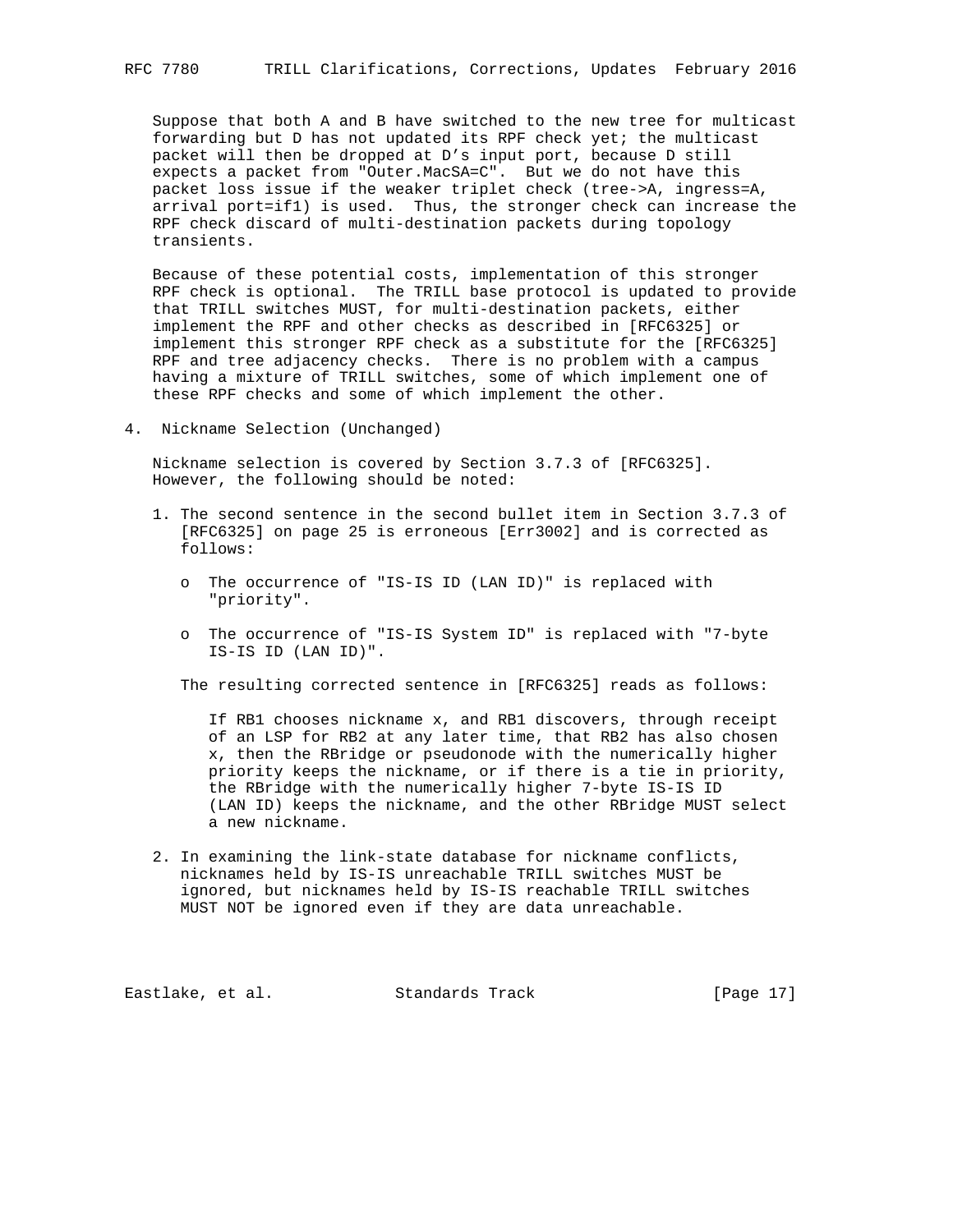- 3. An RBridge may need to select a new nickname, either initially because it has none or because of a conflict. When doing so, the RBridge MUST consider as available all nicknames that do not appear in its link-state database or that appear to be held by IS-IS unreachable TRILL switches; however, it SHOULD give preference to selecting new nicknames that do not appear to be held by any TRILL switch in the campus, reachable or unreachable, so as to minimize conflicts if IS-IS unreachable TRILL switches later become reachable.
- 4. An RBridge, even after it has acquired a nickname for which there appears to be no conflicting claimant, MUST continue to monitor for conflicts with the nickname or nicknames it holds. It does so by monitoring any received LSPs that should update its link-state database for any occurrence of any of its nicknames held with higher priority by some other TRILL switch that is IS-IS reachable from it. If it finds such a conflict, it MUST select a new nickname, even when in overloaded state. (It is possible to receive an LSP that should update the link-state database but does not do so due to overload.)
- 5. In the very unlikely case that an RBridge is unable to obtain a nickname because all valid RBridge nicknames (0x0001 through 0xFFBF inclusive) are in use with higher priority by IS-IS reachable TRILL switches, it will be unable to act as an ingress, egress, or tree root but will still be able to function as a transit TRILL switch. Although it cannot be a tree root, such an RBridge is included in distribution trees computed for the campus unless all its neighbors are overloaded. It would not be possible to send a unicast RBridge Channel message specifically to such a TRILL switch [RFC7178]; however, it will receive unicast RBridge Channel messages sent by a neighbor to the Any-RBridge egress nickname and will receive appropriate multi-destination RBridge Channel messages.
- 5. MTU (Maximum Transmission Unit) (Unchanged)

 MTU values in TRILL are derived from the originatingL1LSPBufferSize value communicated in the IS-IS originatingLSPBufferSize TLV [IS-IS]. The campus-wide value Sz, as described in Section 4.3.1 of [RFC6325], is the minimum value of originatingL1LSPBufferSize for the RBridges in a campus, but not less than 1470. The MTU testing mechanism and limiting LSPs to Sz assure that the LSPs can be flooded by IS-IS and thus that IS-IS can operate properly.

Eastlake, et al. Standards Track [Page 18]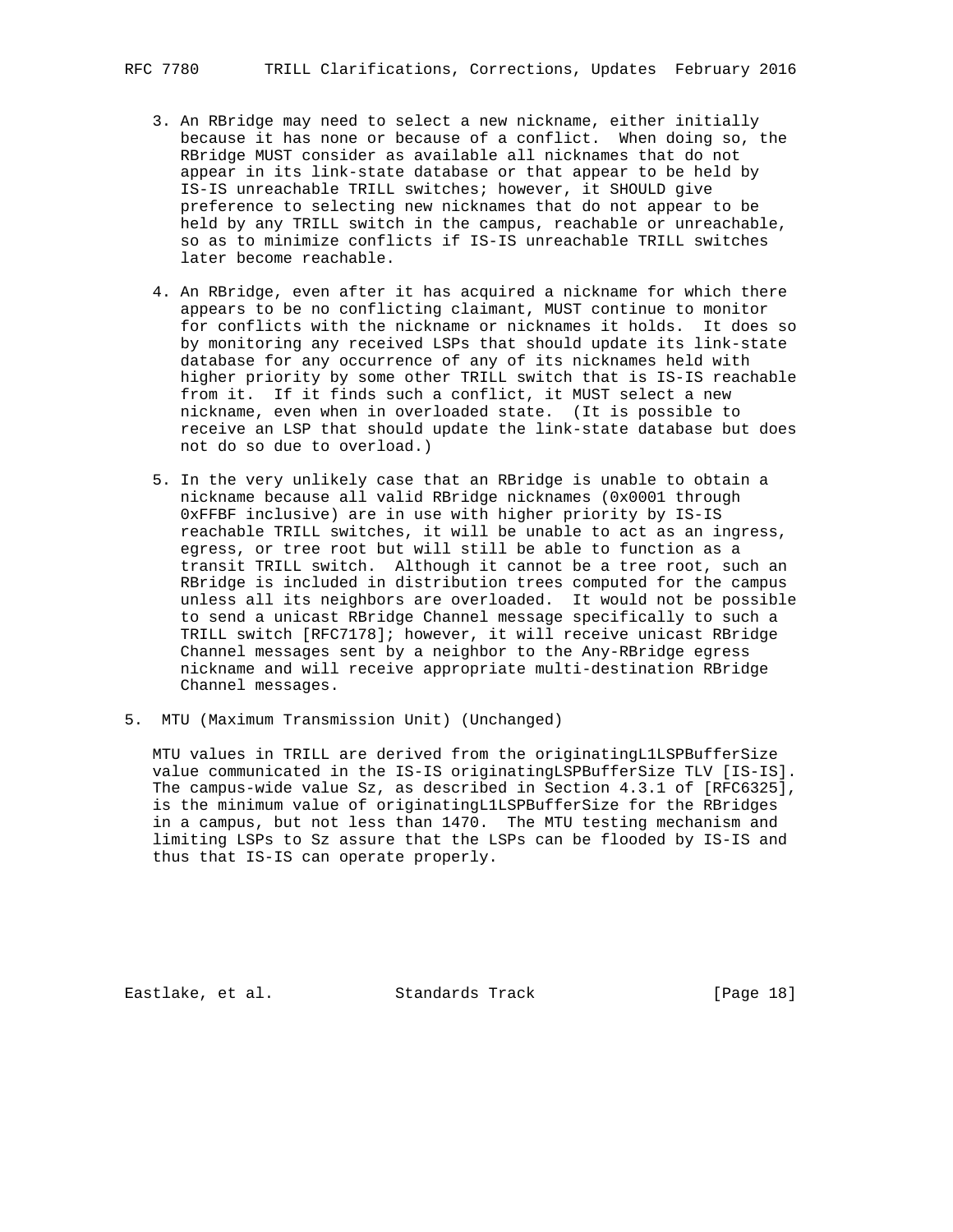If an RBridge knows nothing about the MTU of the links or the originatingL1LSPBufferSize of other RBridges in a campus, the originatingL1LSPBufferSize for that RBridge should default to the minimum of the LSP size that its TRILL IS-IS software can handle and the minimum MTU of the ports that it might use to receive or transmit LSPs. If an RBridge does have knowledge of link MTUs or other RBridge originatingL1LSPBufferSize, then, to avoid the necessity of regenerating the local LSPs using a different maximum size, the RBridge's originatingL1LSPBufferSize SHOULD be configured to the minimum of (1) the smallest value that other RBridges are, or will be, announcing as their originatingL1LSPBufferSize and (2) a value small enough that the campus will not partition due to a significant number of links with limited MTUs. However, as specified in [RFC6325], in no case can originatingL1LSPBufferSize be less than 1470. In a well-configured campus, to minimize any LSP regeneration due to resizing, all RBridges will be configured with the same originatingL1LSPBufferSize.

 Section 5.1 below corrects errata in [RFC6325], and Section 5.2 clarifies the meaning of various MTU limits for TRILL Ethernet links.

5.1. MTU-Related Errata in RFC 6325

 Three MTU-related errata in [RFC6325] are corrected in the subsections below.

5.1.1. MTU PDU Addressing

 Section 4.3.2 of [RFC6325] incorrectly states that multi-destination MTU-probe and MTU-ack TRILL IS-IS PDUs are sent on Ethernet links with the All-RBridges multicast address as the Outer.MacDA [Err3004]. As TRILL IS-IS PDUs, when multicast on an Ethernet link, these multi-destination MTU-probe and MTU-ack PDUs MUST be sent to the All-IS-IS-RBridges multicast address.

Eastlake, et al. Standards Track [Page 19]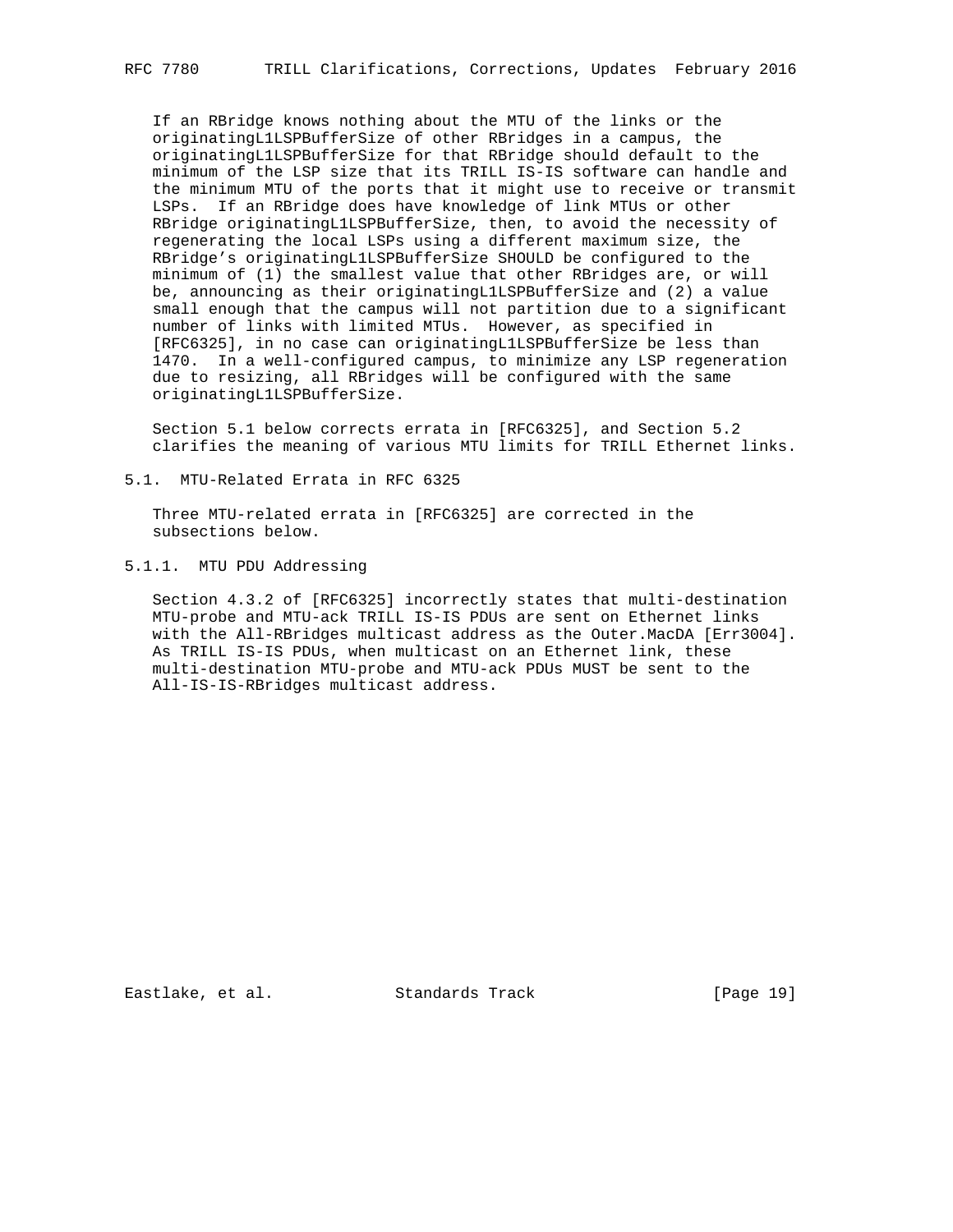### 5.1.2. MTU PDU Processing

 As discussed in [RFC6325] and (in more detail) [RFC7177], MTU-probe and MTU-ack PDUs MAY be unicast; however, Section 4.6 of [RFC6325] erroneously does not allow for this possibility [Err3003]. It is corrected by replacing Item 1 in Section 4.6.2 of [RFC6325] with the following text, to which TRILL switches MUST conform:

 1. If the Ethertype is L2-IS-IS and the Outer.MacDA is either All-IS-IS-RBridges or the unicast MAC address of the receiving RBridge port, the frame is handled as described in Section 4.6.2.1.

 The reference to "Section 4.6.2.1" in the above text is to that section in [RFC6325].

5.1.3. MTU Testing

 The last two sentences of Section 4.3.2 of [RFC6325] contain errors [Err3053]. They currently read as follows:

 If X is not greater than Sz, then RB1 sets the "failed minimum MTU test" flag for RB2 in RB1's Hello. If size X succeeds, and X > Sz, then RB1 advertises the largest tested X for each adjacency in the TRILL Hellos RB1 sends on that link, and RB1 MAY advertise X as an attribute of the link to RB2 in RB1's LSP.

They should read as follows:

 If X is not greater than or equal to Sz, then RB1 sets the "failed minimum MTU test" flag for RB2 in RB1's Hello. If size X succeeds, and X >= Sz, then RB1 advertises the largest tested X for each adjacency in the TRILL Hellos RB1 sends on that link, and RB1 MAY advertise X as an attribute of the link to RB2 in RB1's LSP.

5.2. Ethernet MTU Values

 originatingL1LSPBufferSize is the maximum permitted size of LSPs starting with and including the IS-IS 0x83 "Intradomain Routeing Protocol Discriminator" byte. In Layer 3 IS-IS, originatingL1LSPBufferSize defaults to 1492 bytes. (This is because, in its previous life as DECnet Phase V, IS-IS was encoded using the SNAP SAP (Subnetwork Access Protocol Service Access Point) [RFC7042] format, which takes 8 bytes of overhead and 1492 + 8 = 1500, the classic Ethernet maximum. When standardized by ISO/IEC [IS-IS] to use Logical Link Control (LLC) encoding, this default could have been increased by a few bytes but was not.)

Eastlake, et al. Standards Track [Page 20]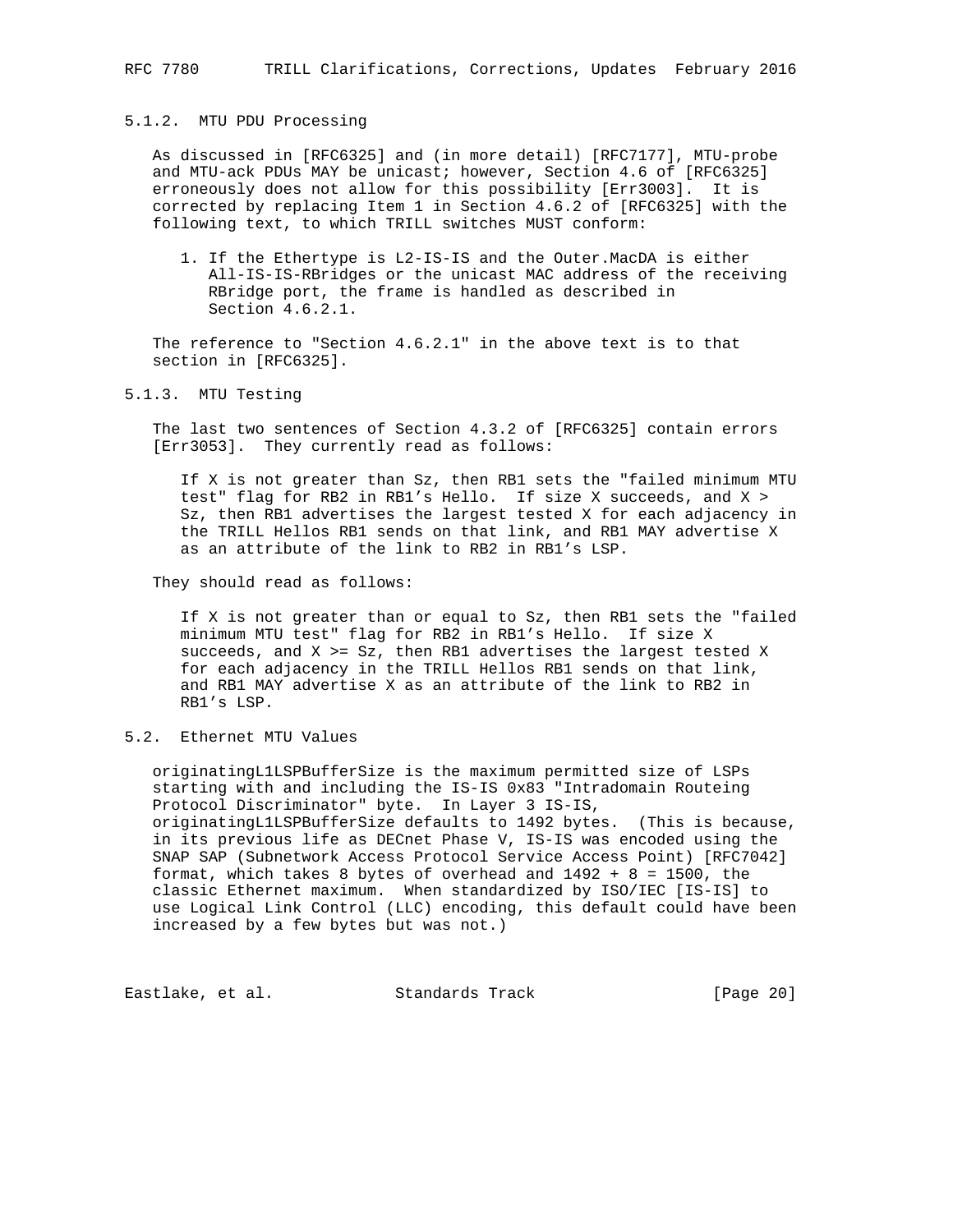In TRILL, originatingL1LSPBufferSize defaults to 1470 bytes. This allows 27 bytes of headroom or safety margin to accommodate legacy devices with the classic Ethernet maximum MTU, despite headers such as an Outer.VLAN.

 Assuming that the campus-wide minimum link MTU is Sz, RBridges on Ethernet links MUST limit most TRILL IS-IS PDUs so that PDUz (the length of the PDU starting just after the L2-IS-IS Ethertype and ending just before the Ethernet Frame Check Sequence (FCS)) does not exceed Sz. The PDU exceptions are TRILL Hello PDUs, which MUST NOT exceed 1470 bytes, and MTU-probe and MTU-ack PDUs that are padded by an amount that depends on the size being tested (which may exceed Sz).

 Sz does not limit TRILL Data packets. They are only limited by the MTU of the devices and links that they actually pass through; however, links that can accommodate IS-IS PDUs up to Sz would accommodate, with a generous safety margin, TRILL Data packet payloads of (Sz - 24) bytes, starting after the Inner.VLAN and ending just before the FCS.

 Most modern Ethernet equipment has ample headroom for frames with extensive headers and is sometimes engineered to accommodate 9 KB jumbo frames.

6. TRILL Port Modes (Unchanged)

 Section 4.9.1 of [RFC6325] specifies four mode bits for RBridge ports but may not be completely clear on the effects of all combinations of bits in terms of allowed frame types.

Eastlake, et al. Standards Track [Page 21]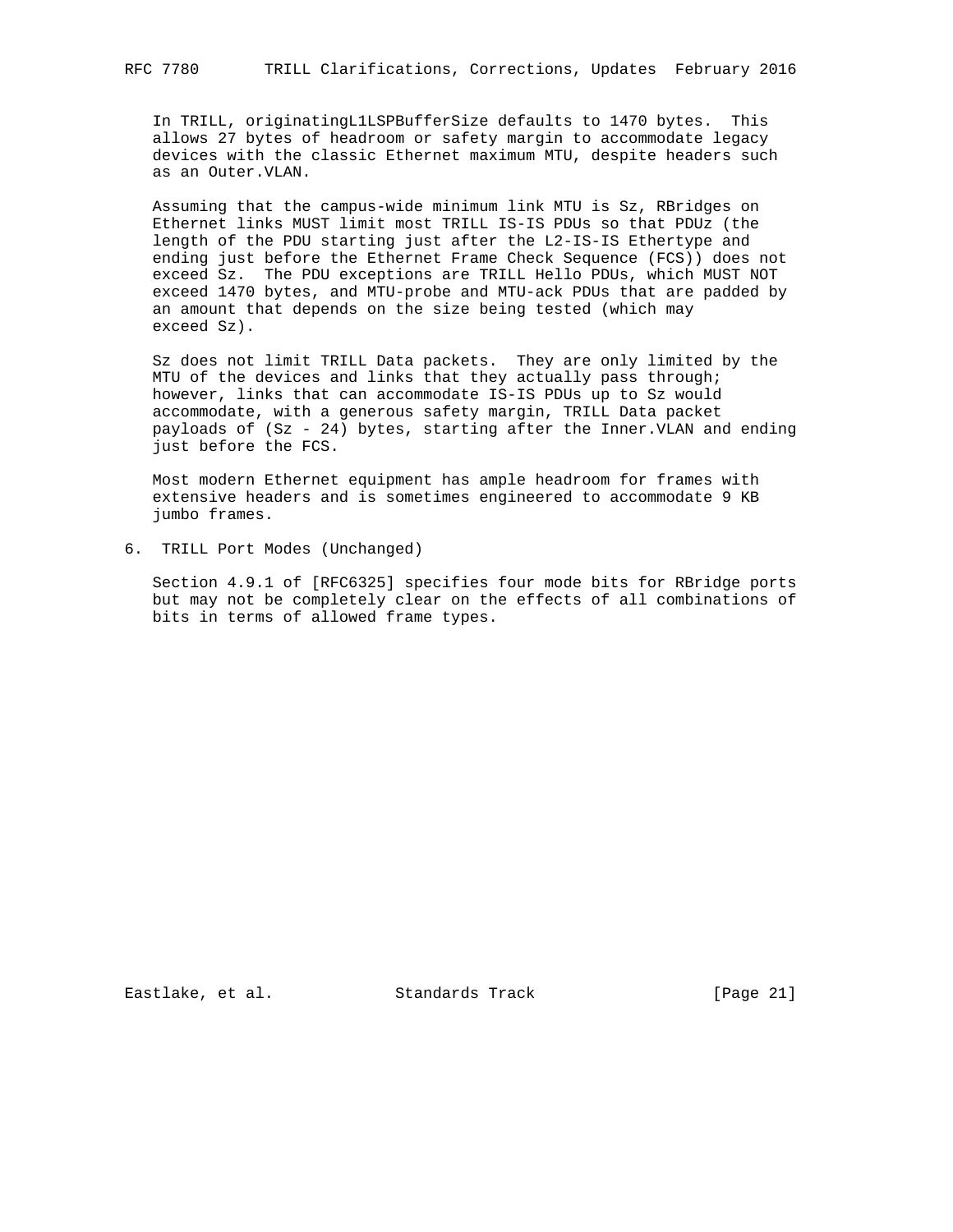The table below explicitly indicates the effects of all possible combinations of the TRILL port mode bits. "\*" in one of the first four columns indicates that the bit can be either zero or one. The remaining columns indicate allowed frame types. The "disable bit" normally disables all frames; however, as an implementation choice, some or all low-level Layer 2 control messages can still be sent or received. Examples of Layer 2 control messages are those control frames for Ethernet identified in Section 1.4 of [RFC6325] or PPP link negotiation messages [RFC6361].

| D<br>i       |               | Α   |   |                            |         | TRILL |       |       |  |
|--------------|---------------|-----|---|----------------------------|---------|-------|-------|-------|--|
| $\mathbf{s}$ |               | c T |   |                            | Native  | Data  |       |       |  |
| а            |               | C   | r |                            | Ingress |       |       |       |  |
|              | b P           | e   | u |                            |         | LSP   |       |       |  |
| 11           | -2 I          | S   |   | n Layer 2                  | Native  | SNP   | TRILL | P2P   |  |
|              | e P           |     |   | s k Control                | Eqress  | MTU   | Hello | Hello |  |
|              | 0   0   0   0 |     |   | Yes                        | Yes     | Yes   | Yes   | No    |  |
|              | 0   0   0   1 |     |   | Yes                        | No      | Yes   | Yes   | No    |  |
|              | 0   0   1   0 |     |   | Yes                        | Yes     | No    | Yes   | No    |  |
|              | 0   0   1   1 |     |   | Yes                        | No      | No    | Yes   | No    |  |
|              | $ 01110 $ *   |     |   | Yes                        | No      | Yes   | No    | Yes   |  |
|              | 0 1 1 *       |     |   | Yes                        | No      | No    | No    | Yes   |  |
|              | キーキーキーキーキ     |     |   | $1$   *   *   *   Optional | No      | No    | No    | No    |  |
|              |               |     |   |                            |         |       |       |       |  |

 The formal name of the "access bit" above is the "TRILL traffic disable bit". The formal name of the "trunk bit" is the "end-station service disable bit" [RFC6325].

7. The CFI/DEI Bit (Unchanged)

 In May 2011, the IEEE promulgated IEEE Std 802.1Q-2011, which changed the meaning of the bit between the priority and VLAN ID bits in the payload of C-VLAN tags. Previously, this bit was called the CFI (Canonical Format Indicator) bit [802] and had a special meaning in connection with IEEE 802.5 (Token Ring) frames. After 802.1Q-2011 and in subsequent versions of  $802.1Q - -$  the most current of which is

Eastlake, et al. Standards Track [Page 22]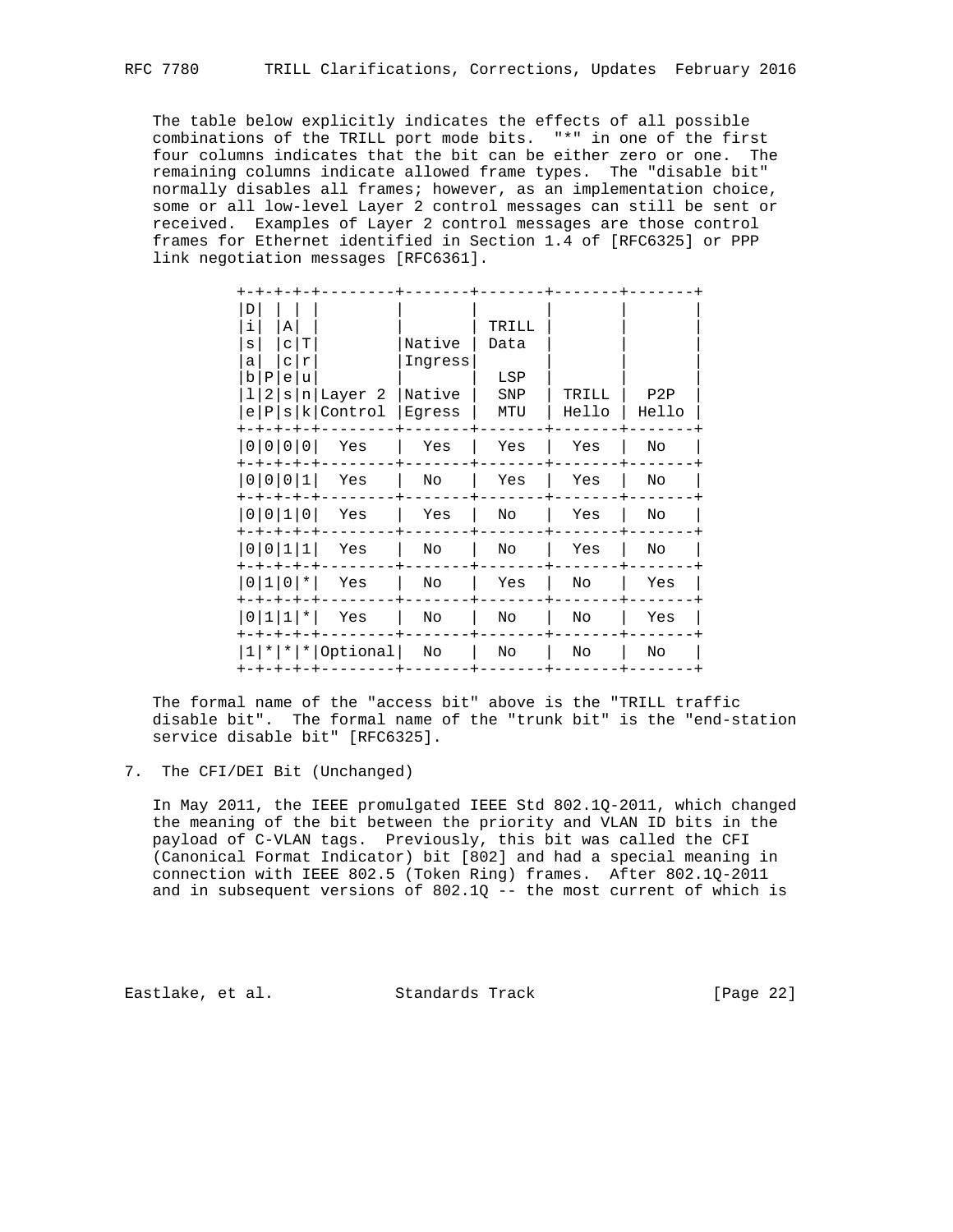[802.1Q-2014] -- this bit is now the DEI (Drop Eligibility Indicator) bit. (The corresponding bit in S-VLAN/B-VLAN tags has always been a DEI bit.)

 The TRILL base protocol specification [RFC6325] assumed, in effect, that the link by which end stations are connected to TRILL switches and the restricted virtual link provided by the TRILL Data packet are IEEE 802.3 Ethernet links on which the CFI bit is always zero. Should an end station be attached by some other type of link, such as a Token Ring link, [RFC6325] implicitly assumed that such frames would be canonicalized to 802.3 frames before being ingressed, and similarly, on egress, such frames would be converted from 802.3 to the appropriate frame type for the link. Thus, [RFC6325] required that the CFI bit in the Inner.VLAN, which is shown as the "C" bit in Section 4.1.1 of [RFC6325], always be zero.

 However, for TRILL switches with ports conforming to the change incorporated in the IEEE 802.1Q-2011 standard, the bit in the Inner.VLAN, now a DEI bit, MUST be set to the DEI value provided by the port interface on ingressing a native frame. Similarly, this bit MUST be provided to the port when transiting or egressing a TRILL Data packet. As with the 3-bit Priority field, the DEI bit to use in forwarding a transit packet MUST be taken from the Inner.VLAN. The exact effect on the Outer.VLAN DEI and priority bits, and whether or not an Outer.VLAN appears at all on the wire for output frames, may depend on output port configuration.

 TRILL campuses with a mixture of ports, some compliant with versions of 802.1Q from IEEE Std 802.1Q-2011 onward and some compliant with pre-802.1Q-2011 standards, especially if they have actual Token Ring links, may operate incorrectly and may corrupt data, just as a bridged LAN with such mixed ports and links would.

8. Other IS-IS Considerations (Changed)

 This section covers Extended Level 1 Flooding Scope (E-L1FS) support, control packet priorities, unknown PDUs, the Nickname Flags APPsub-TLV, graceful restart, and the Purge Originator Identification TLV.

Eastlake, et al. Standards Track [Page 23]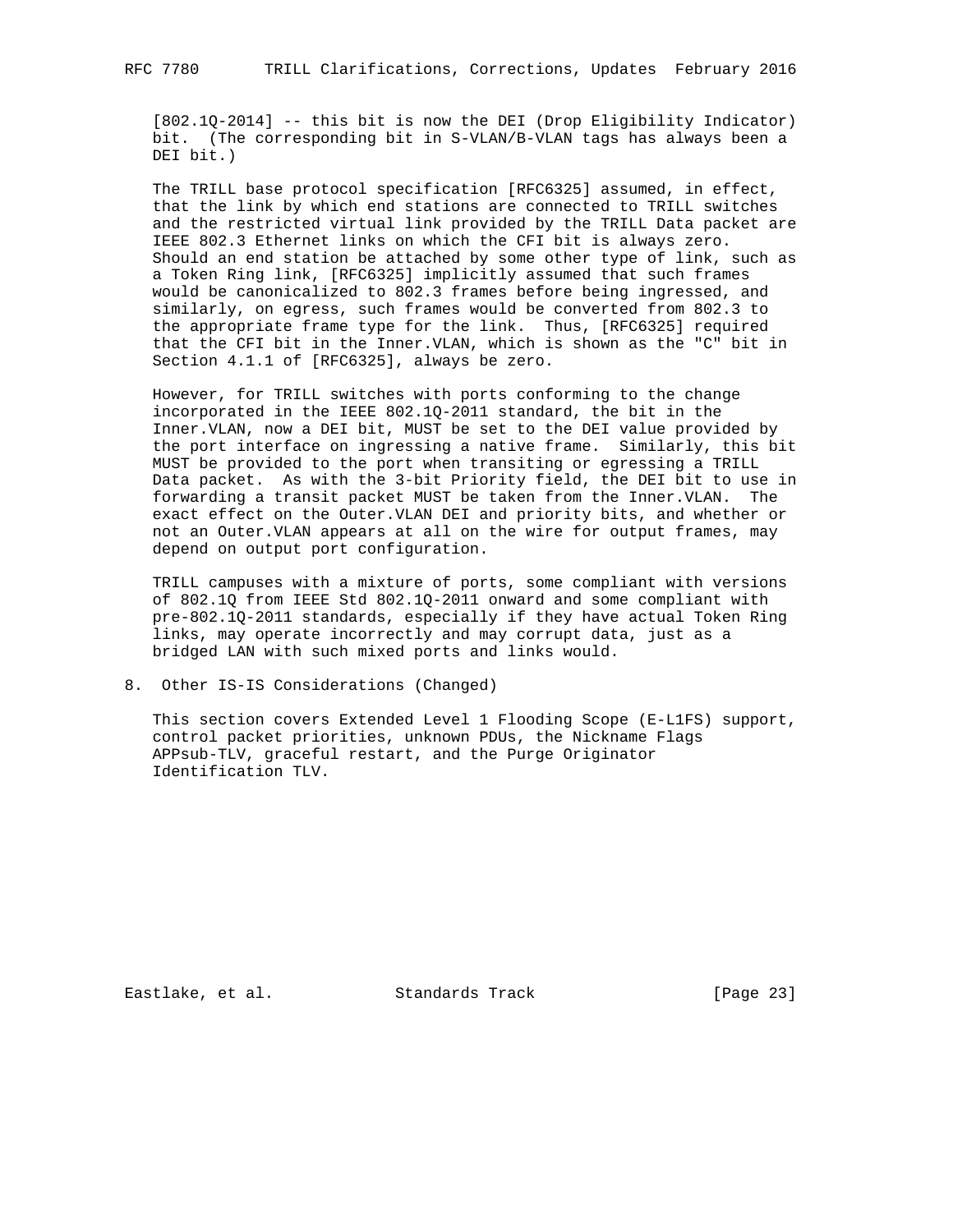#### 8.1. E-L1FS Support (New)

 TRILL switches MUST support E-L1FS PDUs [RFC7356] and MUST include a Scope Flooding Support TLV [RFC7356] in all TRILL Hellos they send indicating support for this scope and any other FS-LSP scopes that they support. This support increases the number of fragments available for link-state information by over two orders of magnitude. (See Section 9 for further information on support of the Scope Flooding Support TLV.)

 In addition, TRILL switches MUST advertise their support of E-L1FS flooding in a TRILL-VER sub-TLV Capability Flag (see [RFC7176] and Section 12.2). This flag is used by a TRILL switch, say RB1, to determine support for E-L1FS by some remote RBx. The alternative of simply looking for an E-L1FS FS-LSP originated by RBx fails because (1) RBx might support E-L1FS flooding but is not originating any E-L1FS FS-LSPs and (2) even if RBx is originating E-L1FS FS-LSPs there might, due to legacy TRILL switches in the campus, be no path between RBx and RB1 through TRILL switches supporting E-L1FS flooding. If that were the case, no E-L1FS FS-LSP originated by RBx could get to RB1.

 E-L1FS will commonly be used to flood TRILL GENINFO TLVs and enclosed TRILL APPsub-TLVs [RFC7357]. For robustness, E-L1FS fragment zero MUST NOT exceed 1470 bytes in length; however, if such a fragment is received that is larger, it is processed normally. It is anticipated that in the future some particularly important TRILL APPsub-TLVs will be specified as being flooded in E-L1FS fragment zero. TRILL GENINFO TLVs MUST NOT be sent in LSPs; however, if one is received in an LSP, it is processed normally.

### 8.1.1. Backward Compatibility

 A TRILL campus might contain TRILL switches supporting E-L1FS flooding and legacy TRILL switches that do not support E-L1FS or perhaps do not support any [RFC7356] scopes.

 A TRILL switch conformant to this document can always tell which adjacent TRILL switches support E-L1FS flooding from the adjacency table entries on its ports (see Section 9). In addition, such a TRILL switch can tell which remote TRILL switches in a campus support E-L1FS by the presence of a TRILL version sub-TLV in that TRILL switch's LSP with the E-L1FS support bit set in the Capabilities field; this capability bit is ignored for adjacent TRILL switches for which only the adjacency table entry is consulted to determine E-L1FS support.

Eastlake, et al. Standards Track [Page 24]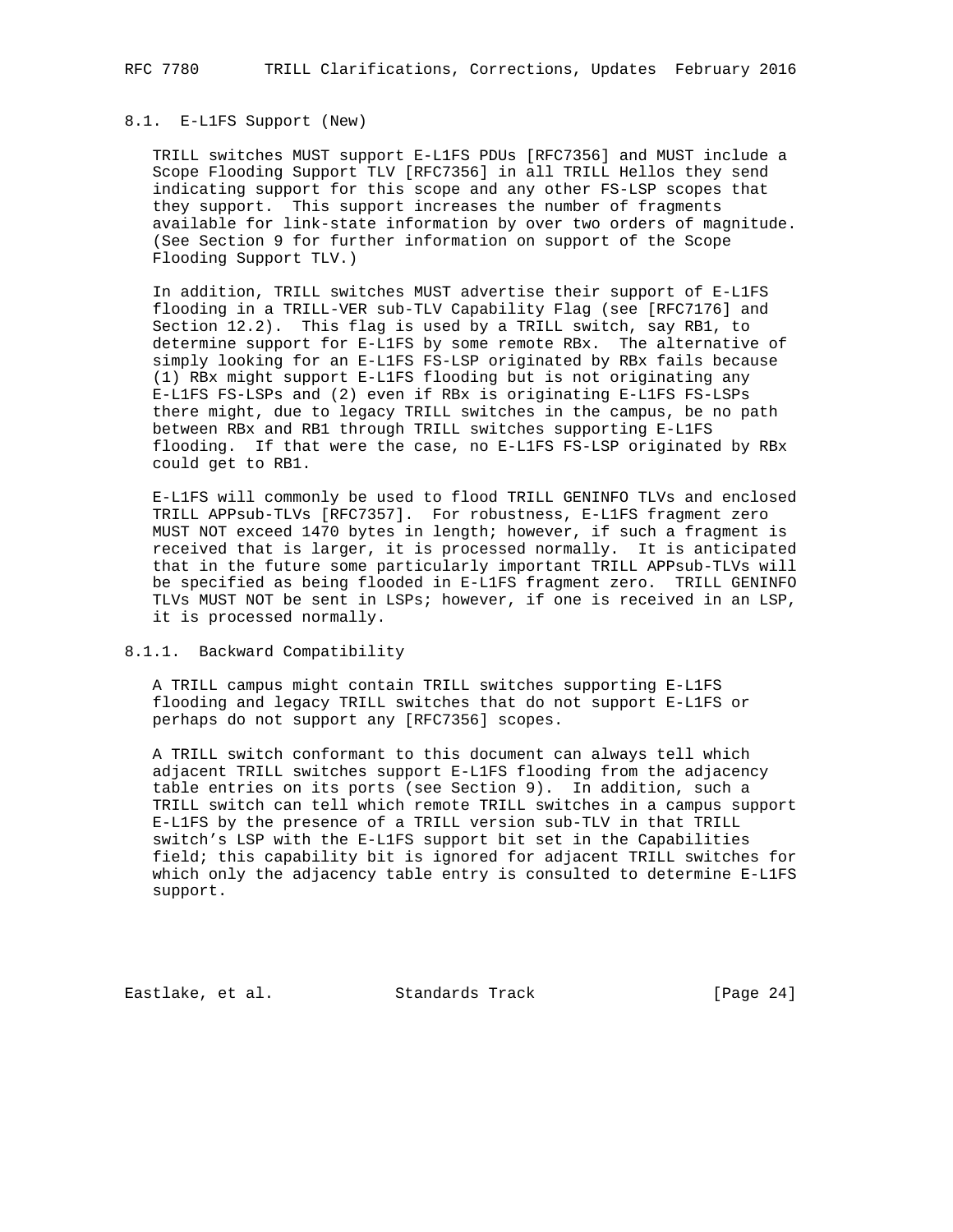TRILL specifications making use of E-L1FS MUST specify how situations involving a mixed TRILL campus of TRILL switches will be handled.

8.1.2. E-L1FS Use for Existing (Sub-)TLVs

 In a campus where all TRILL switches support E-L1FS, all TRILL sub-TLVs listed in Section 2.3 of [RFC7176], except the TRILL version sub-TLV, MAY be advertised by inclusion in Router Capability or MT-Capability TLVs in E-L1FS FS-LSPs [RFC7356]. (The TRILL version sub-TLV still MUST appear in an LSP fragment zero.)

 In a mixed campus where some TRILL switches support E-L1FS and some do not, then only the following four sub-TLVs of those listed in Section 2.3 of [RFC7176] can appear in E-L1FS, and then only under the conditions discussed below. In the following list, each sub-TLV is preceded by an abbreviated acronym used only in this section of this document:

 IV: Interested VLANs and Spanning Tree Roots sub-TLV VG: VLAN Group sub-TLV IL: Interested Labels and Spanning Tree Roots sub-TLV LG: Label Group sub-TLV

 An IV or VG sub-TLV MUST NOT be advertised by TRILL switch RB1 in an E-L1FS FS-LSP (and should instead be advertised in an LSP) unless the following conditions are met:

- E-L1FS is supported by all of the TRILL switches that are data reachable from RB1 and are interested in the VLANs mentioned in the IV or VG sub-TLV, and
- there is E-L1FS connectivity between all such TRILL switches in the campus interested in the VLANs mentioned in the IV or VG sub-TLV (connectivity involving only intermediate TRILL switches that also support E-L1FS).

 Any IV and VG sub-TLVs MAY still be advertised via core TRILL IS-IS LSPs by any TRILL switch that has enough room in its LSPs.

 The conditions for using E-L1FS for the IL and LG sub-TLVs are the same as for IV and VG, but with Fine-Grained Labels [RFC7172] substituted for VLANs.

 Note, for example, that the above would permit a contiguous subset of the campus that supported Fine-Grained Labels and E-L1FS to use E-L1FS to advertise IL and LG sub-TLVs, even if the remainder of the campus did not support Fine-Grained Labels or E-L1FS.

Eastlake, et al. Standards Track [Page 25]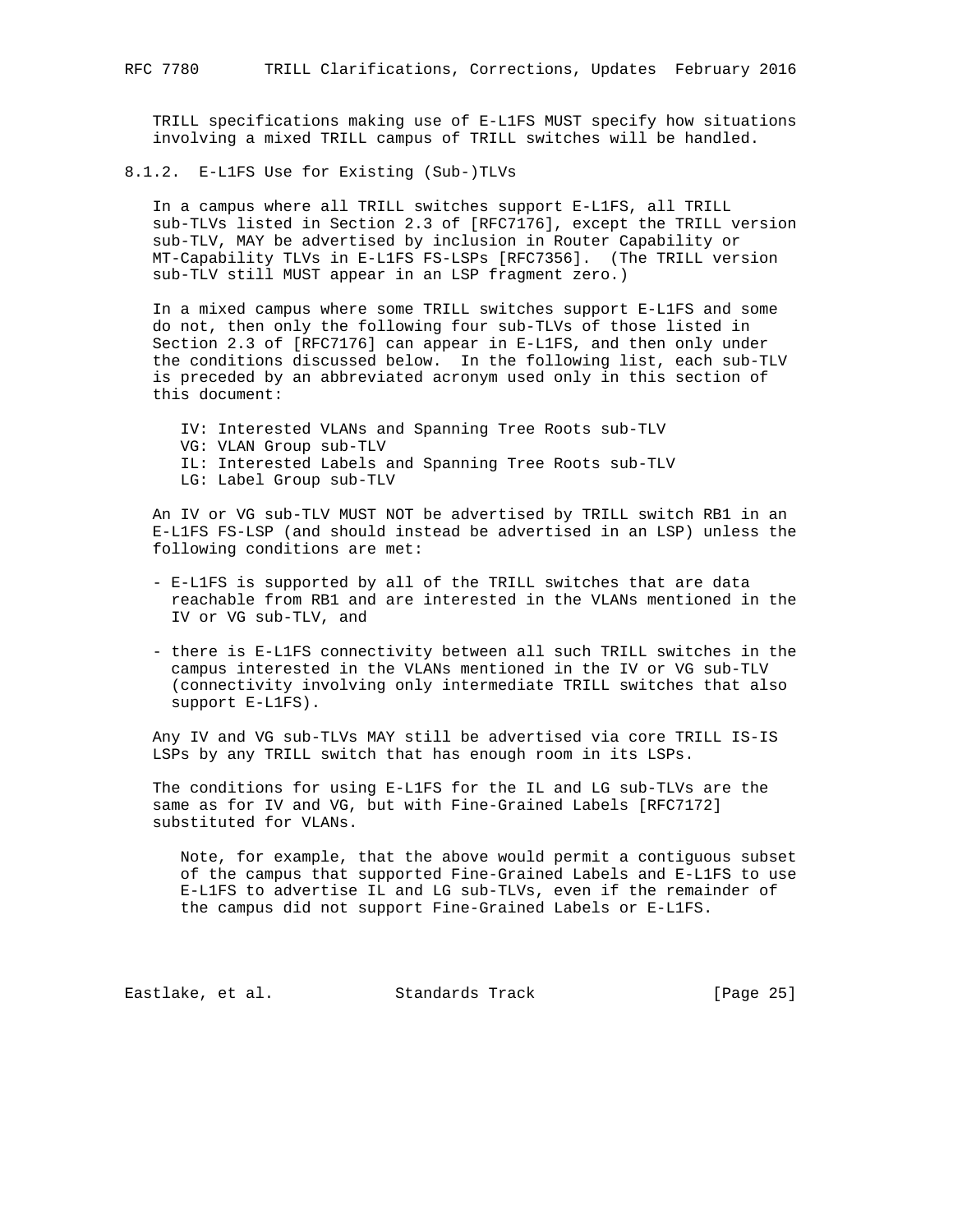## 8.2. Control Packet Priorities (New)

 When deciding what packet to send out a port, control packets used to establish and maintain adjacency between TRILL switches SHOULD be treated as being in the highest-priority category. This includes TRILL IS-IS Hello and MTU PDUs, and possibly other adjacency [RFC7177] or link-technology-specific packets. Other control and data packets SHOULD be given lower priority so that a flood of such other packets cannot lead to loss of, or inability to establish, adjacency. Loss of adjacency causes a topology transient that can result in reduced throughput; reordering; increased probability of loss of data; and, in the worst case, network partition if the adjacency is a cut point.

 Other important control packets should be given second-highest priority. Lower priorities should be given to data or less important control packets.

 Based on the above, control packets can be ordered into priority categories as shown below, based on the relative criticality of these types of messages, where the most critical control packets relate to the core routing between TRILL switches and the less critical control packets are closer to "application" information. (There may be additional control packets, not specifically listed in any category below, that SHOULD be handled as being in the most nearly analogous category.) Although few implementations will actually treat these four categories with different priority, an implementation MAY choose to prioritize more critical messages over less critical. However, an implementation SHOULD NOT send control packets in a lower-priority category with a priority above those in a higher-priority category because, under sufficiently congested conditions, this could block control packets in a higher-priority category, resulting in network disruption.

 Priority Category Description -------- --------------

- 4. Hello, MTU-probe, MTU-ack, and other packets critical to establishing and maintaining adjacency. (Normally sent with highest priority, which is priority 7.)
- 3. LSPs, CSNPs/PSNPs, and other important control packets.
- 2. Circuit scoped FS-LSPs, FS-CSNPs, and FS-PSNPs.
- 1. Non-circuit scoped FS-LSPs, FS-CSNPs, and FS-PSNPs.

Eastlake, et al. Standards Track [Page 26]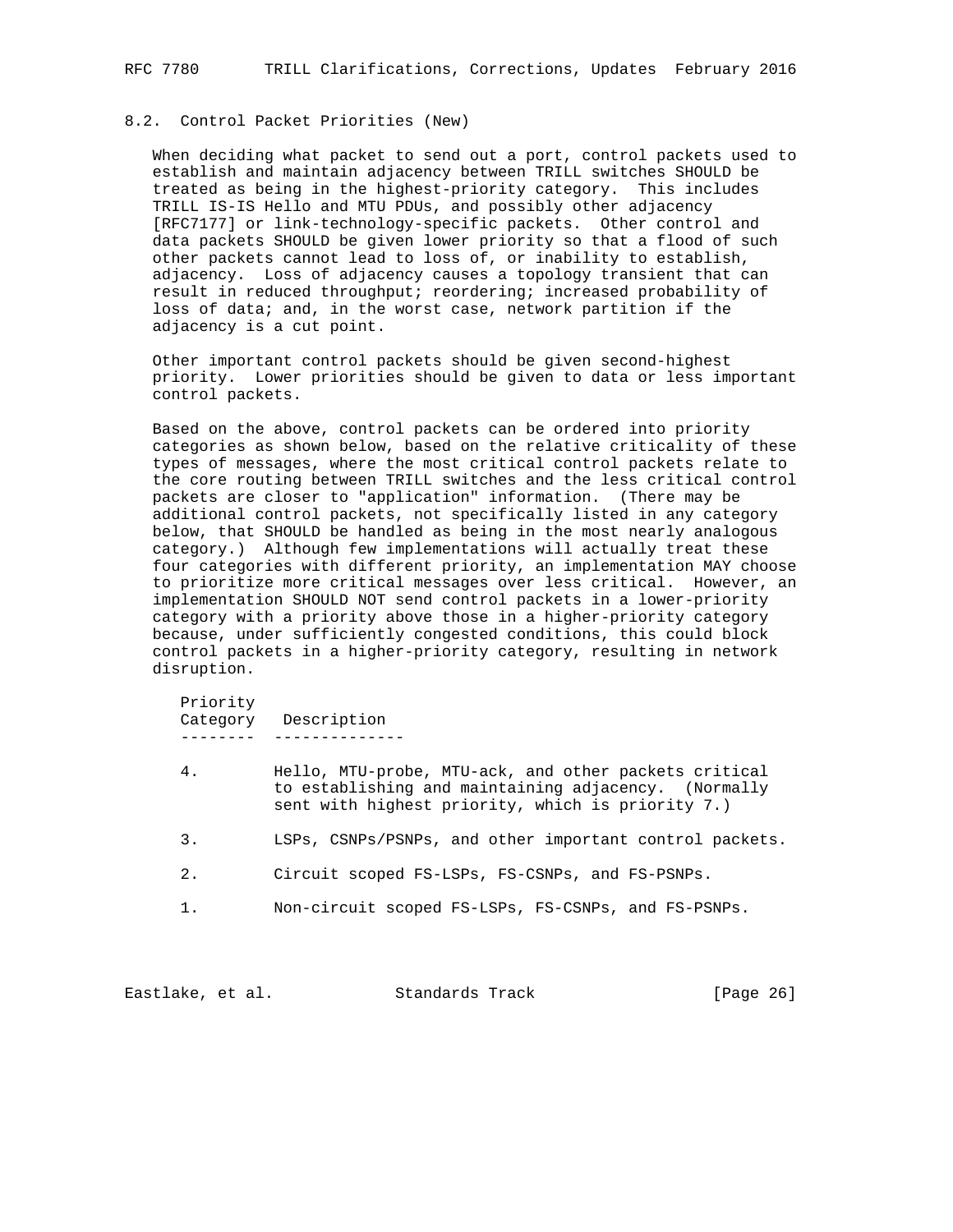### 8.3. Unknown PDUs (New)

 TRILL switches MUST silently discard [IS-IS] PDUs they receive with PDU numbers they do not understand, just as they ignore TLVs and sub-TLVs they receive that have unknown Types and sub-Types; however, they SHOULD maintain a counter of how many such PDUs have been received, on a per-PDU-number basis. (This is not burdensome, as the PDU number is only a 5-bit field.)

 Note: The set of valid [IS-IS] PDUs was stable for so long that some IS-IS implementations may treat PDUs with unknown PDU numbers as a serious error and, for example, an indication that other valid PDUs from the sender are not to be trusted or that they should drop adjacency to the sender if it was adjacent. However, the MTU-probe and MTU-ack PDUs were added by [RFC7176], and now [RFC7356] has added three more new PDUs. Although the authors of this document are not aware of any Internet-Drafts calling for further PDUs, the eventual addition of further new PDUs should not be surprising.

#### 8.4. Nickname Flags APPsub-TLV (New)

 An optional Nickname Flags APPsub-TLV within the TRILL GENINFO TLV [RFC7357] is specified below.

 1 1 1 1 1 1 0 1 2 3 4 5 6 7 8 9 0 1 2 3 4 5 +-+-+-+-+-+-+-+-+-+-+-+-+-+-+-+-+ | Type = NickFlags (6) | (2 bytes) +-+-+-+-+-+-+-+-+-+-+-+-+-+-+-+-+  $\vert$  Length =  $4*K$   $\vert$  (2 bytes) +-+-+-+-+-+-+-+-+-+-+-+-+-+-+-+-+-+-+-+-+-+-+-+-+-+-+-+-+-+-+-+-+ NICKFLAG RECORD 1 (4 bytes) +-+-+-+-+-+-+-+-+-+-+-+-+-+-+-+-+-+-+-+-+-+-+-+-+-+-+-+-+-+-+-+-+ ... +-+-+-+-+-+-+-+-+-+-+-+-+-+-+-+-+-+-+-+-+-+-+-+-+-+-+-+-+-+-+-+-+  $NICKFLAG RECORD K$ +-+-+-+-+-+-+-+-+-+-+-+-+-+-+-+-+-+-+-+-+-+-+-+-+-+-+-+-+-+-+-+-+

where each NICKFLAG RECORD has the following format:

 0 1 2 3 4 5 6 7 8 9 10 11 12 13 14 15 +--+--+--+--+--+--+--+--+--+--+--+--+--+--+--+--+ | Nickname | +--+--+--+--+--+--+--+--+--+--+--+--+--+--+--+--+ |IN| RESV +--+--+--+--+--+--+--+--+--+--+--+--+--+--+--+--+

Eastlake, et al. Standards Track [Page 27]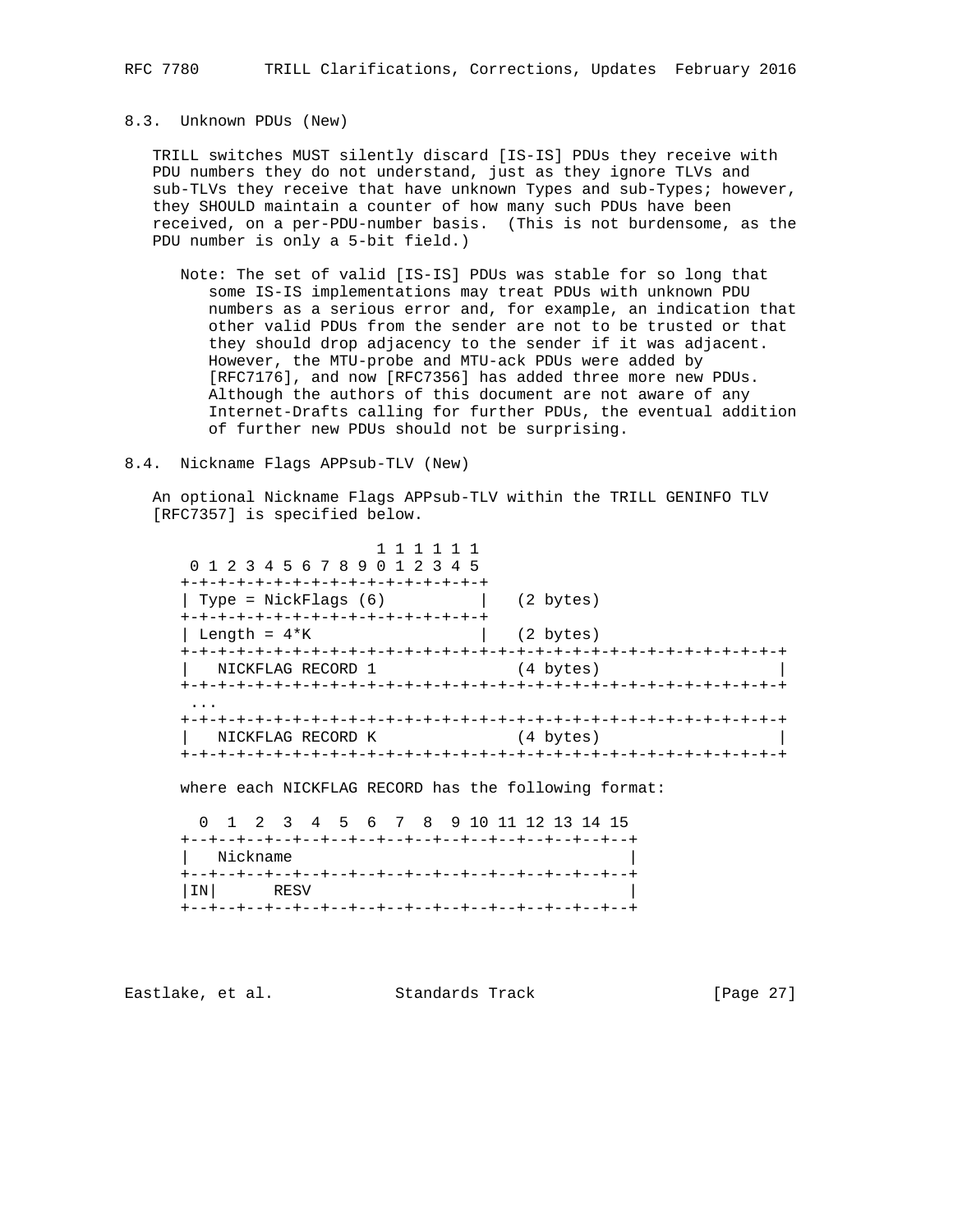- o Type: NickFlags TRILL APPsub-TLV, set to 6 (NICKFLAGS).
- o Length: 4 times the number of NICKFLAG RECORDS present.
- o Nickname: A 16-bit TRILL nickname held by the advertising TRILL switch ([RFC6325] and Section 4).
- o IN: Ingress. If this flag is one, it indicates that the advertising TRILL switch may use the nickname in the NICKFLAG RECORD as the Ingress Nickname of TRILL Headers it creates. If the flag is zero, that nickname will not be used for that purpose.
- o RESV: Reserved for additional flags to be specified in the future. MUST be sent as zero and ignored on receipt.

 The entire NickFlags APPsub-TLV is ignored if the Length is not a multiple of 4. A NICKFLAG RECORD is ignored if the nickname it lists is not a nickname owned by the TRILL switch advertising the enclosing NickFlags APPsub-TLV.

 If a TRILL switch intends to use a nickname in the Ingress Nickname field of TRILL Headers it constructs, it can advertise this through E-L1FS FS-LSPs (see Section 8.1) using a NickFlags APPsub-TLV entry with the IN flag set. If it owns only one nickname, there is no reason to do this because, if a TRILL switch advertises no NickFlags APPsub-TLVs with the IN flag set for nicknames it owns, it is assumed that the TRILL switch might use any or all nicknames it owns as the Ingress Nickname in TRILL Headers it constructs. If a TRILL switch advertises any NickFlags APPsub-TLV entries with the IN flag set, then it MUST NOT use any other nickname(s) it owns as the Ingress Nickname in TRILL Headers it constructs.

 Every reasonable effort should be made to be sure that Nickname sub-TLVs [RFC7176] and NickFlags APPsub-TLVs remain in sync. If all TRILL switches in a campus support E-L1FS, so that Nickname sub-TLVs can be advertised in E-L1FS FS-LSPs, then the Nickname sub-TLV and any NickFlags APPsub-TLVs for any particular nickname SHOULD be advertised in the same fragment. If they are not in the same fragment, then, to the extent practical, all fragments involving those sub-TLVs for the same nickname should be propagated as an atomic action. If a TRILL switch sees multiple NickFlags APPsub-TLV entries for the same nickname, it assumes that that nickname might be used as the ingress in a TRILL Header if any of the NickFlags APPsub-TLV entries have the IN bit set.

Eastlake, et al. Standards Track [Page 28]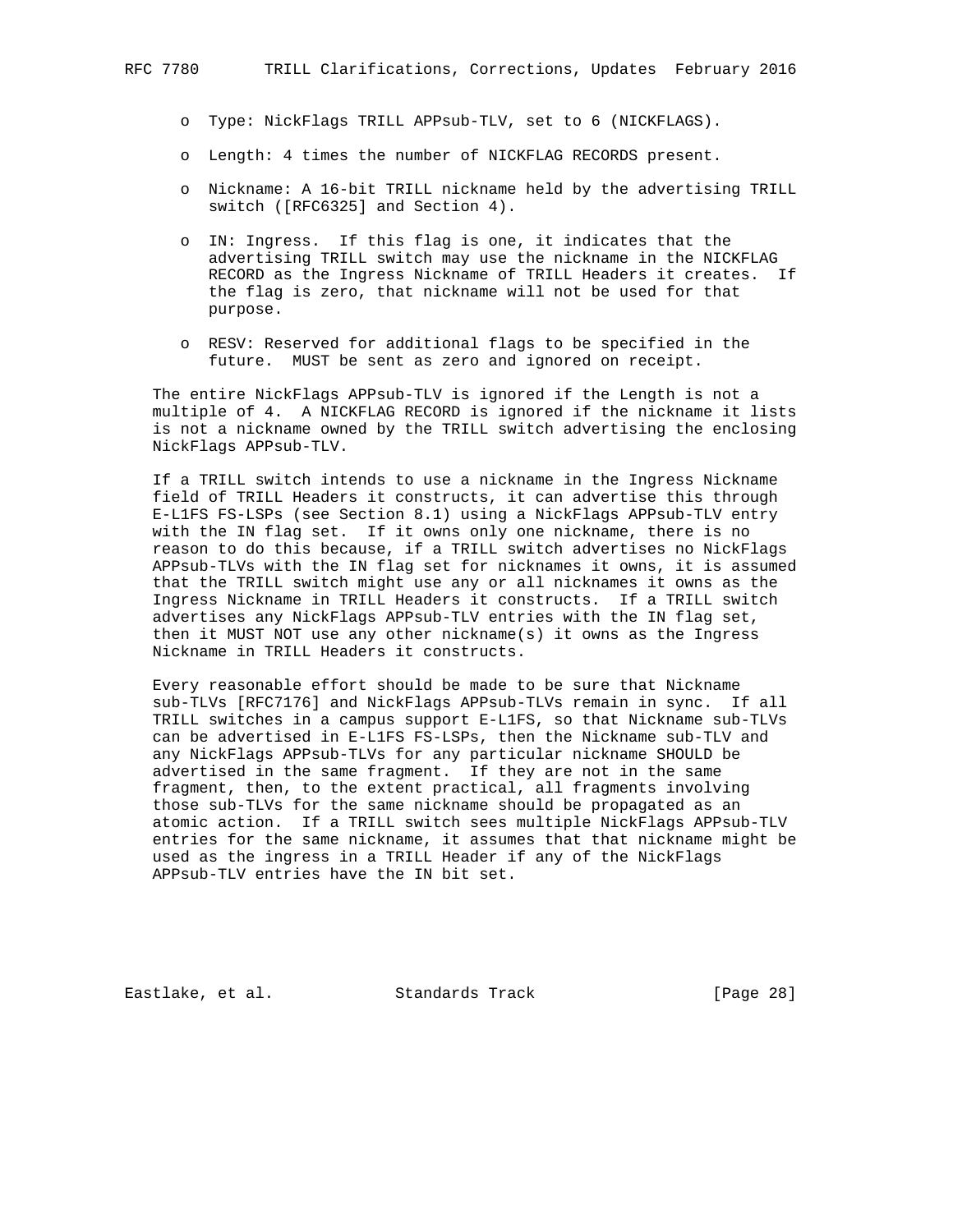It is possible that a NickFlags APPsub-TLV would not be propagated throughout the TRILL campus due to legacy TRILL switches not supporting E-L1FS. In that case, Nickname sub-TLVs MUST be advertised in LSPs, and TRILL switches not receiving NickFlags APPsub-TLVs having entries with the IN flag set will simply assume that the source TRILL switch might use any of its nicknames as the ingress in constructing TRILL Headers. Thus, the use of this optional APPsub-TLV is backward compatible with legacy lack of E-L1FS support.

 (Additional flags are assigned from those labeled RESV above and specified in [TRILL-L3-GW] and [Centralized-Replication].)

#### 8.5. Graceful Restart (Unchanged)

 TRILL switches SHOULD support the features specified in [RFC5306], which describes a mechanism for a restarting IS-IS router to signal to its neighbors that it is restarting, allowing them to reestablish their adjacencies without cycling through the down state, while still correctly initiating link-state database synchronization. If this feature is not supported, it may increase the number of topology transients caused by a TRILL switch rebooting due to errors or maintenance.

8.6. Purge Originator Identification (New)

 To ease debugging of any purge-related problems, TRILL switches SHOULD include the Purge Originator Identification TLV [RFC6232] in all purge PDUs in TRILL IS-IS. This includes Flooding Scope LSPs [RFC7356] and ESADI LSPs [RFC7357].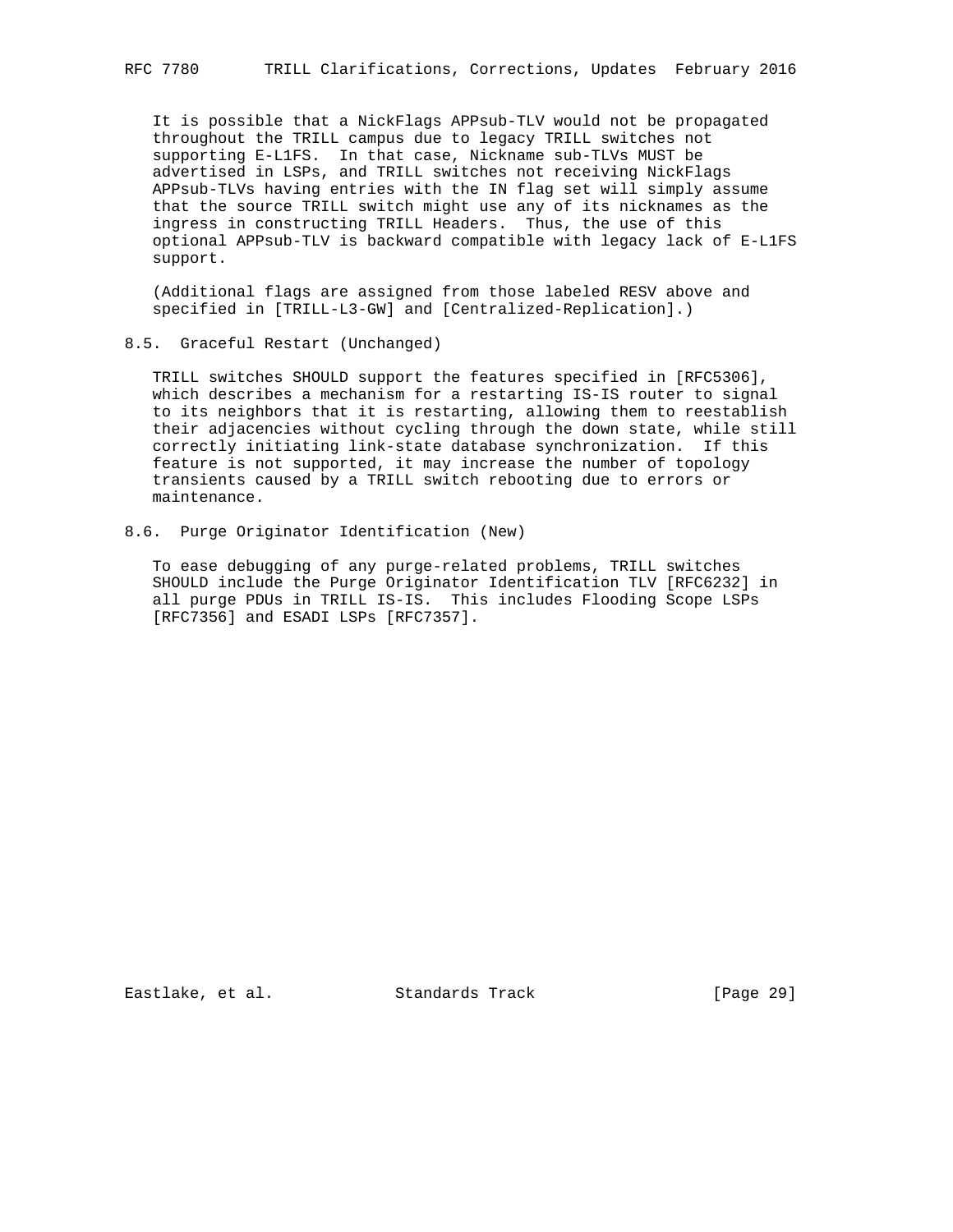9. Updates to RFC 7177 (Adjacency) (Changed)

 To support the E-L1FS flooding scope [RFC7356] mandated by Section 8.1 and backward compatibility with legacy RBridges not supporting E-L1FS flooding, this document updates [RFC7177] as follows:

- 1. The list in the second paragraph of Section 3.1 of [RFC7177] is updated by adding the following item:
	- o The Scope Flooding Support TLV.

 In addition, the sentence immediately after that list is updated by this document to read as follows:

 Of course, (a) the priority, (b) the Desired Designated VLAN, (c) the Scope Flooding Support TLV, and whether or not the (d) PORT-TRILL-VER sub-TLV and/or (e) BFD-Enabled TLV are included, and their value if included, could change on occasion. However, if these change, the new value(s) must similarly be used in all TRILL Hellos on the LAN port, regardless of VLAN.

- 2. This document adds another bullet item to the end of Section 3.2 of [RFC7177], as follows:
	- o The value from the Scope Flooding Support TLV, or a null string if none was included.
- 3. Near the bottom of Section 3.3 of [RFC7177], this document adds the following bullet item:
	- o The variable-length value part of the Scope Flooding Support TLV in the Hello, or a null string if that TLV does not occur in the Hello.
- 4. At the beginning of Section 4 of [RFC7177], this document adds a bullet item to the list, as follows:
	- o The variable-length value part of the Scope Flooding Support TLV used in TRILL Hellos sent on the port.

Eastlake, et al. Standards Track [Page 30]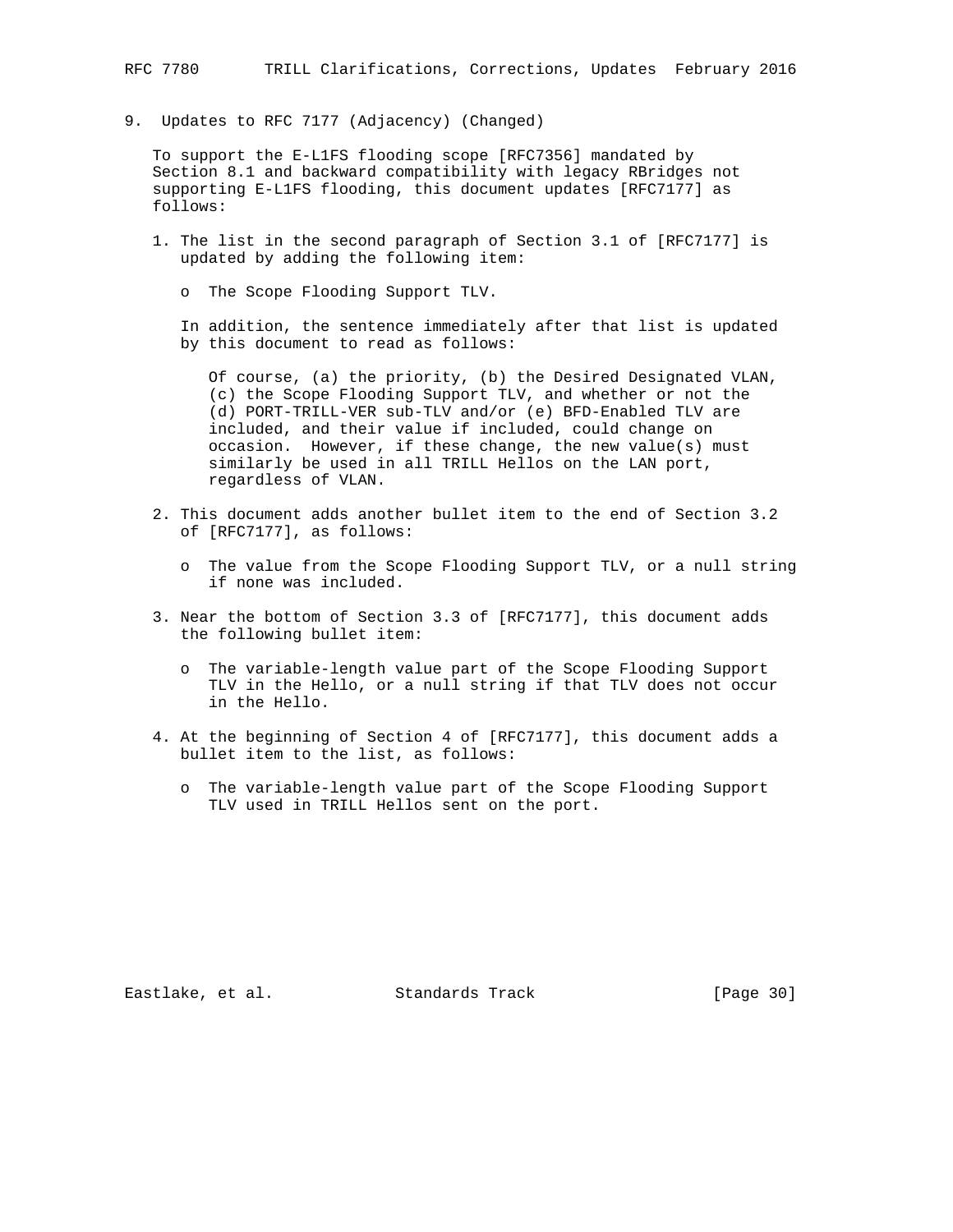- 5. This document adds a line to Table 4 ("TRILL Hello Contents") in Section 8.1 of [RFC7177], as follows:
	- LAN P2P Number Content Item --- --- ------ --------------------------- M M 1 Scope Flooding Support TLV
- 10. TRILL Header Update (New)

 The TRILL Header has been updated from its original specification in [RFC6325] by [RFC7455] and [RFC7179] and is further updated by this document. The TRILL Header is now as shown in the figure below (which is followed by references for all of the fields). Those fields for which the reference is only to [RFC6325] are unchanged from that RFC.

|                     | $ V A C M $ RESV $ F $ Hop Count $ $ |
|---------------------|--------------------------------------|
|                     |                                      |
| Egress Nickname     | Ingress Nickname                     |
|                     |                                      |
| Optional Flags Word |                                      |
|                     |                                      |

 In calculating a TRILL Data packet hash as part of equal-cost multipath selection, a TRILL switch MUST ignore the value of the "A" and "C" bits.

 In [RFC6325] and [RFC7179], there is a TRILL Header Extension Length field called "Op-Length", which is hereby changed to consist of the RESV field and "F" bit shown above.

- o V (Version): 2-bit unsigned integer. See Section 3.2 of [RFC6325].
- o A (Alert): 1 bit. See [RFC7455].
- o C (Color): 1 bit. See Section 10.1.
- o M (Multi-destination): 1 bit. See Section 3.4 of [RFC6325].
- o RESV: 4 bits. These bits are reserved and MUST be sent as zero. Due to the previous use of these bits as specified in [RFC6325], most TRILL "fast path" hardware implementations trap and do not forward TRILL Data packets with these bits non-zero. A TRILL

Eastlake, et al. Standards Track [Page 31]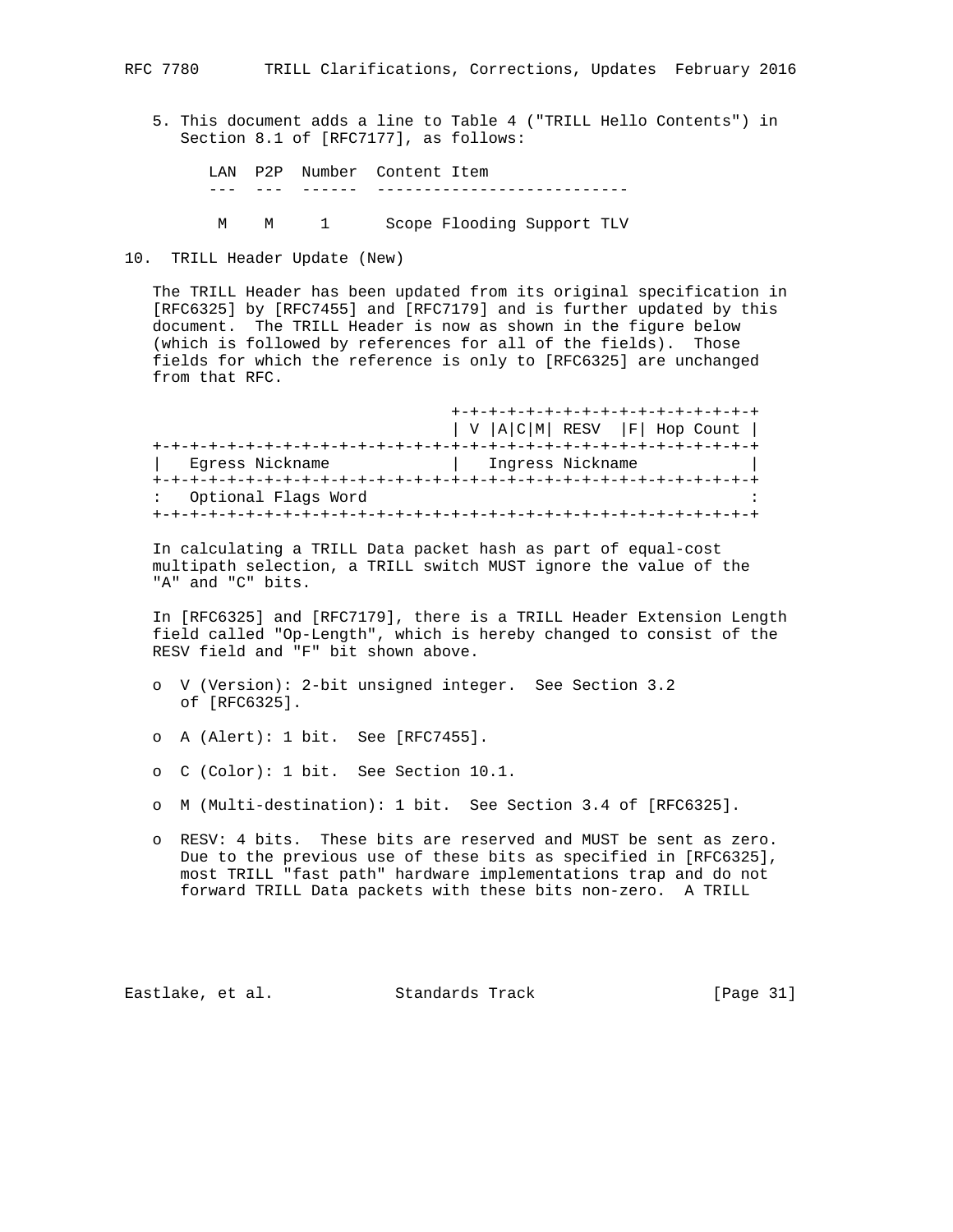switch receiving a TRILL Data packet with any of these bits non-zero MUST discard the packet unless the non-zero bit or bits have some future use specified that the TRILL switch understands.

- o F: 1 bit. If this field is non-zero, then the optional flags word described in Section 10.2 is present. If it is zero, the flags word is not present.
- o Hop Count: 6 bits. See Section 3.6 of [RFC6325] and Section 10.2.1 below.
- o Egress Nickname: See Section 3.7.1 of [RFC6325].
- o Ingress Nickname: See Section 3.7.2 of [RFC6325].
- o Optional Flags Word: See [RFC7179] and Section 10.2.
- 10.1. Color Bit

 The Color bit provides an optional way by which ingress TRILL switches MAY mark TRILL Data packets for implementation-specific purposes. Transit TRILL switches MUST NOT change this bit. Transit and egress TRILL switches MAY use the Color bit for implementation dependent traffic labeling, or for statistical analysis or other types of traffic study or analysis.

10.2. Flags Word Changes (Update to RFC 7179)

 When the "F" bit in the TRILL Header is non-zero, the first 32 bits after the Ingress Nickname field provide additional flags. These bits are as specified in [RFC7179], except as changed by the subsections below, in which the Extended Hop Count and Extended Color fields are described. See Section 10.3 for a diagram and summary of these fields.

10.2.1. Extended Hop Count

 The TRILL base protocol [RFC6325] specifies the Hop Count field in the header, to avoid packets persisting in the network due to looping or the like. However, the Hop Count field size (6 bits) limits the maximum hops a TRILL Data packet can traverse to 64. Optionally, TRILL switches can use a field composed of bits 14 through 16 in the flags word, as specified below, to extend this field to 9 bits. This increases the maximum Hop Count to 512. Except in rare circumstances, reliable use of Hop Counts in excess of 64 requires support of this optional capability at all TRILL switches along the path of a TRILL Data packet.

Eastlake, et al. Standards Track [Page 32]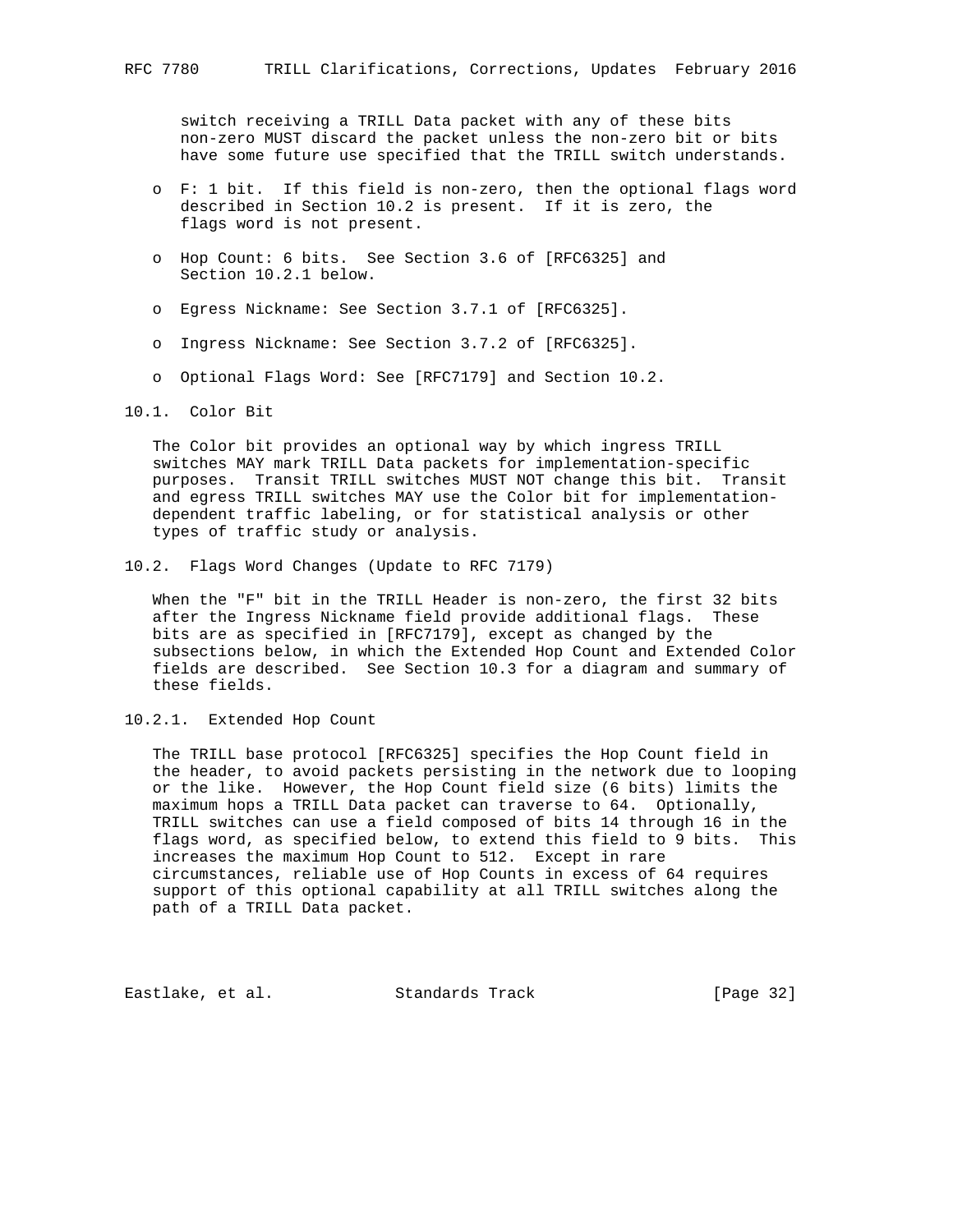## 10.2.1.1. Advertising Support

 It may be that not all the TRILL switches support the Extended Hop Count mechanism in a TRILL campus and in that campus more than 64 hops are required either for the distribution tree calculated path or for the unicast calculated path plus a reasonable allowance for alternate pathing. As such, it is required that TRILL switches advertise their support by setting bit 14 in the TRILL Version Sub-TLV Capabilities and Header Flags Supported field [RFC7176]; bits 15 and 16 of that field are now specified as Unassigned (see Section 12.2.5).

### 10.2.1.2. Ingress Behavior

 If an ingress TRILL switch determines that it should set the Hop Count for a TRILL Data packet to 63 or less, then behavior is as specified in the TRILL base protocol [RFC6325]. If the optional TRILL Header flags word is present, bits 14, 15, and 16 and the critical reserved bit of the critical summary bits are zero.

 If the Hop Count for a TRILL Data packet should be set to some value greater than 63 but less than 512 and all TRILL switches that the packet is reasonably likely to encounter support Extended Hop Count, then the resulting TRILL Header has the flags word extension present, the high-order 3 bits of the desired Hop Count are stored in the Extended Hop Count field in the flags word, the low-order 5 bits are stored in the Hop Count field in the first word of the TRILL Header, and bit two (the critical reserved bit of the critical summary bits) in the flags word is set to one.

 For known unicast traffic (TRILL Header "M" bit zero), an ingress TRILL switch discards the frame if it determines that the least-cost path to the egress is (1) more than 64 hops and not all TRILL switches on that path support the Extended Hop Count feature or (2) more than 512 hops.

 For multi-destination traffic, when a TRILL switch determines that one or more tree paths from the ingress are more than 64 hops and not all TRILL switches in the campus support the Extended Hop Count feature, the encapsulation uses a total Hop Count of 63 to obtain at least partial distribution of the traffic.

10.2.1.3. Transit Behavior

 A transit TRILL switch supporting Extended Hop Count behaves like a base protocol [RFC6325] TRILL switch in decrementing the Hop Count, except that it considers the Hop Count to be a 9-bit field where the Extended Hop Count field constitutes the high-order 3 bits.

Eastlake, et al. Standards Track [Page 33]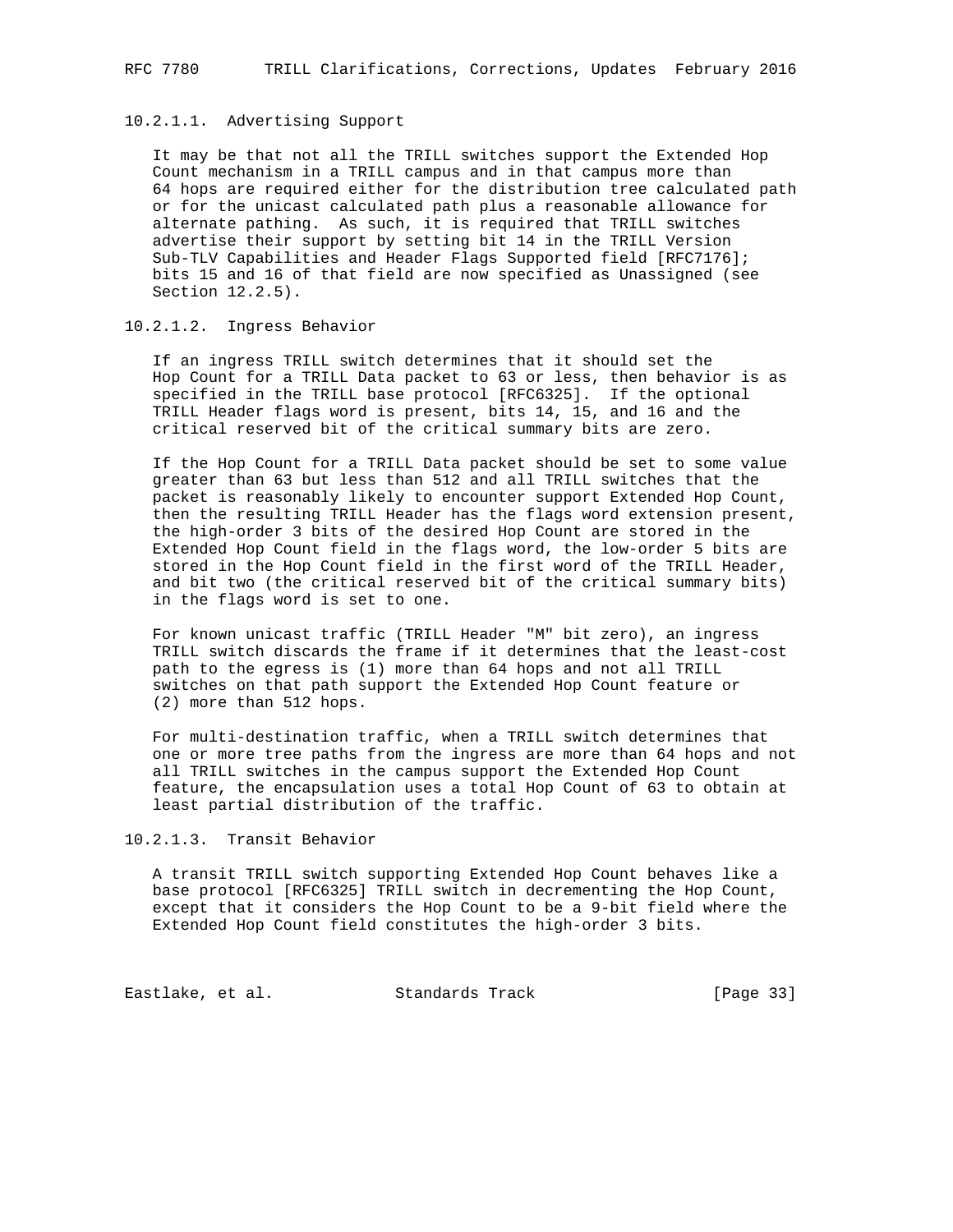To be more precise: a TRILL switch supporting Extended Hop Count takes the first of the following actions that is applicable:

- 1. If both the Hop Count and Extended Hop Count fields are zero, the packet is discarded.
- 2. If the Hop Count is non-zero, it is decremented. As long as the Extended Hop Count is non-zero, no special action is taken. If the result of this decrement is zero, the packet is processed normally.
- 3. If the Hop Count is zero, it is set to the maximum value of 63, and the Extended Hop Count is decremented. If this results in the Extended Hop Count being zero, the critical reserved bit in the critical summary bits is set to zero.
- 10.2.1.4. Egress Behavior

 No special behavior is required when egressing a TRILL Data packet that uses the Extended Hop Count. The flags word, if present, is removed along with the rest of the TRILL Header during decapsulation.

10.2.2. Extended Color Field

 Flags word bits 27 and 28 are specified to be a 2-bit Extended Color field (see Section 10.3). These bits are in the non-critical ingress-to-egress region of the flags word.

 The Extended Color field provides an optional way by which ingress TRILL switches MAY mark TRILL Data packets for implementation specific purposes. Transit TRILL switches MUST NOT change these bits. Transit and egress TRILL switches MAY use the Extended Color bits for implementation-dependent traffic labeling, or for statistical analysis or other types of traffic study or analysis.

 Per Section 2.3.1 of [RFC7176], support for these bits is indicated by the same bits (27 and 28) in the Capabilities and Header Flags Supported field of the TRILL version sub-TLV. If these bits are zero in those capabilities, Extended Color is not supported. A TRILL switch that does not support Extended Color will ignore the corresponding bits in any TRILL Header flags word it receives as part of a TRILL Data packet and will set those bits to zero in any TRILL Header flags word it creates. A TRILL switch that sets or senses the Extended Color field on transmitting or receiving TRILL Data packets MUST set the corresponding 2-bit field in the TRILL version sub-TLV to a non-zero value. Any difference in the meaning of the three possible non-zero values of this 2-bit capability field (0b01, 0b10, or 0b11) is implementation dependent.

Eastlake, et al. Standards Track [Page 34]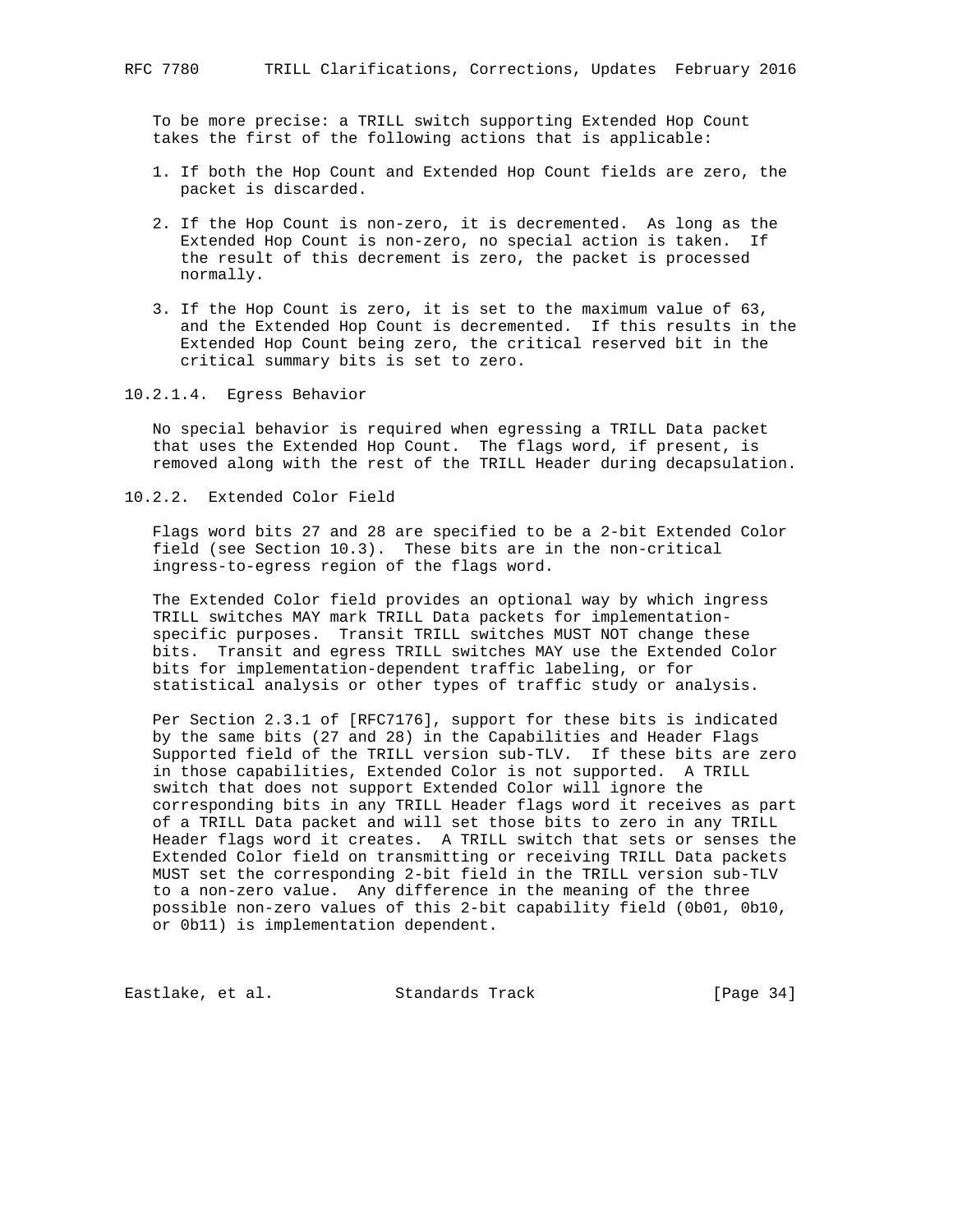#### 10.3. Updated Flags Word Summary

 With the changes above, the 32-bit flags word extension to the TRILL Header [RFC7179], which is detailed in the "TRILL Extended Header Flags" registry on the "Transparent Interconnection of Lots of Links (TRILL) Parameters" IANA web page, is now as follows:

|                         | 0 1 2 3 4 5 6 7 8 9 0 1 |                |      | 2 3 4 5 6 7 8 9 0 | 2<br>3 | 456789<br>O 1 |
|-------------------------|-------------------------|----------------|------|-------------------|--------|---------------|
|                         |                         |                |      |                   |        |               |
| Crit.                   | CHbH                    | NCHbH          | CRSV | <b>NCRSV</b>      | CItE   | NCItE         |
|                         |                         |                |      |                   |        |               |
| $\sim$<br>◠             | $\mathcal{C}$           | N              | Ext  |                   |        | Ext           |
| R<br>$R \mid$<br>R I    | $R \mid$                | $\overline{C}$ | Hop  |                   |        | C1r           |
| R<br>ΗI<br>ΙI           | $\overline{C}$          | C              | Cnt  |                   |        |               |
| t.<br>$\mathsf{D}$<br>S | ΑI                      | A              |      |                   |        |               |
| ΗI<br>Е<br>v            | $_{\rm F}$              | F              |      |                   |        |               |

 Bits 0, 1, and 2 are the critical summary bits, as specified in [RFC7179], consisting of the critical hop-by-hop, critical ingress-to-egress, and critical reserved bits, respectively. The next two fields are specific critical and non-critical hop-by-hop bits -- CHbH and NCHbH, respectively -- containing the Critical and Non-critical Channel Alert flags as specified in [RFC7179]. The next field is the critical reserved bits (CRSV), which are specified herein to be the Extended Hop Count. The non-critical reserved bits (NCRSV) and the critical ingress-to-egress bits (CItE) as specified in [RFC7179] follow. Finally, there is the non-critical ingress-to-egress field, including bits 27 and 28, which are specified herein as the Extended Color field.

11. Appointed Forwarder Status Lost Counter (New)

 Strict conformance to the provisions of Section 4.8.3 of [RFC6325] on the value of the Appointed Forwarder Status Lost Counter can result in the splitting of Interested VLANs and Spanning Tree Roots sub-TLVs [RFC7176] (or the corresponding Interested Labels and Spanning Tree Roots sub-TLVs where a VLAN is mapped to an FGL) due to differences in this counter value for adjacent VLAN IDs (or 24-bit FGLs). This counter is a mechanism to optimize data-plane learning by trimming the expiration timer for learned addresses on a per-VLAN/FGL basis under some circumstances.

 The requirement to increment this counter by one whenever a TRILL switch loses Appointed Forwarder status on a port is hereby changed from the mandatory provisions of [RFC6325] to the enumerated provisions below. To the extent that this might cause the Appointed

Eastlake, et al. Standards Track [Page 35]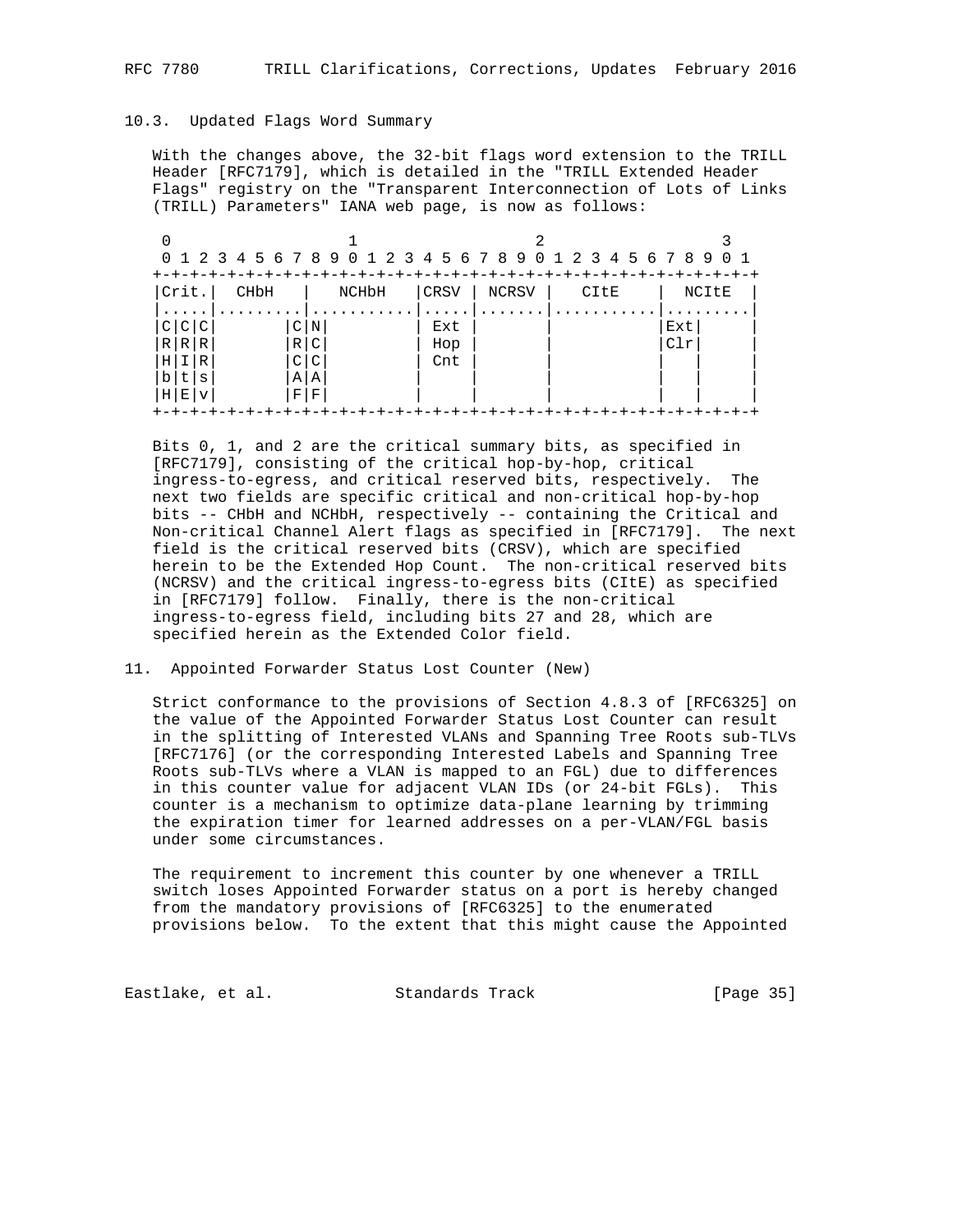Forwarder Status Lost Counter to be increased when [RFC6325] indicates that it should not, this will cause data-plane address learning timeouts at remote TRILL switches to be reduced. To the extent that this might cause the Appointed Forwarder Status Lost Counter to remain unchanged when [RFC6325] indicates that it should be increased, this will defeat a reduction in such timeouts that would otherwise occur.

- (1) If any of the following apply, either data-plane address learning is not in use or Appointed Forwarder status is irrelevant. In these cases, the Appointed Forwarder Status Lost Counter MAY be left at zero or set to any convenient value such as the value of the Appointed Forwarder Status Lost Counter for an adjacent VLAN ID or FGL.
	- (1a) The TRILL switch port has been configured with the "end-station service disable" bit (also known as the trunk bit) on.
	- (1b) The TRILL switch port has been configured in IS-IS as an IS-IS point-to-point link.
	- (1c) The TRILL switch is relying on ESADI [RFC7357] or Directory Assist [RFC7067] and not using data-plane learning.
- (2) In cases other than those enumerated in point 1 above, the Appointed Forwarder Status Lost Counter SHOULD be incremented as described in [RFC6325]. Such incrementing has the advantage of optimizing data-plane learning. Alternatively, the value of the Appointed Forwarder Status Lost Counter can deviate from that value -- for example, to make it match the value for an adjacent VLAN ID (or FGL), so as to permit greater aggregation of Interested VLANs and Spanning Tree Roots sub-TLVs.

Eastlake, et al. Standards Track [Page 36]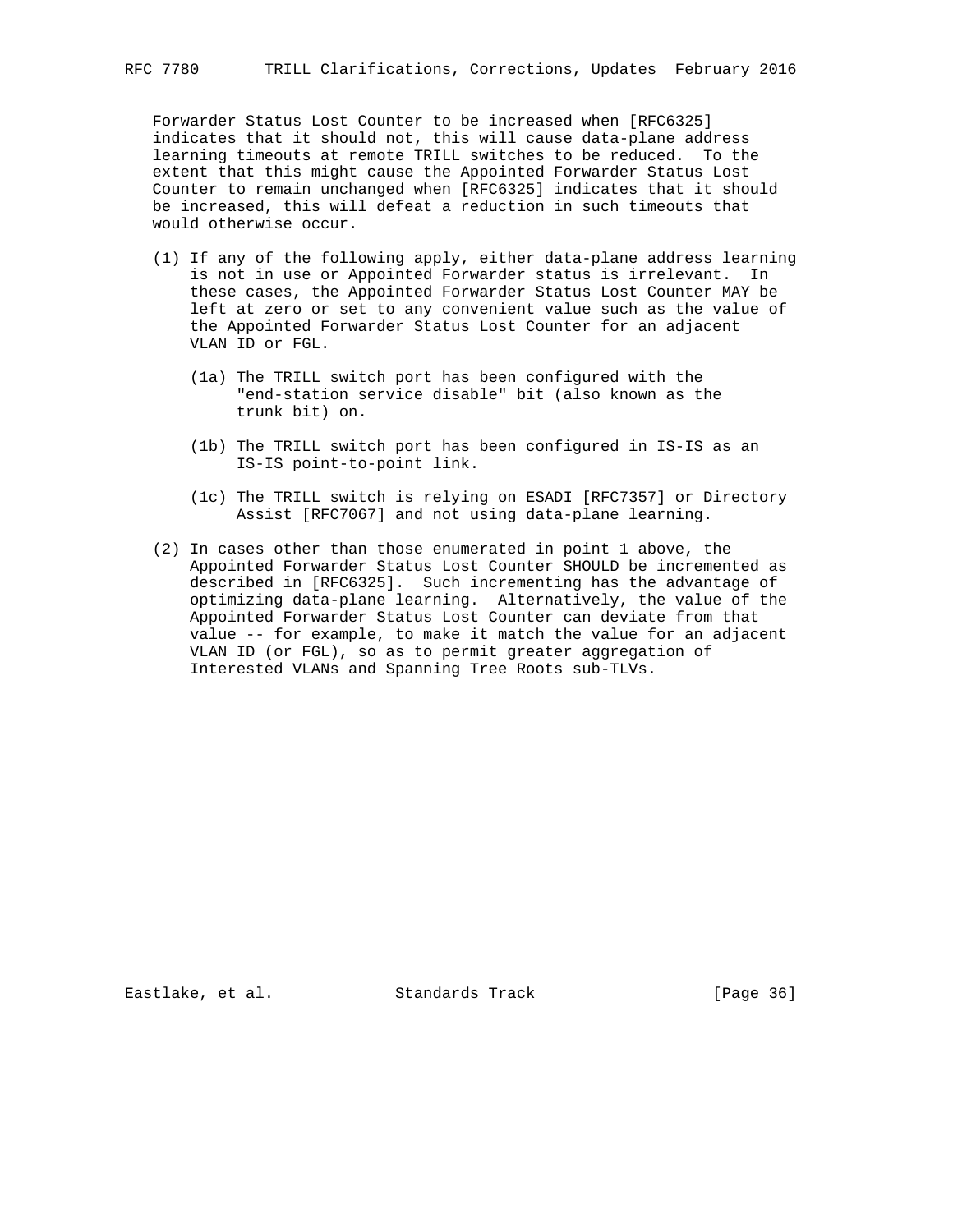12. IANA Considerations (Changed)

 This section lists IANA actions previously completed and new IANA actions.

12.1. Previously Completed IANA Actions (Unchanged)

 The following IANA actions were completed as part of [RFC7180] and are included here for completeness, since this document obsoletes [RFC7180].

- 1. The nickname 0xFFC1, which was reserved by [RFC6325], is allocated for use in the TRILL Header Egress Nickname field to indicate an OOMF (Overload Originated Multi-destination Frame).
- 2. Bit 1 from the seven previously reserved (RESV) bits in the per-neighbor "Neighbor RECORD" in the TRILL Neighbor TLV [RFC7176] is allocated to indicate that the RBridge sending the TRILL Hello volunteers to provide the OOMF forwarding service described in Section 2.4.2 to such frames originated by the TRILL switch whose SNPA (MAC address) appears in that Neighbor RECORD. The description of this bit is "Offering OOMF service".
- 3. Bit 0 is allocated from the capability bits in the PORT-TRILL-VER sub-TLV [RFC7176] to indicate support of the VLANs Appointed sub-TLV [RFC7176] and the VLAN inhibition setting mechanisms specified in [RFC6439bis]. The description of this bit is "Hello reduction support".
- 12.2. New IANA Actions (New)

The following are new IANA actions for this document.

12.2.1. Reference Updated

 All references to [RFC7180] in the "Transparent Interconnection of Lots of Links (TRILL) Parameters" registry have been replaced with references to this document, except that the Reference for bit 0 in the PORT-TRILL-VER Sub-TLV Capability Flags has been changed to [RFC6439bis].

12.2.2. The "E" Capability Bit

 There is an existing TRILL version sub-TLV, sub-TLV #13, under both TLV #242 and TLV #144 [RFC7176]. This TRILL version sub-TLV contains a capability bits field for which assignments are documented in the "TRILL-VER Sub-TLV Capability Flags" registry on the TRILL Parameters IANA web page. IANA has allocated 4 from the previously reserved

Eastlake, et al. Standards Track [Page 37]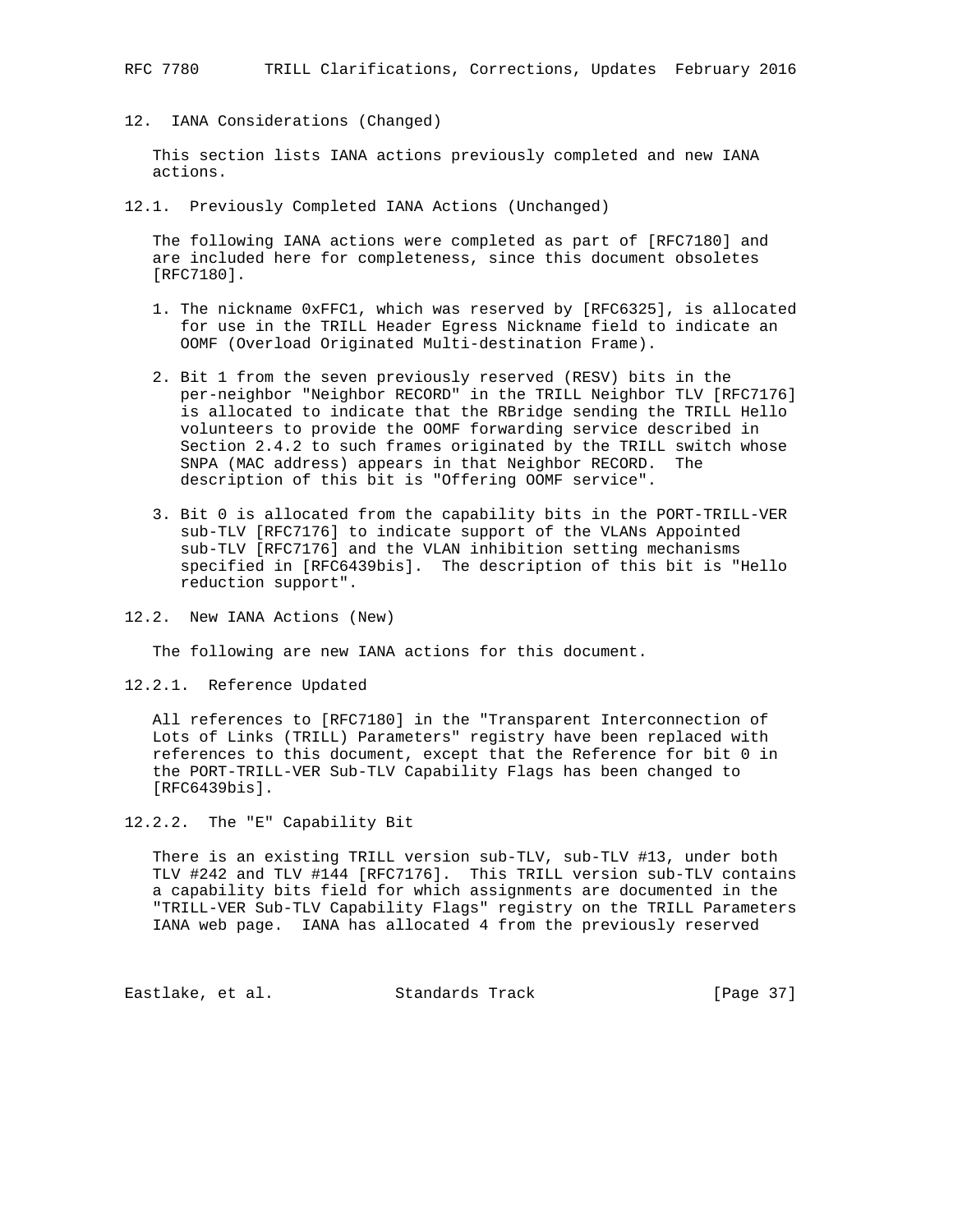bits in this "TRILL-VER Sub-TLV Capability Flags" registry to indicate support of the E-L1FS flooding scope as specified in Section 8.1. This capability bit is referred to as the "E" bit. The following is the addition to the "TRILL-VER Sub-TLV Capability Flags" registry:

Bit Description References ---- --------------------- --------------- 4 E-L1FS FS-LSP support [RFC7356], RFC 7780

12.2.3. NickFlags APPsub-TLV Number and Registry

 IANA has assigned an APPsub-TLV number, as follows, under the TRILL GENINFO TLV from the range less than 255.

| Type | Name      | References |
|------|-----------|------------|
|      |           |            |
|      | NICKFLAGS | RFC 7780   |

 In addition, IANA has created a registry on its TRILL Parameters web page for NickFlags bit assignments, as follows:

 Name: NickFlags Bits Registration Procedure: IETF Review [RFC5226] Reference: RFC 7780

| Bit.     |     | Mnemonic Description     | Reference |
|----------|-----|--------------------------|-----------|
|          |     |                          |           |
|          | TN  | Used as ingress RFC 7780 |           |
| $1 - 15$ | $-$ | Unassigned               | RFC 7780  |

12.2.4. Updated TRILL Extended Header Flags

 The "TRILL Extended Header Flags" registry has been updated as follows:

| <b>Bits</b> | Purpose                                                               | Reference |
|-------------|-----------------------------------------------------------------------|-----------|
| 14-16       | Extended Hop Count                                                    | RFC 7780  |
| $27 - 28$   | Extended Color                                                        | RFC 7780  |
| 29-31       | Available non-critical ingress-to-egress [RFC7179], RFC 7780<br>flags |           |

| [Page 38]<br>Eastlake, et al.<br>Standards Track |  |  |
|--------------------------------------------------|--|--|
|--------------------------------------------------|--|--|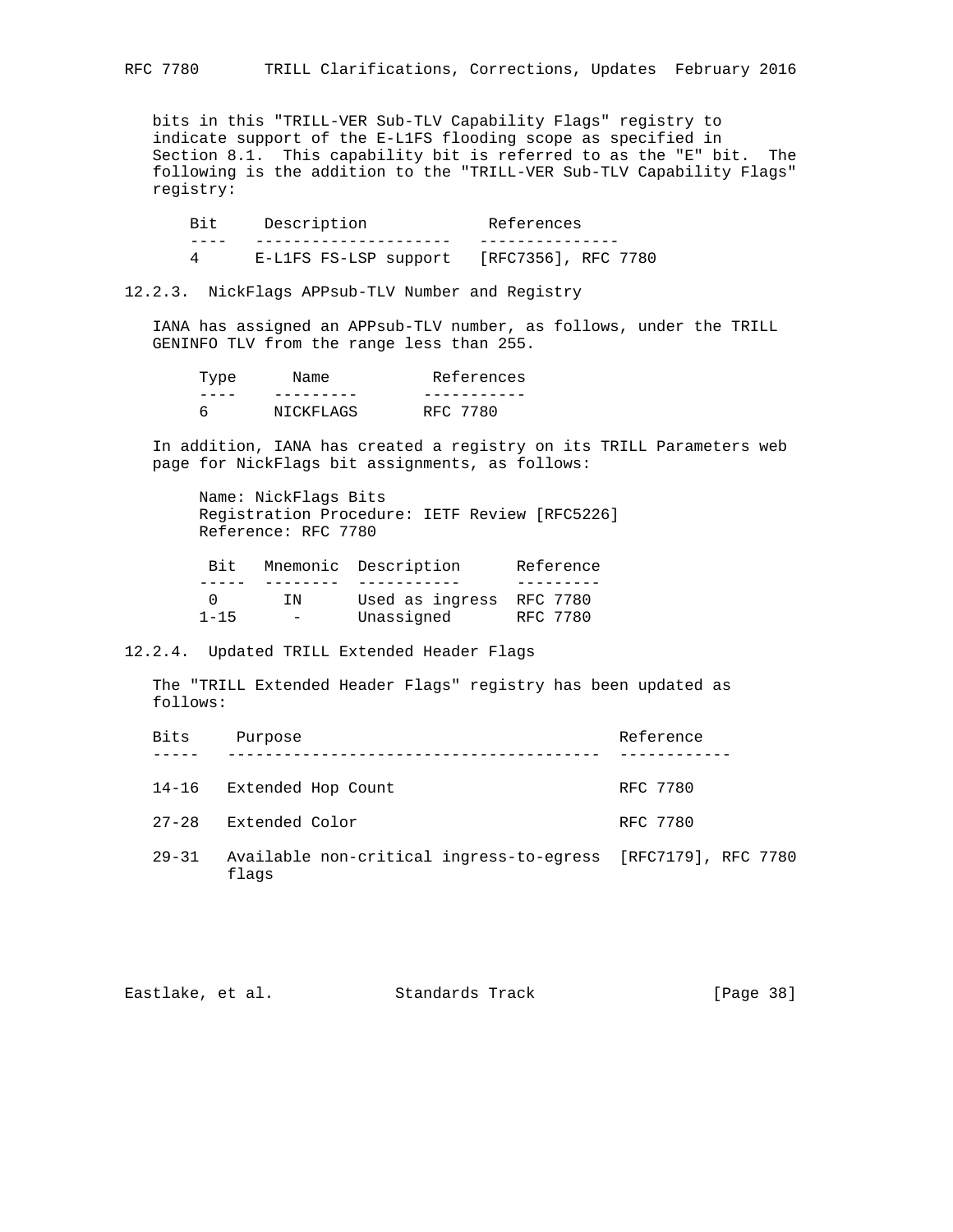12.2.5. TRILL-VER Sub-TLV Capability Flags

 The "TRILL-VER Sub-TLV Capability Flags" registry has been updated as follows:

| Bit | Description                        | Reference           |
|-----|------------------------------------|---------------------|
|     |                                    |                     |
| 14  | Extended Hop Count support         | RFC 7780            |
|     | 15-16 Unassigned                   | RFC 7780            |
|     | 27-28 Extended Color support       | RFC 7780            |
|     | 29-31 Extended header flag support | [RFC7179], RFC 7780 |

12.2.6. Example Nicknames

 As shown in the table below, IANA has assigned a block of eight nicknames for use as examples in documentation. Appendix B shows a use of some of these nicknames. The "TRILL Nicknames" registry has been updated by changing the previous "0xFFC2-0xFFFE Unassigned" line to the following:

Name Description **Name** Reference ------------- -------------- ----------- 0xFFC2-0xFFD7 Unassigned 0xFFD8-0xFFDF For use in documentation examples RFC 7780 0xFFE0-0xFFFE Unassigned

13. Security Considerations (Changed)

See [RFC6325] for general TRILL security considerations.

This memo improves the documentation of the TRILL protocol; corrects six errata in [RFC6325]; updates [RFC6325], [RFC7177], and [RFC7179]; and obsoletes [RFC7180]. It does not change the security considerations of those RFCs, except as follows:

- o E-L1FS FS-LSPs can be authenticated with IS-IS security [RFC5310], that is, through the inclusion of an IS-IS Authentication TLV in E-L1FS PDUs.
- o As discussed in Section 3.6, when using an allowed weaker RPF check under very rare topologies and transient conditions, multi-destination TRILL Data packets can be duplicated; this could have security consequences for some protocols.

Eastlake, et al. Standards Track [Page 39]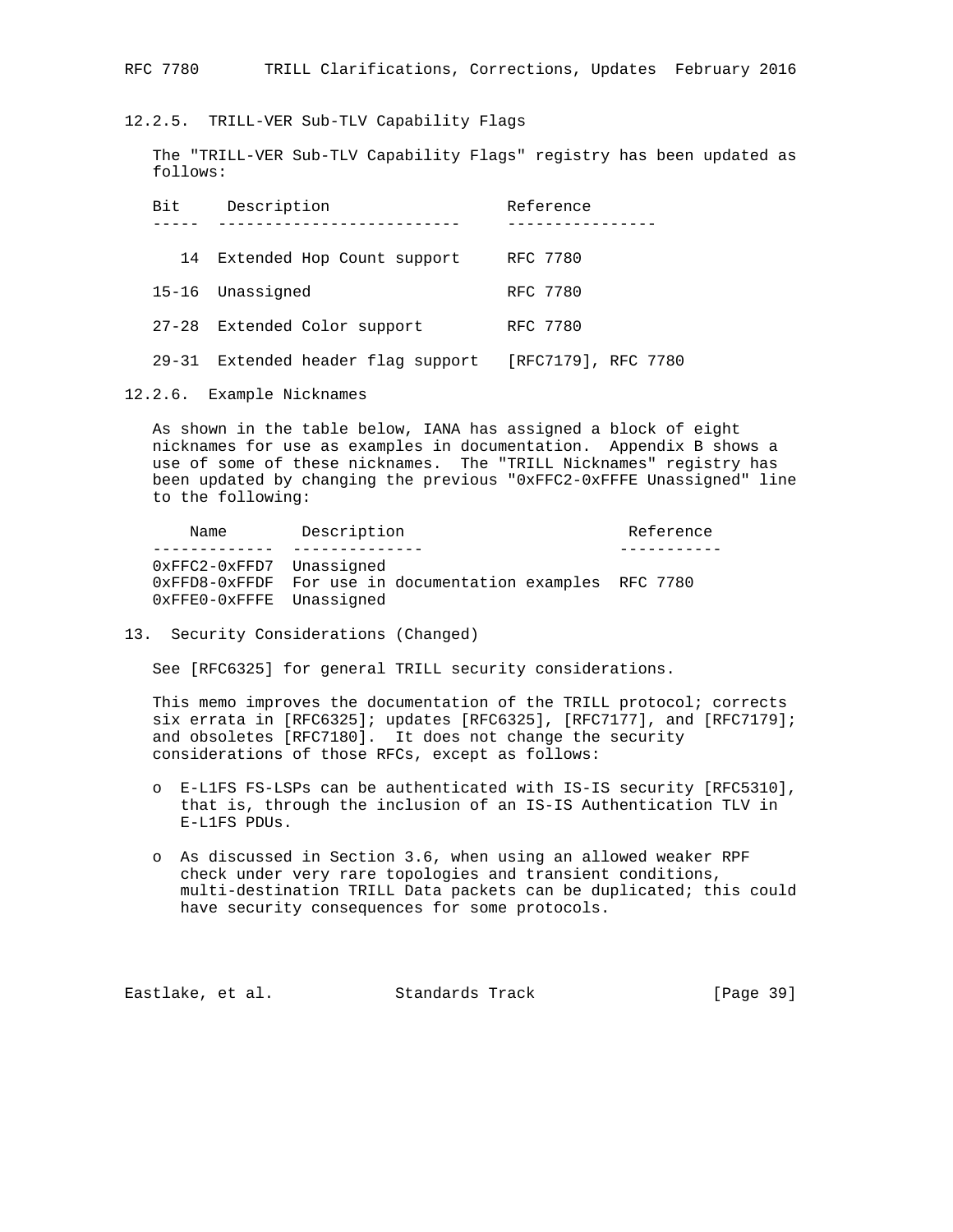## 14. References

14.1. Normative References

[802.1Q-2014]

 IEEE, "IEEE Standard for Local and metropolitan area networks -- Bridges and Bridged Networks", DOI 10.1109/IEEESTD.2014.6991462, IEEE Std 802.1Q-2014.

- [IS-IS] International Organization for Standardization, "Information technology -- Telecommunications and information exchange between systems -- Intermediate System to Intermediate System intra-domain routeing information exchange protocol for use in conjunction with the protocol for providing the connectionless-mode network service (ISO 8473)", ISO/IEC 10589:2002, Second Edition, November 2002.
- [RFC2119] Bradner, S., "Key words for use in RFCs to Indicate Requirement Levels", BCP 14, RFC 2119, DOI 10.17487/RFC2119, March 1997, <http://www.rfc-editor.org/info/rfc2119>.
- [RFC5305] Li, T. and H. Smit, "IS-IS Extensions for Traffic Engineering", RFC 5305, DOI 10.17487/RFC5305, October 2008, <http://www.rfc-editor.org/info/rfc5305>.
- [RFC5306] Shand, M. and L. Ginsberg, "Restart Signaling for IS-IS", RFC 5306, DOI 10.17487/RFC5306, October 2008, <http://www.rfc-editor.org/info/rfc5306>.
- [RFC5310] Bhatia, M., Manral, V., Li, T., Atkinson, R., White, R., and M. Fanto, "IS-IS Generic Cryptographic Authentication", RFC 5310, DOI 10.17487/RFC5310, February 2009, <http://www.rfc-editor.org/info/rfc5310>.
- [RFC6232] Wei, F., Qin, Y., Li, Z., Li, T., and J. Dong, "Purge Originator Identification TLV for IS-IS", RFC 6232, DOI 10.17487/RFC6232, May 2011, <http://www.rfc-editor.org/info/rfc6232>.
- [RFC6325] Perlman, R., Eastlake 3rd, D., Dutt, D., Gai, S., and A. Ghanwani, "Routing Bridges (RBridges): Base Protocol Specification", RFC 6325, DOI 10.17487/RFC6325, July 2011, <http://www.rfc-editor.org/info/rfc6325>.

Eastlake, et al. Standards Track [Page 40]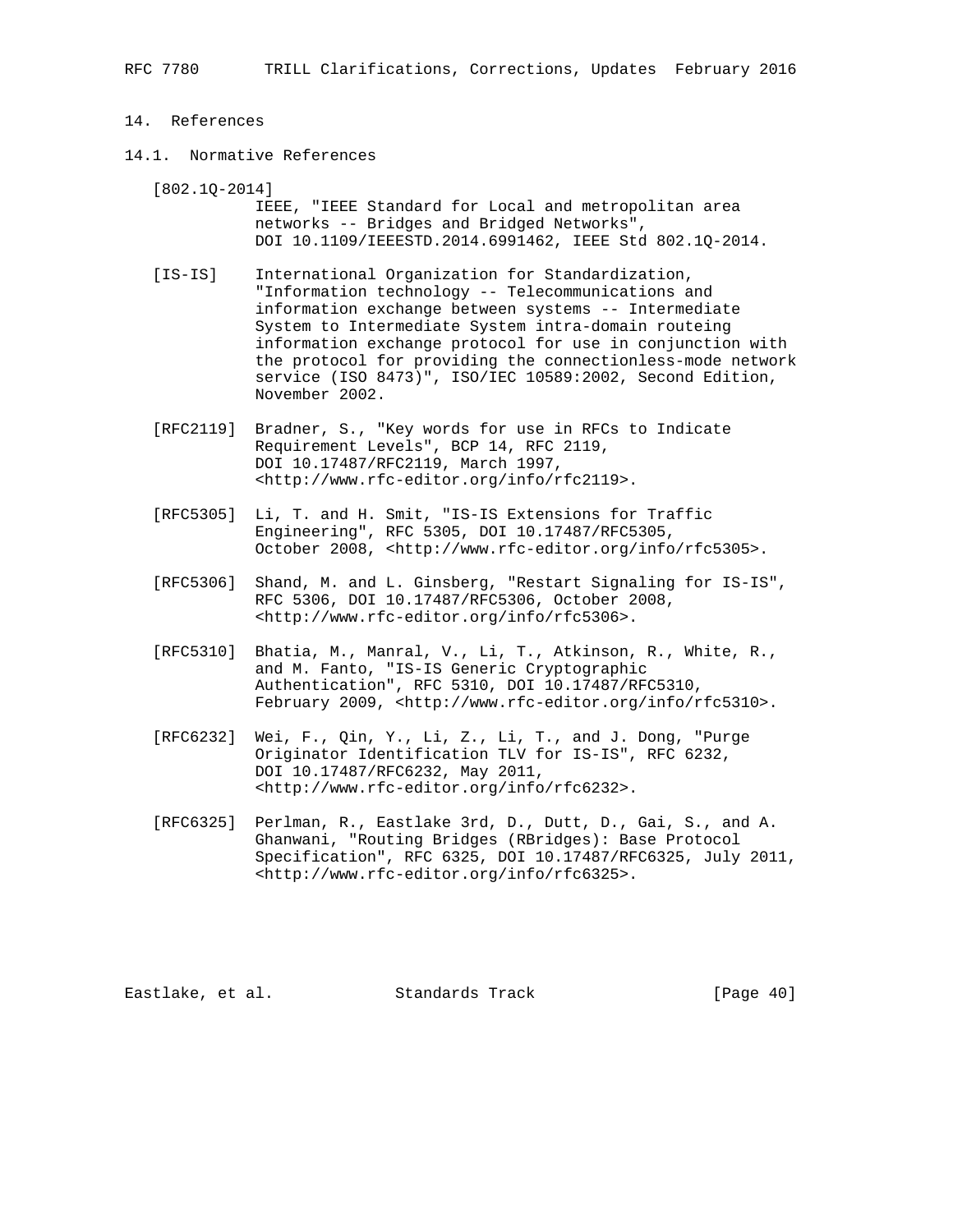- [RFC6361] Carlson, J. and D. Eastlake 3rd, "PPP Transparent Interconnection of Lots of Links (TRILL) Protocol Control Protocol", RFC 6361, DOI 10.17487/RFC6361, August 2011, <http://www.rfc-editor.org/info/rfc6361>.
- [RFC7172] Eastlake 3rd, D., Zhang, M., Agarwal, P., Perlman, R., and D. Dutt, "Transparent Interconnection of Lots of Links (TRILL): Fine-Grained Labeling", RFC 7172, DOI 10.17487/RFC7172, May 2014, <http://www.rfc-editor.org/info/rfc7172>.
- [RFC7176] Eastlake 3rd, D., Senevirathne, T., Ghanwani, A., Dutt, D., and A. Banerjee, "Transparent Interconnection of Lots of Links (TRILL) Use of IS-IS", RFC 7176, DOI 10.17487/RFC7176, May 2014, <http://www.rfc-editor.org/info/rfc7176>.
- [RFC7177] Eastlake 3rd, D., Perlman, R., Ghanwani, A., Yang, H., and V. Manral, "Transparent Interconnection of Lots of Links (TRILL): Adjacency", RFC 7177, DOI 10.17487/RFC7177, May 2014, <http://www.rfc-editor.org/info/rfc7177>.
- [RFC7179] Eastlake 3rd, D., Ghanwani, A., Manral, V., Li, Y., and C. Bestler, "Transparent Interconnection of Lots of Links (TRILL): Header Extension", RFC 7179, DOI 10.17487/RFC7179, May 2014, <http://www.rfc-editor.org/info/rfc7179>.
- [RFC7356] Ginsberg, L., Previdi, S., and Y. Yang, "IS-IS Flooding Scope Link State PDUs (LSPs)", RFC 7356, DOI 10.17487/RFC7356, September 2014, <http://www.rfc-editor.org/info/rfc7356>.
- [RFC7455] Senevirathne, T., Finn, N., Salam, S., Kumar, D., Eastlake 3rd, D., Aldrin, S., and Y. Li, "Transparent Interconnection of Lots of Links (TRILL): Fault Management", RFC 7455, DOI 10.17487/RFC7455, March 2015, <http://www.rfc-editor.org/info/rfc7455>.

Eastlake, et al. Standards Track [Page 41]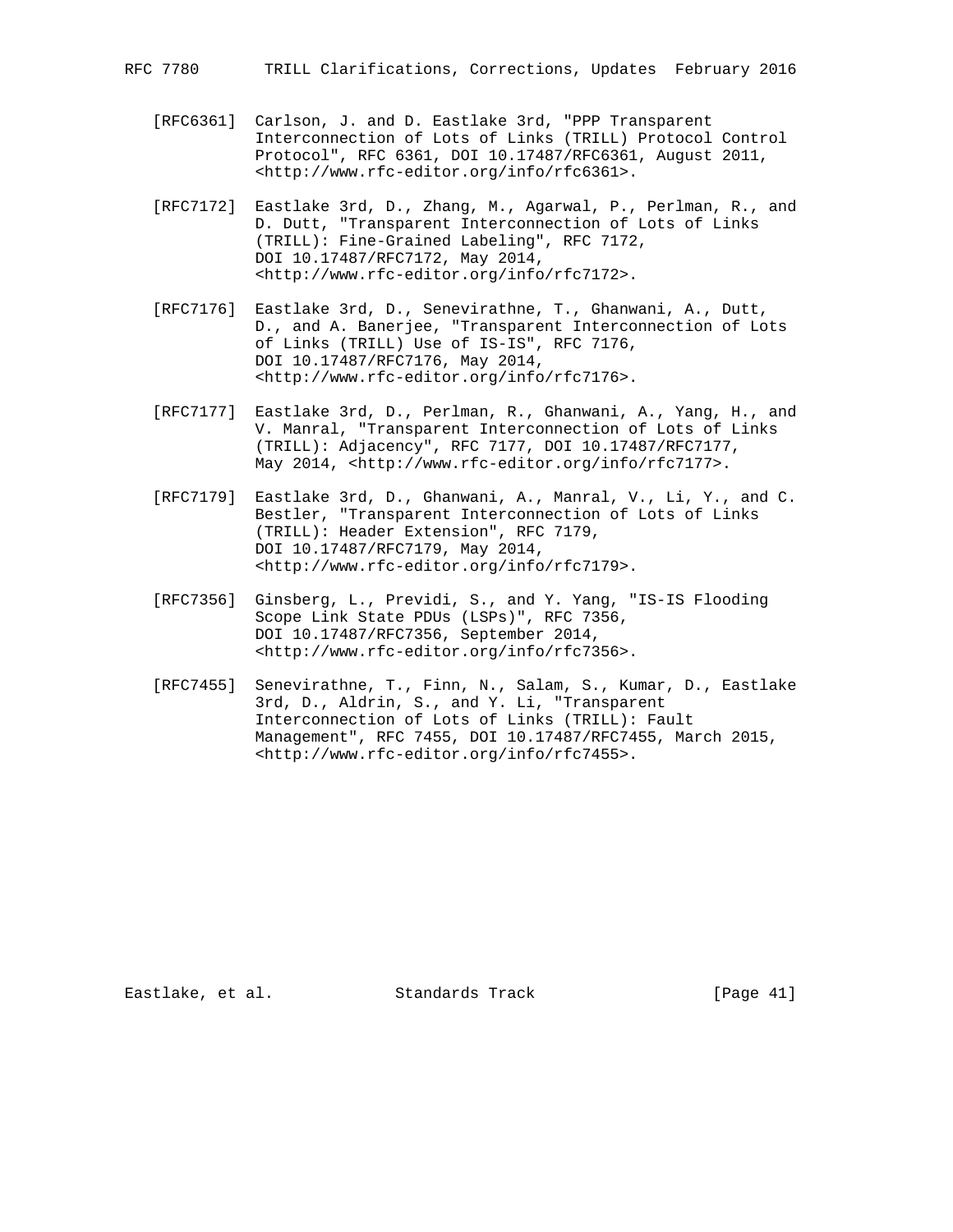## 14.2. Informative References

 [802] IEEE 802, "IEEE Standard for Local and Metropolitan Area Networks: Overview and Architecture", DOI 10.1109/IEEESTD.2014.6847097, IEEE Std 802-2014.

[Centralized-Replication]

 Hao, W., Li, Y., Durrani, M., Gupta, S., Qu, A., and T. Han, "Centralized Replication for BUM traffic in active-active edge connection", Work in Progress, draft-ietf-trill-centralized-replication-03, November 2015.

- [Err3002] RFC Errata, Erratum ID 3002, RFC 6325.
- [Err3003] RFC Errata, Erratum ID 3003, RFC 6325.
- [Err3004] RFC Errata, Erratum ID 3004, RFC 6325.
- [Err3052] RFC Errata, Erratum ID 3052, RFC 6325.
- [Err3053] RFC Errata, Erratum ID 3053, RFC 6325.
- [Err3508] RFC Errata, Erratum ID 3508, RFC 6325.
- [RFC792] Postel, J., "Internet Control Message Protocol", STD 5, RFC 792, DOI 10.17487/RFC0792, September 1981, <http://www.rfc-editor.org/info/rfc792>.
- [RFC826] Plummer, D., "Ethernet Address Resolution Protocol: Or Converting Network Protocol Addresses to 48.bit Ethernet Address for Transmission on Ethernet Hardware", STD 37, RFC 826, DOI 10.17487/RFC0826, November 1982, <http://www.rfc-editor.org/info/rfc826>.
- [RFC4086] Eastlake 3rd, D., Schiller, J., and S. Crocker, "Randomness Requirements for Security", BCP 106, RFC 4086, DOI 10.17487/RFC4086, June 2005, <http://www.rfc-editor.org/info/rfc4086>.
- [RFC5226] Narten, T. and H. Alvestrand, "Guidelines for Writing an IANA Considerations Section in RFCs", BCP 26, RFC 5226, DOI 10.17487/RFC5226, May 2008, <http://www.rfc-editor.org/info/rfc5226>.

Eastlake, et al. Standards Track [Page 42]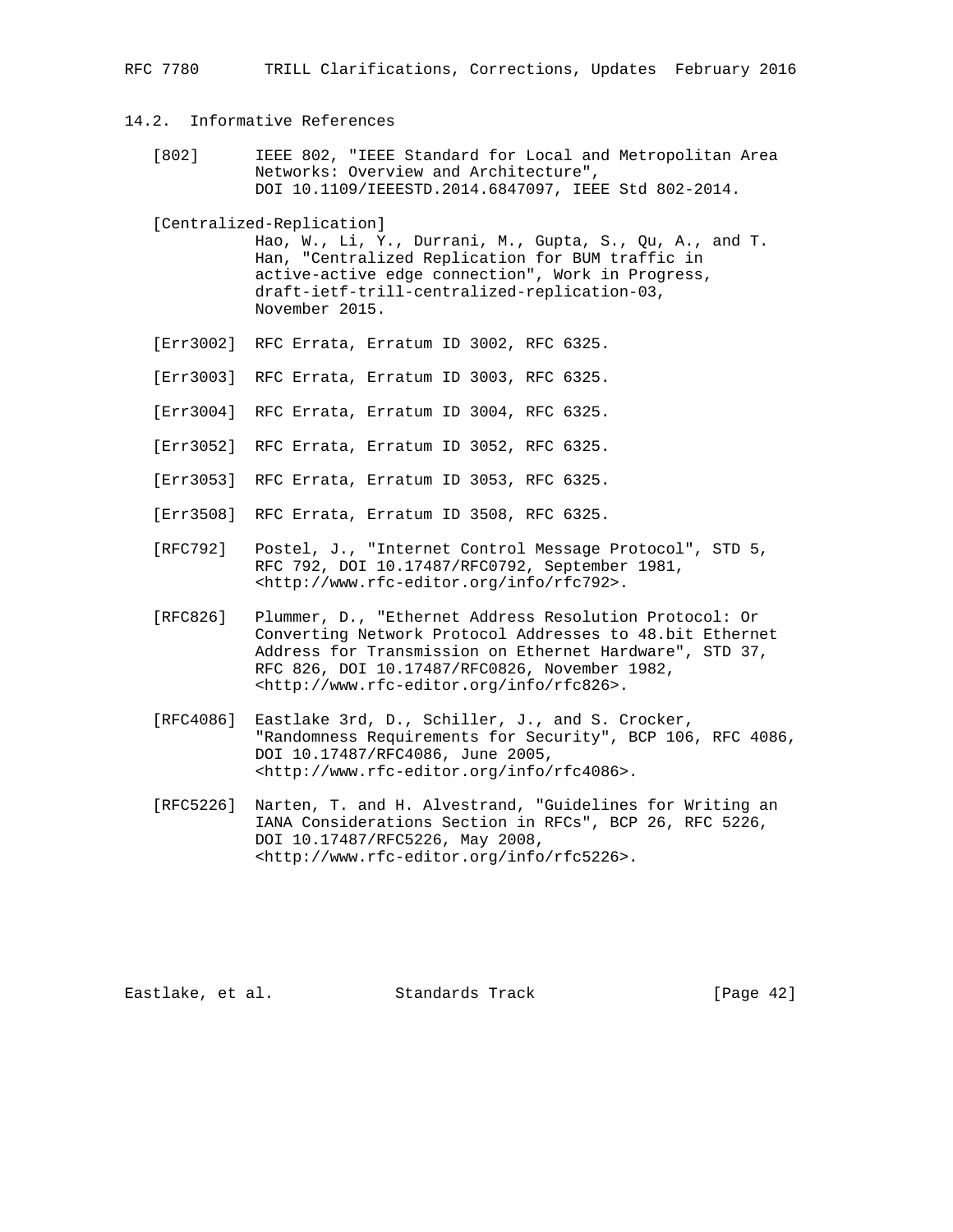- [RFC6327] Eastlake 3rd, D., Perlman, R., Ghanwani, A., Dutt, D., and V. Manral, "Routing Bridges (RBridges): Adjacency", RFC 6327, DOI 10.17487/RFC6327, July 2011, <http://www.rfc-editor.org/info/rfc6327>.
- [RFC6439] Perlman, R., Eastlake, D., Li, Y., Banerjee, A., and F. Hu, "Routing Bridges (RBridges): Appointed Forwarders", RFC 6439, DOI 10.17487/RFC6439, November 2011, <http://www.rfc-editor.org/info/rfc6439>.

#### [RFC6439bis]

 Eastlake 3rd, D., Li, Y., Umair, M., Banerjee, A., and H. Fangwei, "TRILL: Appointed Forwarders", Work in Progress, draft-ietf-trill-rfc6439bis-01, January 2016.

- [RFC7042] Eastlake 3rd, D. and J. Abley, "IANA Considerations and IETF Protocol and Documentation Usage for IEEE 802 Parameters", BCP 141, RFC 7042, DOI 10.17487/RFC7042, October 2013, <http://www.rfc-editor.org/info/rfc7042>.
- [RFC7067] Dunbar, L., Eastlake 3rd, D., Perlman, R., and I. Gashinsky, "Directory Assistance Problem and High-Level Design Proposal", RFC 7067, DOI 10.17487/RFC7067, November 2013, <http://www.rfc-editor.org/info/rfc7067>.
- [RFC7175] Manral, V., Eastlake 3rd, D., Ward, D., and A. Banerjee, "Transparent Interconnection of Lots of Links (TRILL): Bidirectional Forwarding Detection (BFD) Support", RFC 7175, DOI 10.17487/RFC7175, May 2014, <http://www.rfc-editor.org/info/rfc7175>.
- [RFC7178] Eastlake 3rd, D., Manral, V., Li, Y., Aldrin, S., and D. Ward, "Transparent Interconnection of Lots of Links (TRILL): RBridge Channel Support", RFC 7178, DOI 10.17487/RFC7178, May 2014, <http://www.rfc-editor.org/info/rfc7178>.
- [RFC7180] Eastlake 3rd, D., Zhang, M., Ghanwani, A., Manral, V., and A. Banerjee, "Transparent Interconnection of Lots of Links (TRILL): Clarifications, Corrections, and Updates", RFC 7180, DOI 10.17487/RFC7180, May 2014, <http://www.rfc-editor.org/info/rfc7180>.

Eastlake, et al. Standards Track [Page 43]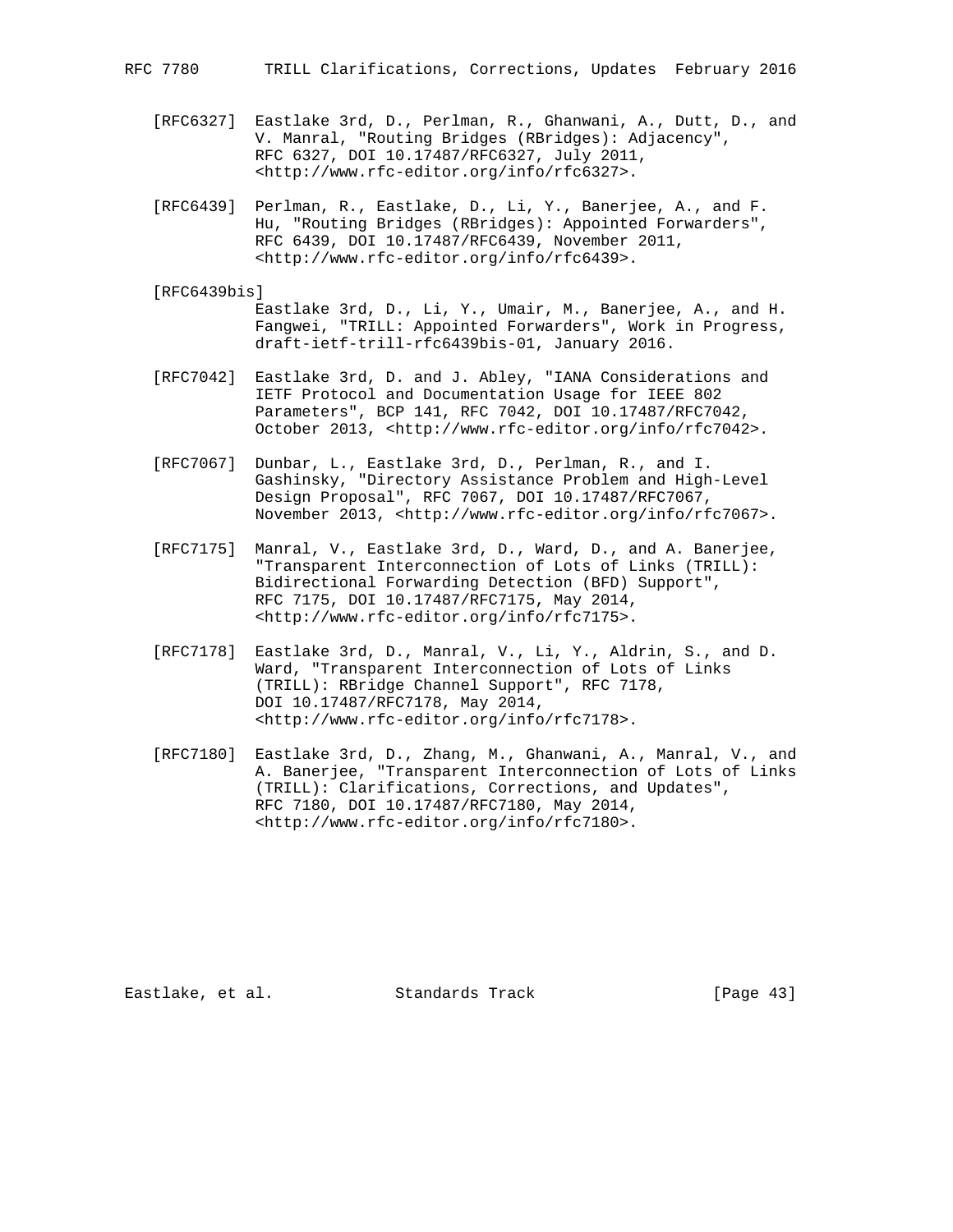[RFC7357] Zhai, H., Hu, F., Perlman, R., Eastlake 3rd, D., and O. Stokes, "Transparent Interconnection of Lots of Links (TRILL): End Station Address Distribution Information (ESADI) Protocol", RFC 7357, DOI 10.17487/RFC7357, September 2014, <http://www.rfc-editor.org/info/rfc7357>.

[TRILL-L3-GW]

 Hao, W., Li, Y., Qu, A., Durrani, M., Sivamurugan, P., and L. Xia, "TRILL Distributed Layer 3 Gateway", Work in Progress, draft-ietf-trill-irb-10, January 2016.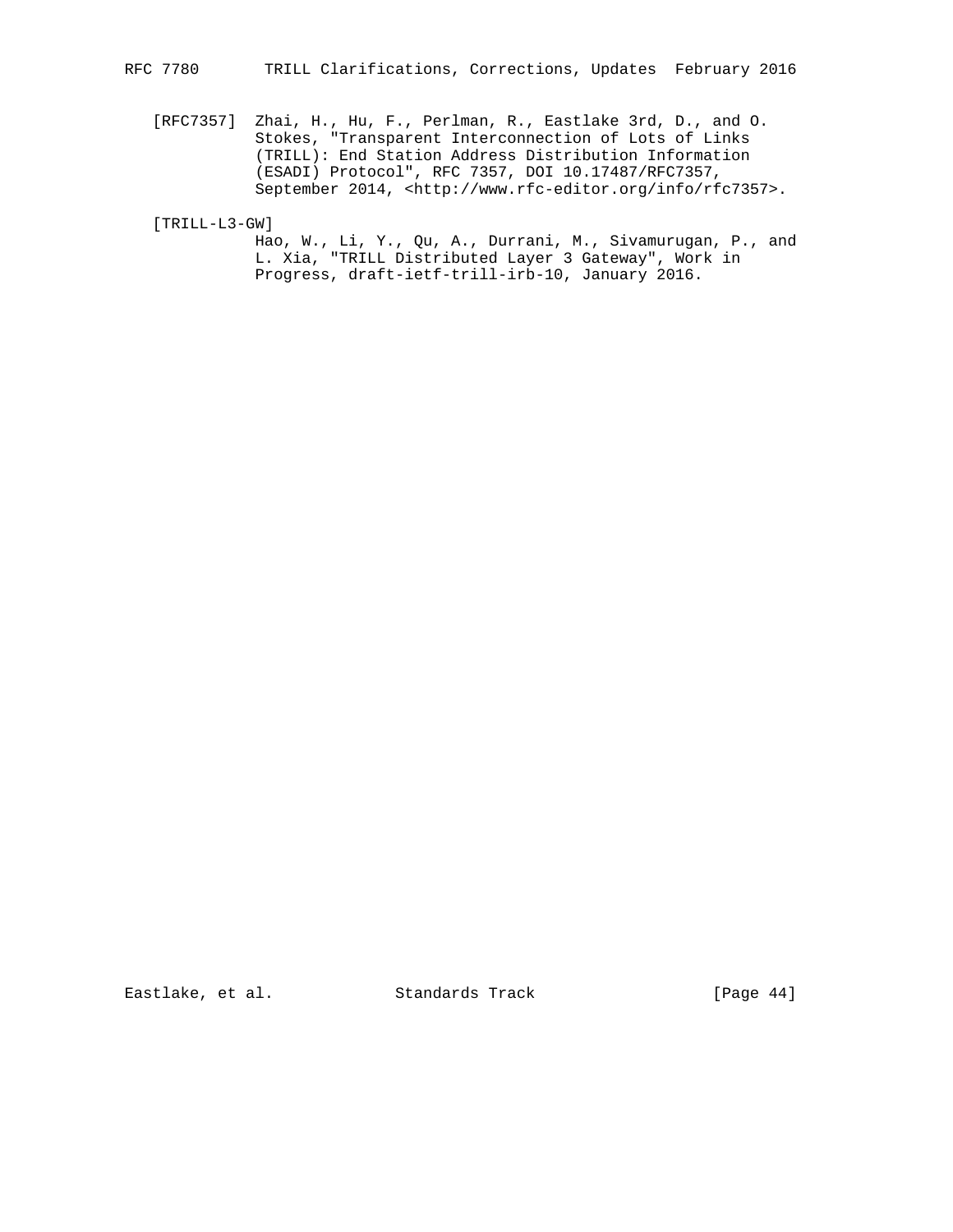## Appendix A. Life Cycle of a TRILL Switch Port (New)

 Text from <http://www.ietf.org/mail-archive/web/trill/ current/msg06355.html> is paraphrased in this informational appendix.

Question:

 Suppose we are developing a TRILL implementation to run on different machines. Then what happens first? Is LSP flooding or ESADI started first? -> Link-state database creation -> Designated RBridge election (How to set priority? Any fixed process that depends on user settings?) -> etc.

Answer:

 The first thing that happens on a port/link is any link setup that is needed. For example, on a PPP link [RFC6361], you need to negotiate that you will be using TRILL. However, if you have Ethernet links [RFC6325], which are probably the most common type, there isn't any link setup needed.

 As soon as the port is set up, it can ingress or egress native frames if end-station service is being offered on that port. Offering end-station service is the default. However, if the port trunk bit (end-station service disable) is set or the port is configured as an IS-IS point-to-point link port, then end-station service is not offered; therefore, native frames received are ignored, and native frames are not egressed.

 TRILL IS-IS Hellos then get sent out the port to be exchanged with any other TRILL switches on the link [RFC7177]. Only the Hellos are required; optionally, you might also exchange MTU-probe/ack PDUs [RFC7177], BFD PDUs [RFC7175], or other link test packets.

 TRILL doesn't send any TRILL Data or TRILL IS-IS packets out the port to the link, except for Hellos, until the link gets to the 2-Way or Report state [RFC7177].

 If a link is configured as a point-to-point link, there is no Designated RBridge (DRB) election. By default, an Ethernet link is considered a LAN link, and the DRB election occurs when the link is in any state other than Down. You don't have to configure priorities for each TRILL switch (RBridge) to be the DRB. Things will work fine with all the RBridges on a link using default priority. But if the network manager wants to control this, there should be a way for them to configure the priority to be the DRB of the TRILL switch ports on the link.

Eastlake, et al. Standards Track [Page 45]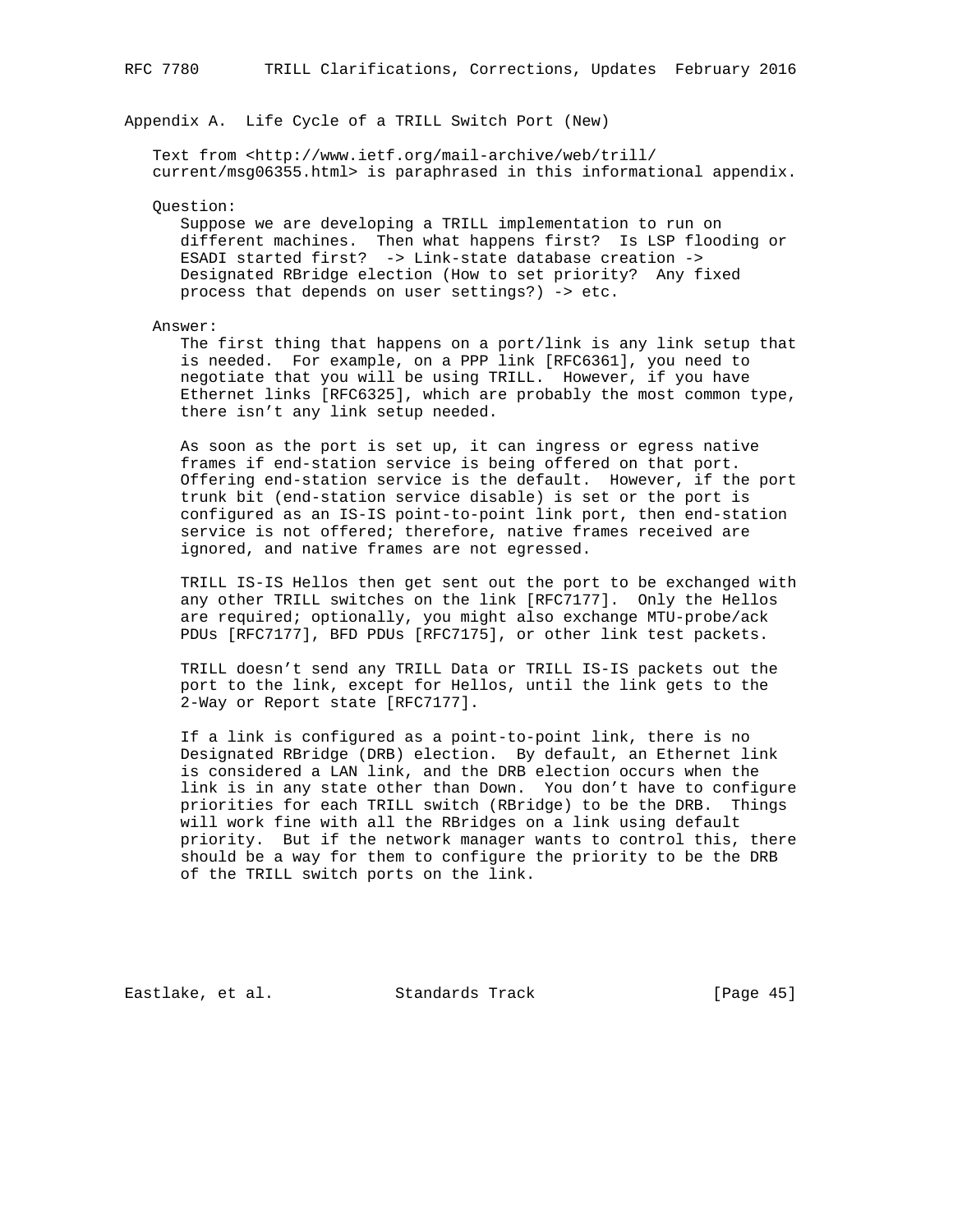(To avoid complexity, this appendix generally describes the life cycle for a link that only has two TRILL switches on it. But TRILL works fine as currently specified on a broadcast link with multiple TRILL switches on it -- actually, multiple TRILL switch ports -- since a TRILL switch can have multiple ports connected to the same link. The most likely way to get such a multi-access link with current technology and the existing TRILL standards is to have more than two TRILL switch Ethernet ports connected to a bridged LAN. The TRILL protocol operates above all bridging; in general, the bridged LAN looks like a transparent broadcast link to TRILL.)

When a link gets to the 2-Way or Report state, LSPs, CSNPs, and PSNPs will start to flow on the link (as well as FS-LSPs, FS-CSNPs, and FS-PSNPs for E-L1FS (see Section 8.1)).

 When a link gets to the Report state, there is adjacency. The existence of that adjacency is flooded (reported) to the campus in LSPs. TRILL Data packets can then start to flow on the link as TRILL switches recalculate the least-cost paths and distribution trees to take the new adjacency into account. Until it gets to the Report state, there is no adjacency, and no TRILL Data packets can flow over that link (with the minor corner case exception that an RBridge Channel message can, for its first hop only, be sent on a port where there is no adjacency (Section 2.4 of [RFC7178]). (Although this paragraph seems to be talking about link state, it is actually port state. It is possible for different TRILL switch ports on the same link to temporarily be in different states. The adjacency state machinery runs independently on each port.)

 ESADI [RFC7357] is built on top of the regular TRILL Data routing. Since ESADI PDUs look, to transit TRILL switches, like regular TRILL Data packets, no ESADI PDUs can flow until adjacencies are established and TRILL Data is flowing. Of course, ESADI is optional and is not used unless configured.

Eastlake, et al. Standards Track [Page 46]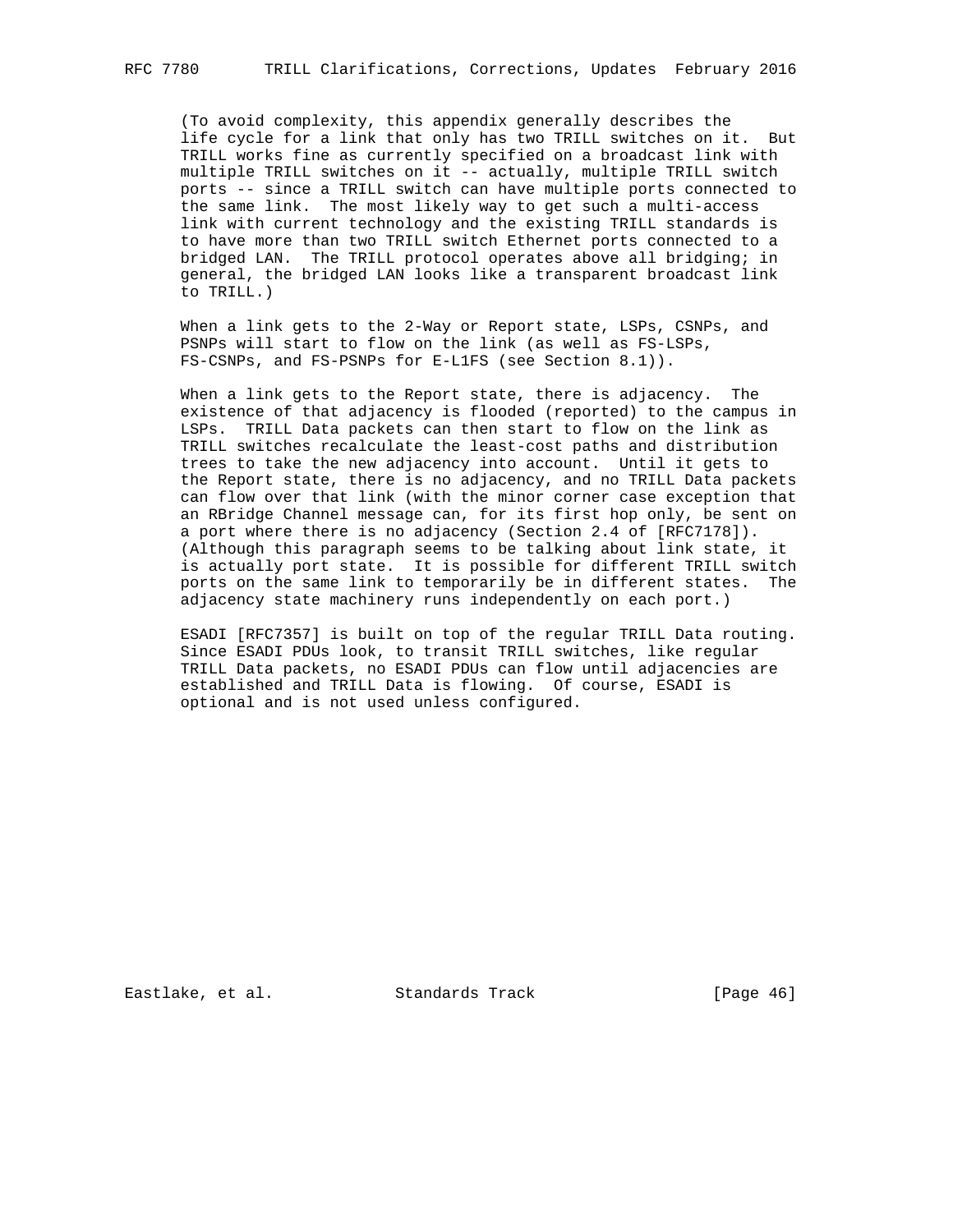Question:

 Does it require TRILL Full Headers at the time TRILL LSPs start being broadcast on a link? Because at that time it's not defined egress and ingress nicknames.

Answer:

 TRILL Headers are only for TRILL Data packets. TRILL IS-IS packets, such as TRILL LSPs, are sent in a different way that does not use a TRILL Header and does not depend on nicknames.

 Probably, in most implementations, a TRILL switch will start up using the same nickname it had when it shut down or last got disconnected from a campus. If you want, you can implement TRILL to come up initially not reporting any nickname (by not including a Nickname sub-TLV in its LSPs) until you get the link-state database or most of the link-state database, and then choose a nickname no other TRILL switch in the campus is using. Of course, if a TRILL switch does not have a nickname, then it cannot ingress data, cannot egress known unicast data, and cannot be a tree root.

 TRILL IS-IS PDUs such as LSPs, and the link-state database, all work based on the 7-byte IS-IS System ID (sometimes called the LAN ID [IS-IS]). Since topology determination uses System IDs, which are always unique across the campus, it is not affected by the nickname assignment state. The nickname system is built on top of that.

Eastlake, et al. Standards Track [Page 47]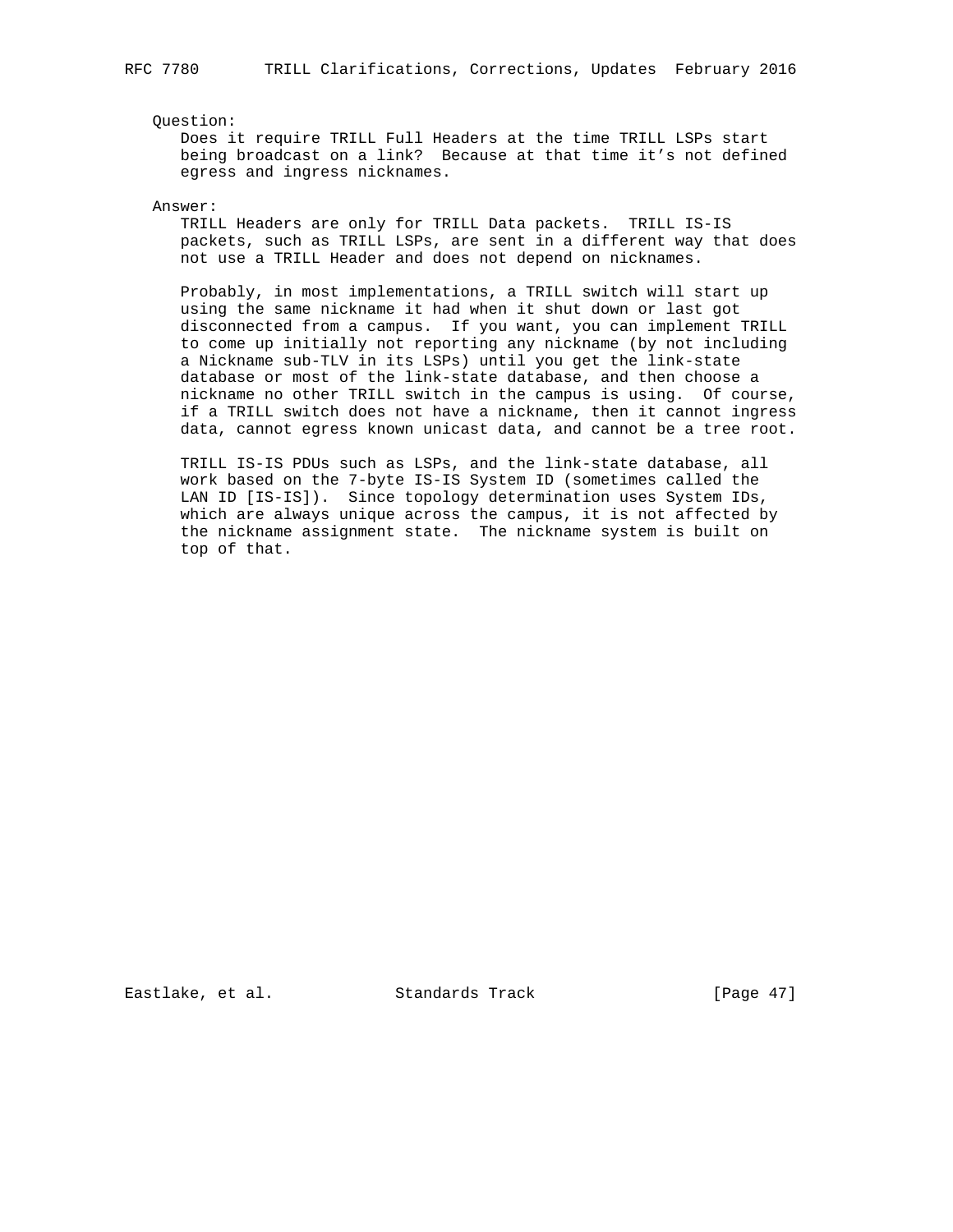Appendix B. Example TRILL PDUs (New)

 This appendix shows example TRILL IS-IS PDUs. The primary purpose of these examples is to clarify issues related to bit ordering.

 The examples in this appendix concentrate on the format of the packet header and trailer. There are frequently unspecified optional items or data in the packet that would affect header or trailer fields like the packet length or checksum. Thus, an "Xed out" placeholder is used for such fields, where each X represents one hex nibble.

B.1. LAN Hello over Ethernet

 A TRILL Hello sent from a TRILL switch (RBridge) with 7-byte System ID 0x30033003300300 holding nickname 0xFFDE over Ethernet from a port with MAC address 0x00005E0053DE on VLAN 1 at priority 7. There is one neighbor that is the DRB. The neighbor's port MAC is 0x00005E0053E3, and the neighbor's System ID is 0x44444444444400.

| Ethernet Header           |                                                           |
|---------------------------|-----------------------------------------------------------|
| Outer.MacDA, Outer.MacSA  |                                                           |
|                           | 0x0180C2000041 All-IS-IS-RBridges Destination MAC Address |
|                           | 0x00005E0053DE Source MAC Address                         |
| Outer VLAN Tag (optional) |                                                           |
| 0x8100                    | $C-VLAN$ Ethertype $[802.10-2014]$                        |
| 0xE001                    | Priority 7, Outer. VLAN                                   |
| $IS-IS$                   |                                                           |
| 0x22F4                    | L2-IS-IS Ethertype                                        |
| IS-IS Payload             |                                                           |
| Common Header             |                                                           |
| 0x83                      | Intradomain Routeing Protocol Discriminator               |
| 0x08                      | Header Length                                             |
| $0 \times 01$             | IS-IS Version Number                                      |
| 0x06                      | ID Length of 6 Bytes                                      |
| 0x0F                      | PDU Type (Level 1 LAN Hello)                              |
| 0x01                      | Version                                                   |
| $0 \times 00$             | Reserved                                                  |
| 0x01                      | Maximum Area Addresses                                    |
| Hello PDU Specific Fields |                                                           |
| 0x01                      | Circuit Type (Level 1)                                    |
|                           | 0x30033003300300 Source System ID                         |
| 0x0009                    | Holding Time                                              |
| 0xXXXX                    | PDU Length                                                |
| $0 \times 40$             | Priority to be DRB                                        |
| 0x44444444444400 LAN ID   |                                                           |
|                           | TLVs (the following order of TLVs or of sub-TLVs in a TLV |
| is not significant)       |                                                           |

Eastlake, et al. Standards Track [Page 48]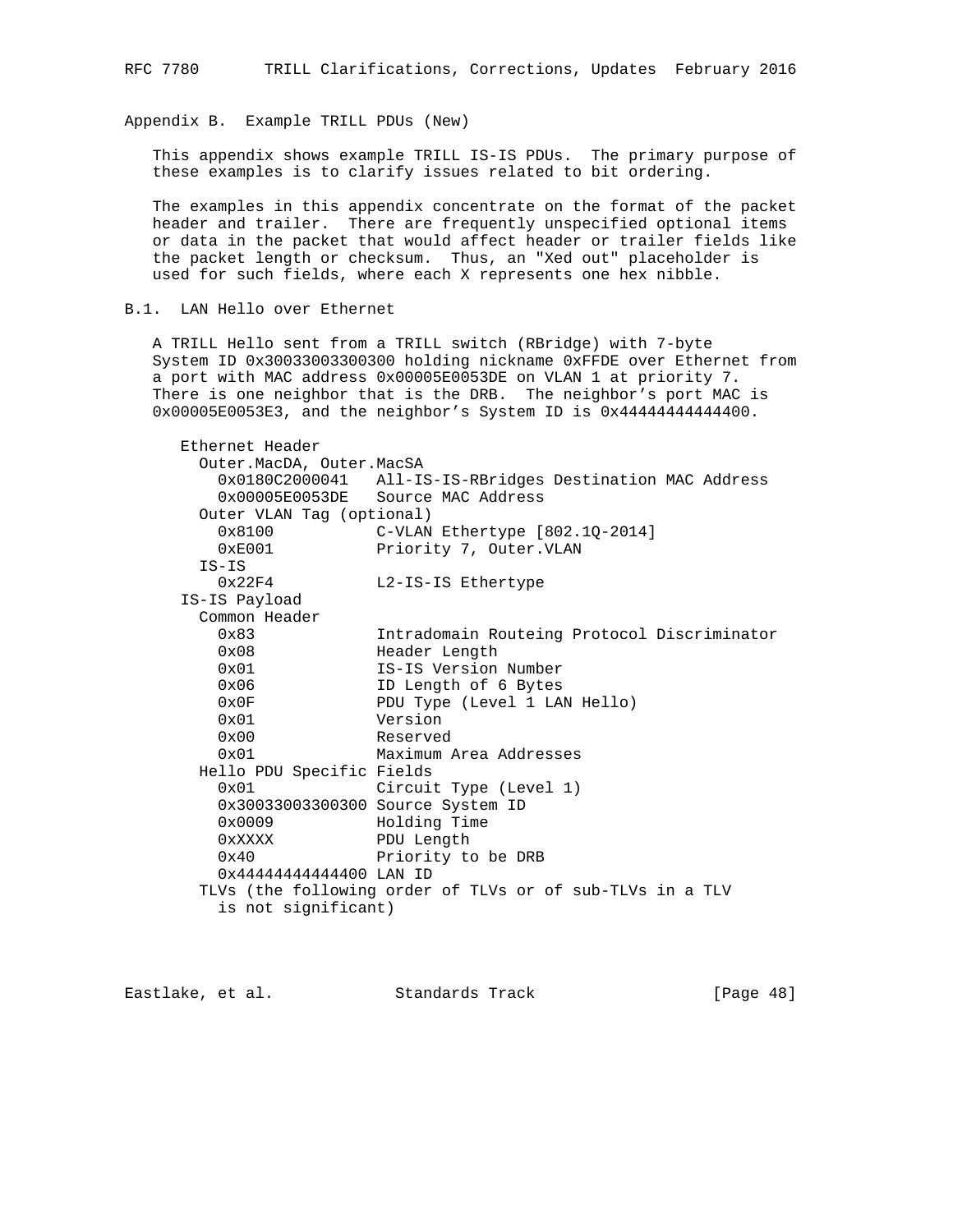```
 Area Addresses TLV
 0x01 Area Addresses Type
0x02 Length of Value
        0x01 Length of Address<br>0x00 The fixed TRILL A
                       The fixed TRILL Area Address
      MT Port Capabilities TLV<br>0x8F MT Por
                      MT Port Capabilities Type
 0x0011 Length of Value
 0x0000 Topology
           Special VLANs and Flags Sub-TLV
0x01 Sub-TLV Type
0x08 Length
0x0123 Port ID
0xFFDE Sender Nickname
0x0001 Outer. VLAN
 0x0001 Designated VLAN
           Enabled VLANs Sub-TLV (optional)
            0x02 Sub-TLV Type<br>0x03 Length
            0 \times 03<br>0 \times 0001<br>0 \times 0001<br>0 \times 10001<br>0 \times 10001Start VLAN 1
             0x80 VLAN 1
      TRILL Neighbor TLV<br>0x91 N
                      Neighbor Type
        0x0A Length of Value<br>0xC0 S Flaq = 1. L F
                      S Flag = 1, L Flag = 1, SIZE field 0
           NEIGHBOR RECORD
0x00 Flags
0x2328 MTU = 9 KB
             0x00005E0053E3 Neighbor MAC Address
       Scope Flooding Support TLV
      0xF3 Scope Flooding Support Type<br>0x01 Length of Value<br>0x40 E-L1FS Flooding Scope
                      Length of Value
                      E-L1FS Flooding Scope
       More TLVs (optional)
         ...
      Ethernet Trailer
        0xXXXXXXXX Ethernet Frame Check Sequence (FCS)
```
Eastlake, et al. Standards Track [Page 49]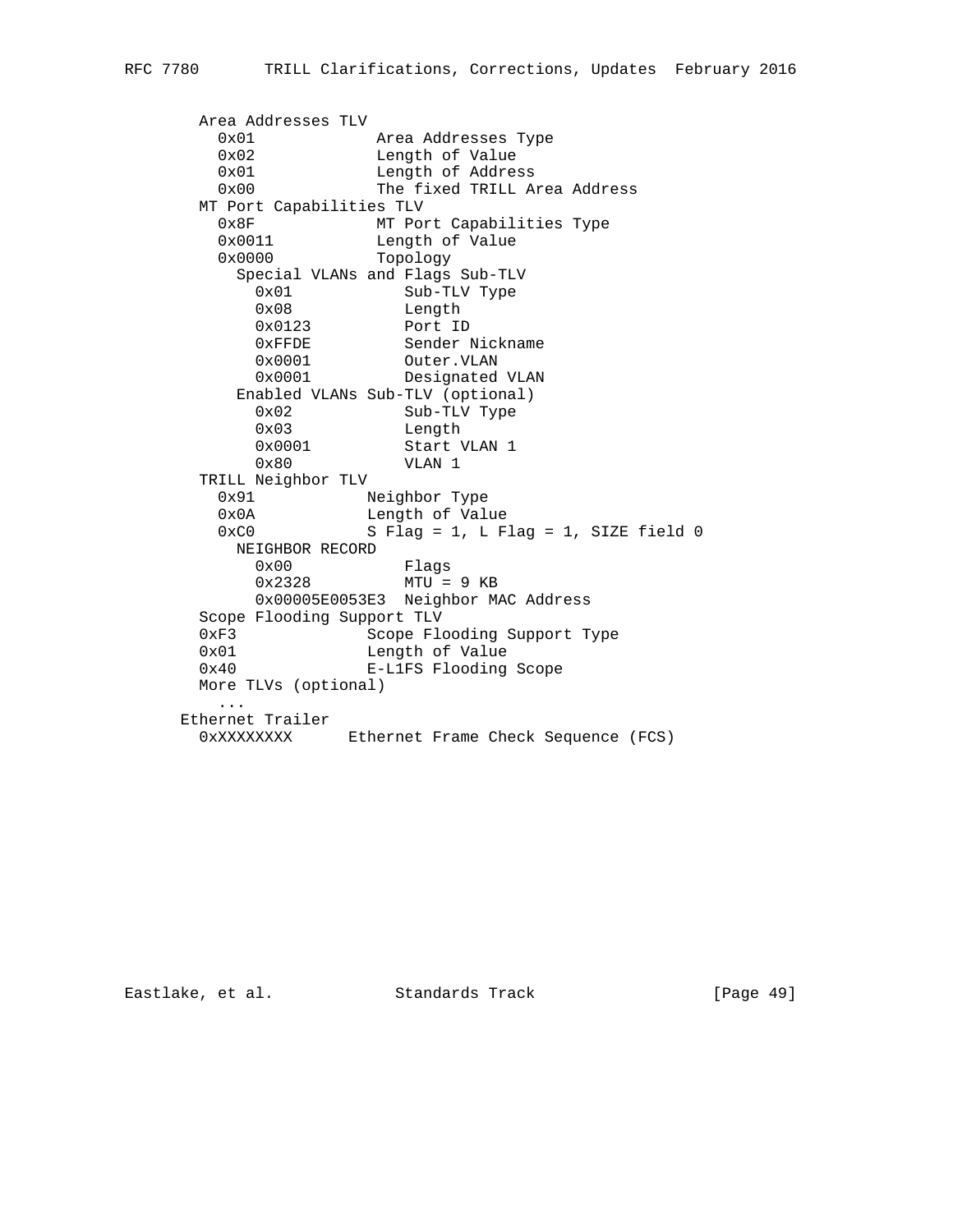B.2. LSP over PPP

 Here is an example of a TRILL LSP sent over a PPP link by the same source TRILL switch as the example in Appendix B.1.

 PPP Header PPP TRILL Link State Protocol IS-IS Payload Common Header 0x83 Intradomain Routeing Protocol Discriminator 0x08 Header Length 0x01 IS-IS Version Number 0x06 ID Length of 6 Bytes 0x12 PDU Type (Level 1 LSP) 0x01 Version 0x00 Reserved 0x01 Maximum Area Addresses LSP Specific Fields 0xXXXX PDU Length 0x0123 Remaining Lifetime 0x3003300330030009 LSP ID (fragment 9) 0x00001234 Sequence Number 0xXXXX Checksum 0x01 Flags = Level 1 TLVs (the following order of TLVs or of sub-TLVs in a TLV is not significant) Router Capability TLV 0xF2 Router Capability Type<br>0x0F 1ength of Value Length of Value 0x00 Flags Nickname Sub-TLV 0x06 Sub-TLV Type 0x05 Length of Value NICKNAME RECORD 0x33 Nickname Priority 0x1234 Tree Root Priority 0xFFDE Nickname TRILL Version Sub-TLV 0x0D Sub-TLV Type 0x05 0x00 Max Version 0x40000000 Flags = FGL Support More TLVs (optional ... PPP Trailer 0xXXXXXX PPP Frame Check Sequence (FCS)

Eastlake, et al. Standards Track [Page 50]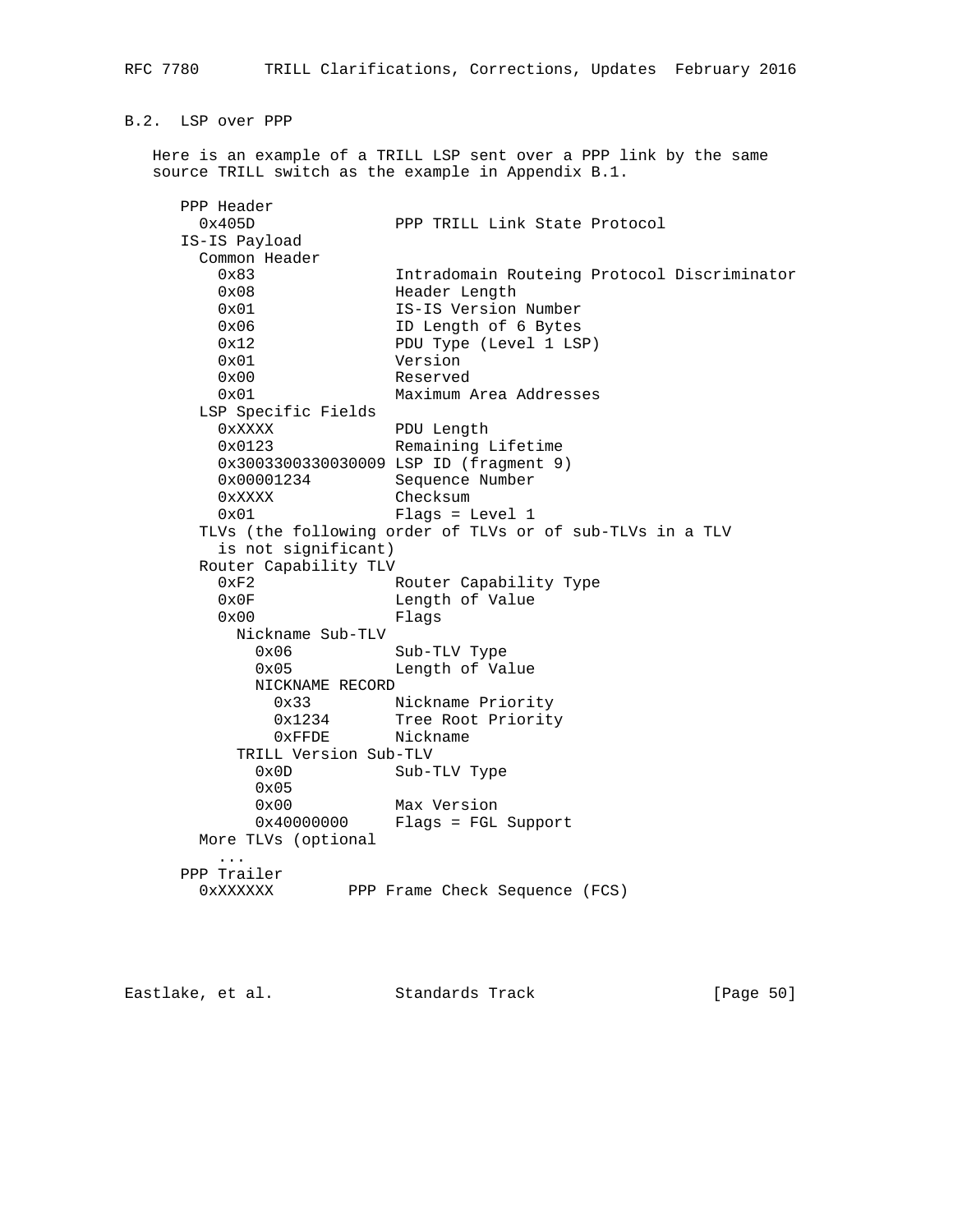## B.3. TRILL Data over Ethernet

 Below is an IPv4 ICMP Echo [RFC792] sent in a TRILL Data packet from the TRILL switch that sent the Hello in Appendix B.1 to the neighbor TRILL switch on the link used in Appendix B.1.

 Ethernet Header Outer.MacDA, Outer.MacSA 0x00005E0053E3 Destination MAC Address 0x00005E0053DE Source MAC Address Outer VLAN Tag (optional) 0x8100 C-VLAN Ethertype [802.1Q-2014] 0x0001 Priority 0, Outer.VLAN 1 TRILL 0x22F3 TRILL Ethertype TRILL Header Flags, Hop Count 14 0xFFDF Egress Nickname 0xFFDC Ingress Nickname Inner Ethernet Header Inner.MacDA, Inner.MacSA 0x00005E005322 Destination MAC Address 0x00005E005344 Source MAC Address Inner VLAN Tag 0x8100 C-VLAN Ethertype<br>0x0022 Priority 0, Inner Priority 0, Inner.VLAN 34 Ethertype 0x0800 IPv4 Ethertype IP Header 0x4500 Version 4, Header Length 5, ToS 0 0xXXXX Total Length 0x3579 Identification 0x0000 Flags, Fragment Offset 0x1101 TTL 17, ICMP = Protocol 1 0xXXXX Header Checksum 0xC0000207 Source IP 192.0.2.7 0xC000020D Destination IP 192.0.2.13 0x00000000 Options, Padding ICMP 0x0800 ICMP Echo 0xXXXX Checksum 0x87654321 Identifier, Sequence Number ... Echo Data Ethernet Trailer 0xXXXXXXXX Ethernet Frame Check Sequence (FCS)

Eastlake, et al. Standards Track [Page 51]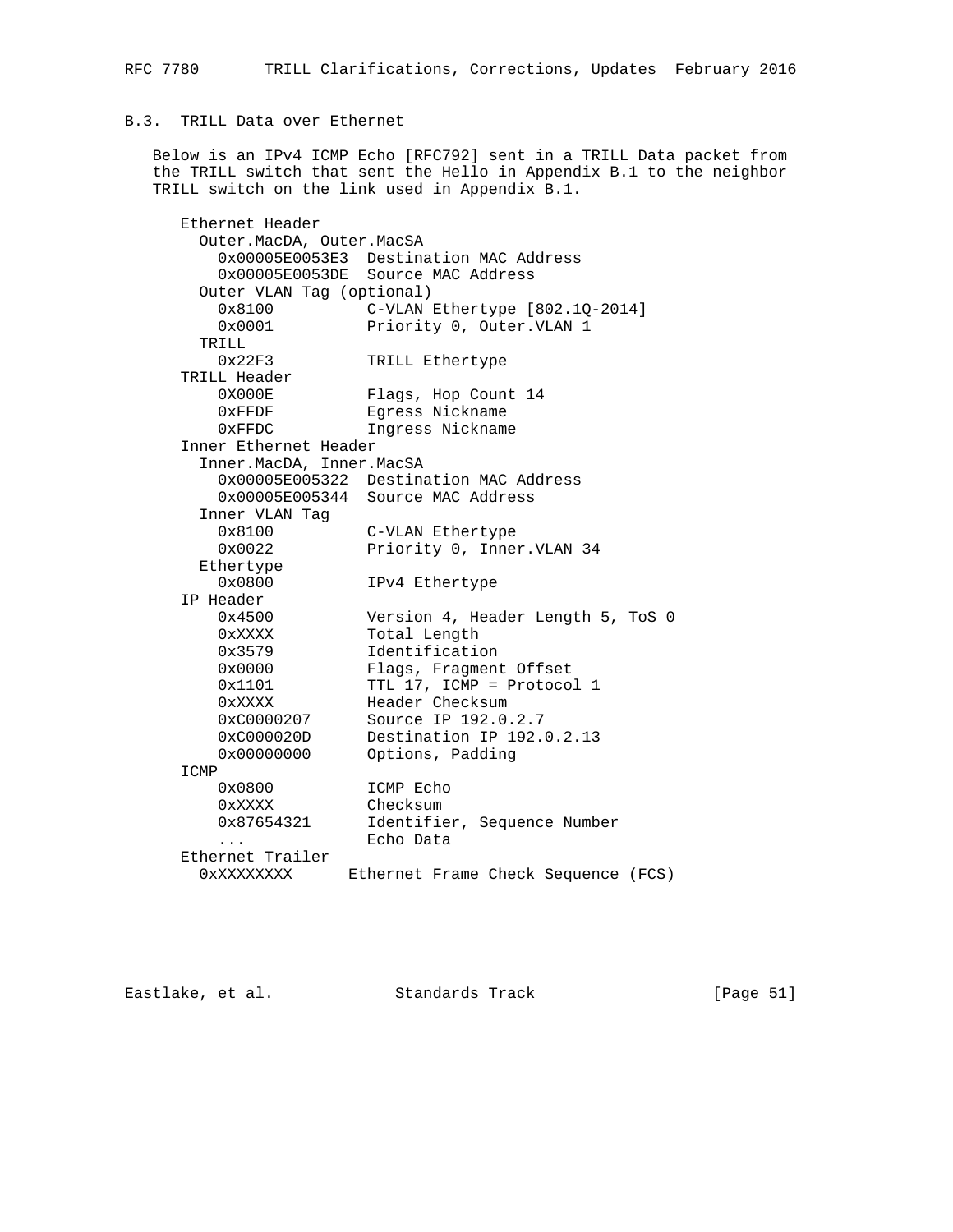# B.4. TRILL Data over PPP

 Below is an ARP Request [RFC826] sent in a TRILL Data packet from the TRILL switch that sent the Hello in Appendix B.1 over a PPP link.

| PPP Header               |                                         |
|--------------------------|-----------------------------------------|
| $0 \times 005D$          | PPP TRILL Network Protocol              |
| TRILL Header             |                                         |
| 0X080D                   | Flags $(M = 1)$ , Hop Count 13          |
| $0 \times$ FFDD          | Distribution Tree Root Nickname         |
| $0 \times$ FFDC          | Ingress Nickname                        |
| Inner Ethernet Header    |                                         |
| Inner.MacDA, Inner.MacSA |                                         |
|                          | OXFFFFFFFFFFFFF Destination MAC Address |
|                          | 0x00005E005344 Source MAC Address       |
| Inner VLAN Taq           |                                         |
| $0 \times 8100$          | C-VLAN Ethertype                        |
| 0x0022                   | Priority 0, Inner. VLAN 34              |
| Ethertype                |                                         |
| 0x0806                   | ARP Ethertype                           |
| ARP                      |                                         |
| $0 \times 0001$          | Hardware Address Space = Ethernet       |
| 0x0001                   | Protocol Address Space = IPv4           |
| $0 \times 06$            | Size of Hardware Address                |
| $0 \times 04$            | Size of Protocol Address                |
| $0 \times 0001$          | $OpCode = Request$                      |
| $0 \times 00005E005344$  | Sender Hardware Address                 |
| 0xC0000207               | Sender Protocol Address 192.0.2.7       |
| 0x000000000000           | Target Hardware Address                 |
| $0 \times C000020D$      | Target Protocol Address 192.0.2.13      |
| PPP Trailer              |                                         |
| 0xXXXXXX                 | PPP Frame Check Sequence (FCS)          |

Eastlake, et al. Standards Track [Page 52]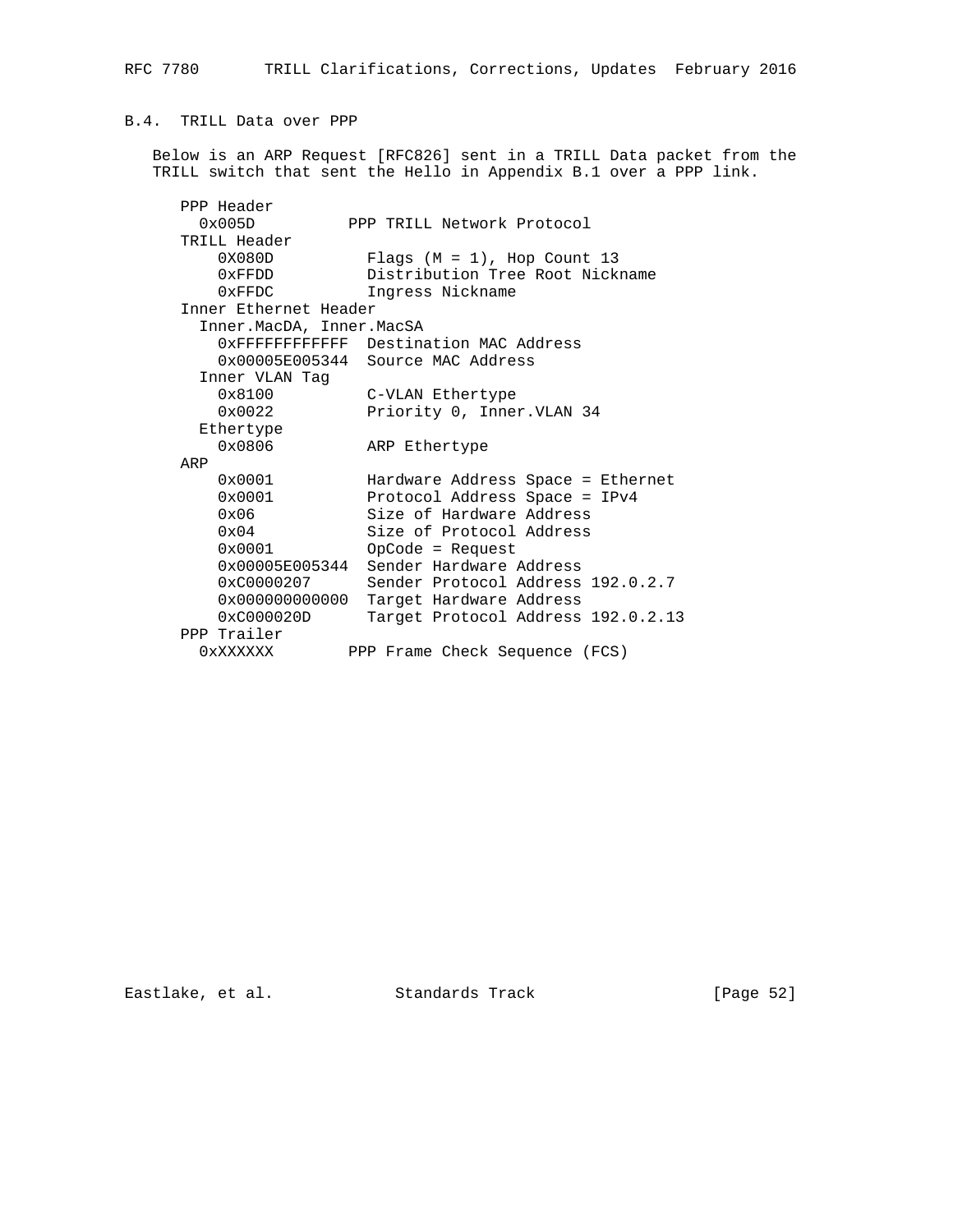Appendix C. Changes to Previous RFCs (New)

C.1. Changes to Obsoleted RFC 7180

 This section summarizes the changes, augmentations, and excisions this document specifies for [RFC7180], which it obsoletes and replaces.

C.1.1. Changes

 For each section header in this document ending with "(Changed)", this section summarizes the changes that are made by this document:

 Section 1 ("Introduction"): Numerous changes to reflect the overall changes in contents.

Section 1.1 ("Precedence"): Changed to add mention of [RFC7179].

Section 1.3 ("Terminology and Acronyms"): Numerous terms added.

 Section 3 ("Distribution Trees and RPF Check"): Changed by the addition of the new material in Section 3.6. See Appendix C.1.2, Item 1.

 Section 8 ("Other IS-IS Considerations"): Changed by the addition of Sections 8.1, 8.2, 8.3, and 8.4. See Appendix C.1.2 -- Items 2, 3, 4, and 5, respectively.

 Section 9 ("Updates to RFC 7177 (Adjacency)": Changes and additions to [RFC7177] to support E-L1FS. See Appendix C.1.2, Item 2.

 Section 12 ("IANA Considerations"): Changed by the addition of material in Section 12.2. See Appendix C.1.2, Item 7.

 Section 13 ("Security Considerations"): Minor changes in the RFCs listed.

# C.1.2. Additions

 This document contains the following material not present in [RFC7180]:

 1. Support for an alternative Reverse Path Forwarding Check (RPFC), along with considerations for deciding between the original [RFC6325] RPFC and this alternative RPFC. This alternative RPFC was originally discussed on the TRILL WG mailing list in <http://www.ietf.org/mail-archive/web/trill/current/ msg01852.html> and subsequent messages (Section 3.6).

Eastlake, et al. Standards Track [Page 53]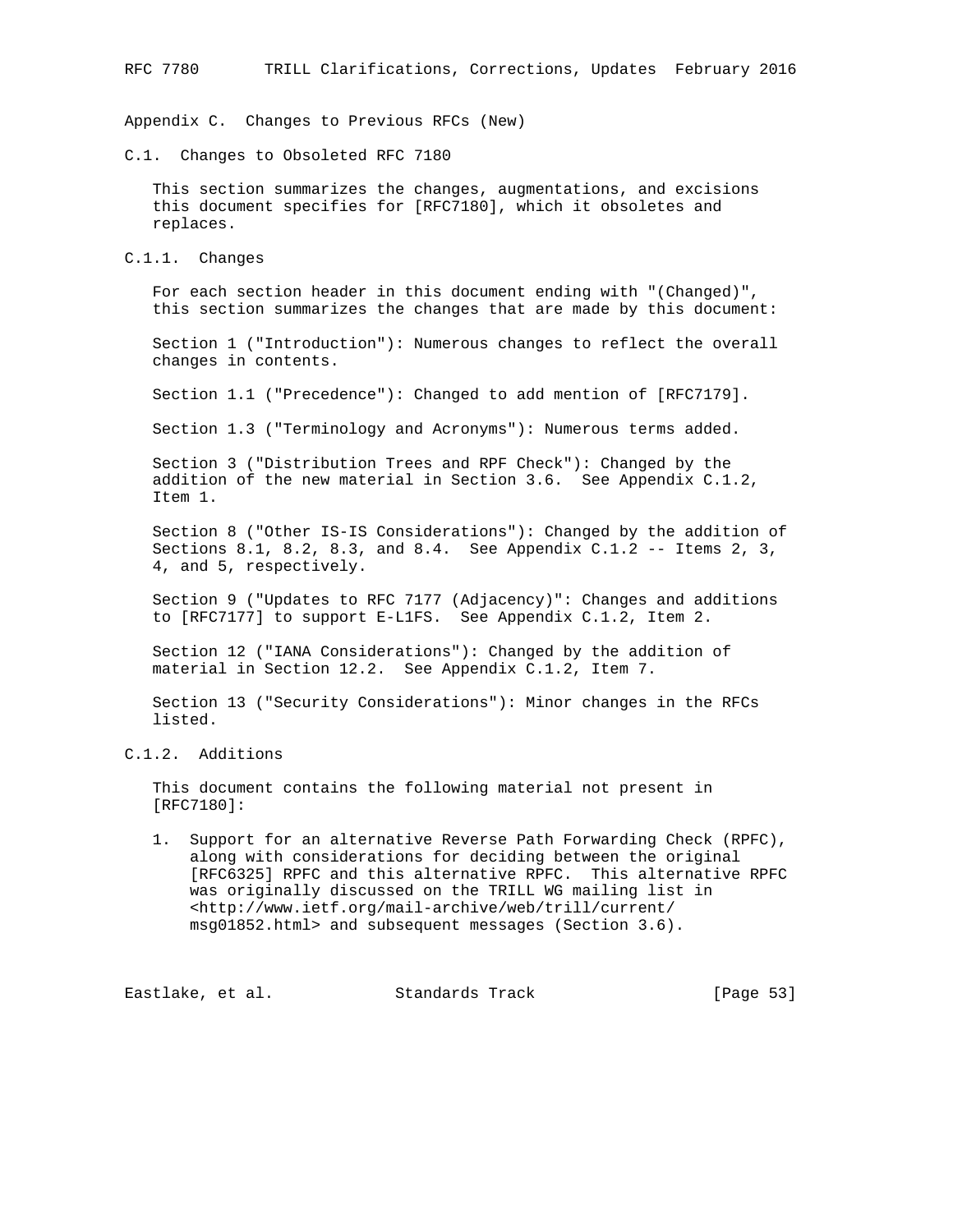- 2. Mandatory E-L1FS [RFC7356] support (Sections 8.1 and 9).
- 3. Recommendations concerning control packet priorities (Section 8.2).
- 4. Implementation requirements concerning unknown IS-IS PDU types (Section 8.3).
- 5. Specification of an optional Nickname Flags APPsub-TLV and an ingress flag within that APPsub-TLV (Section 8.4).
- 6. Update to the TRILL Header to allocate a Color bit (Section 10.1), and update to the optional TRILL Header Extension flags word to allocate a 2-bit Extended Color field (Section 10.2).
- 7. Some new IANA Considerations in Section 12.2, including reservation of nicknames for use as examples in documentation.
- 8. A new "Appointed Forwarder Status Lost Counter" section (Section 11 of this document) that loosens the mandatory update requirements specified in [RFC6325].
- 9. Informative Appendix A on the life cycle of a TRILL port.
- 10. A new Appendix B containing example TRILL PDUs.
- 11. Recommendation to use the Purge Originator Identification TLV (Section 8.6).

C.1.3. Deletions

 This document omits the following material that was present in [RFC7180]:

- 1. All updates to [RFC6327] that occurred in [RFC7180]. These have been rolled into [RFC7177], which obsoletes [RFC6327]. However, new updates to [RFC7177] are included (see Appendix C.3).
- 2. All updates to [RFC6439]. These have been rolled into [RFC6439bis], which is intended to obsolete [RFC6439].

Eastlake, et al. Standards Track [Page 54]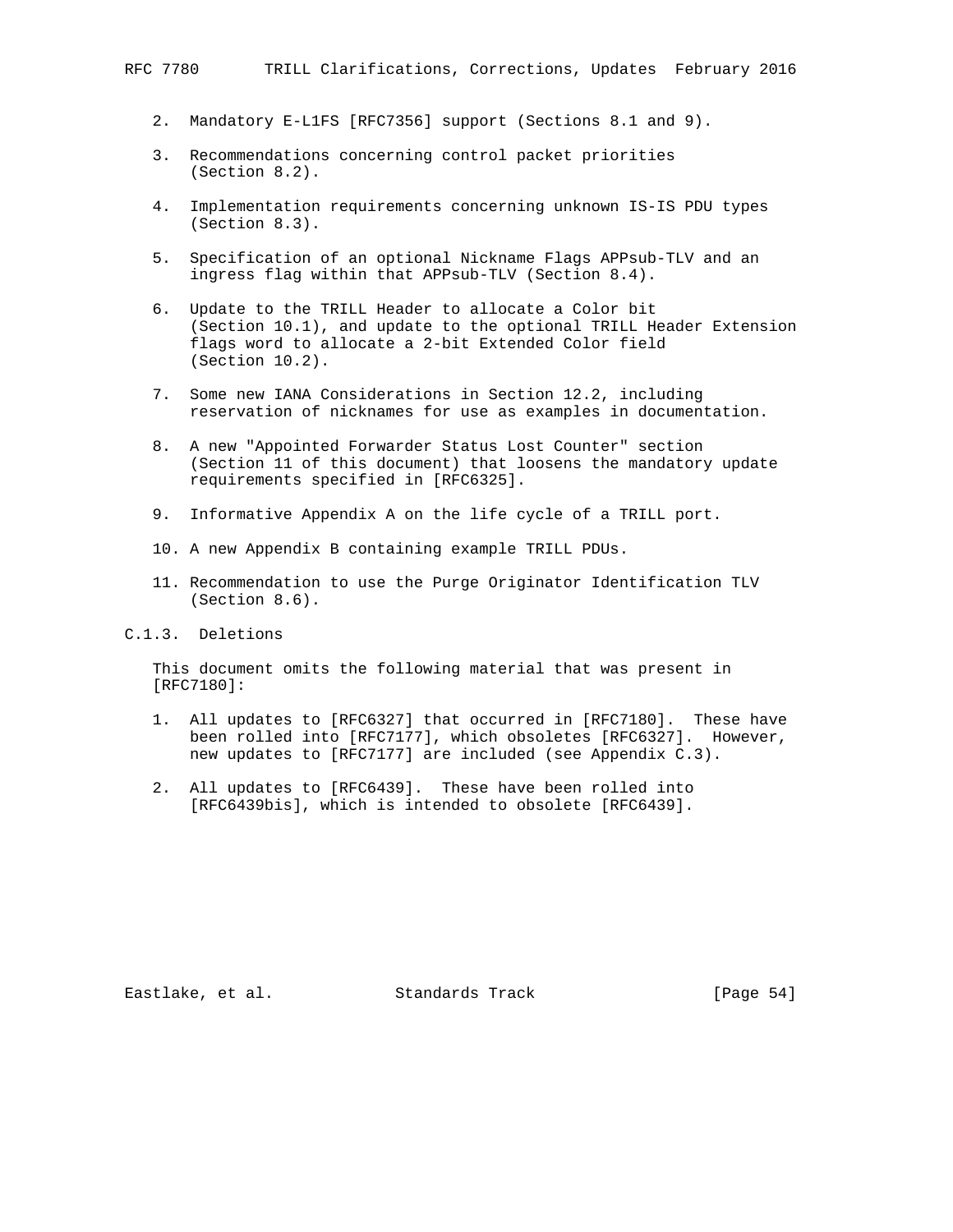#### C.2. Changes to RFC 6325

 This document contains many normative updates to [RFC6325], some of which were also in [RFC7180], which this document replaces. These changes include the following:

- 1. Changing nickname allocation to ignore conflicts with RBridges that are IS-IS unreachable.
- 2. Fixing errors: [Err3002], [Err3003], [Err3004], [Err3052], [Err3053], and [Err3508].
- 3. Changing the requirement to use the RPF check described in [RFC6325] for multi-destination TRILL Data packets by providing an alternative stronger RPF check.
- 4. Adoption of the change of the CFI bit, which was required to be zero in the inner frame, to the DEI bit, which is obtained from inner frame ingress or creation.
- 5. Requiring that all RBridges support E-L1FS FS-LSP flooding.
- 6. Reducing the variable-length TRILL Header extensions area to one optional flags word. The Extension Length field (called "Op-Length" in [RFC6325]) is reduced to 1 bit that indicates whether the flags word is present. The rest of that Length field is now reserved.
- 7. Changing the mandatory Appointed Forwarder Status Lost Counter increment provisions, as specified in Section 11.
- C.3. Changes to RFC 7177

 All of the updates to [RFC7177] herein are in Section 9. Basically, this document requires that a Scope Flooding Support TLV [RFC7356] appear in all Hellos and that TRILL switches retain in their adjacency state the information received in that TLV.

C.4. Changes to RFC 7179

The updates to [RFC7179] herein are in Sections 10.2 and 10.3.

Eastlake, et al. Standards Track [Page 55]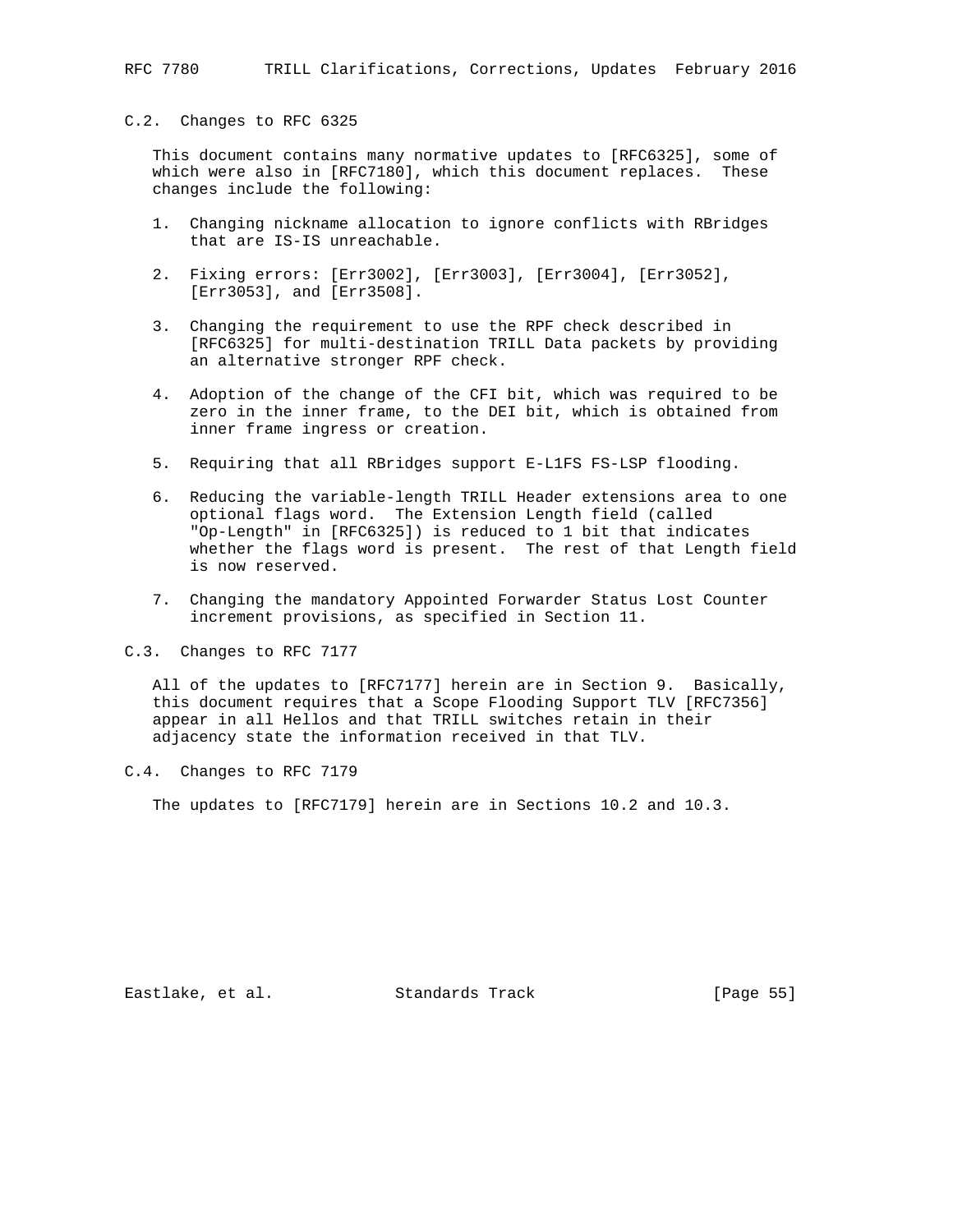Acknowledgments

 The contributions of the following individuals to this document are gratefully acknowledged:

Santosh Rajagopalan and Gayle Noble

 The contributions of the following (listed in alphabetical order) to the preceding version of this document, [RFC7180], are gratefully acknowledged:

 Somnath Chatterjee, Weiguo Hao, Rakesh Kumar, Yizhou Li, Radia Perlman, Varun Shah, Mike Shand, and Meral Shirazipour.

Authors' Addresses

 Donald Eastlake 3rd Huawei Technology 155 Beaver Street Milford, MA 01757 United States

 Phone: +1-508-333-2270 Email: d3e3e3@gmail.com

 Mingui Zhang Huawei Technologies No. 156 Beiqing Rd., Haidian District Beijing 100095 China

Email: zhangmingui@huawei.com

 Radia Perlman EMC 2010 256th Avenue NE, #200 Bellevue, WA 98007 United States

Email: radia@alum.mit.edu

 Ayan Banerjee Cisco

Email: ayabaner@cisco.com

Eastlake, et al. Standards Track [Page 56]